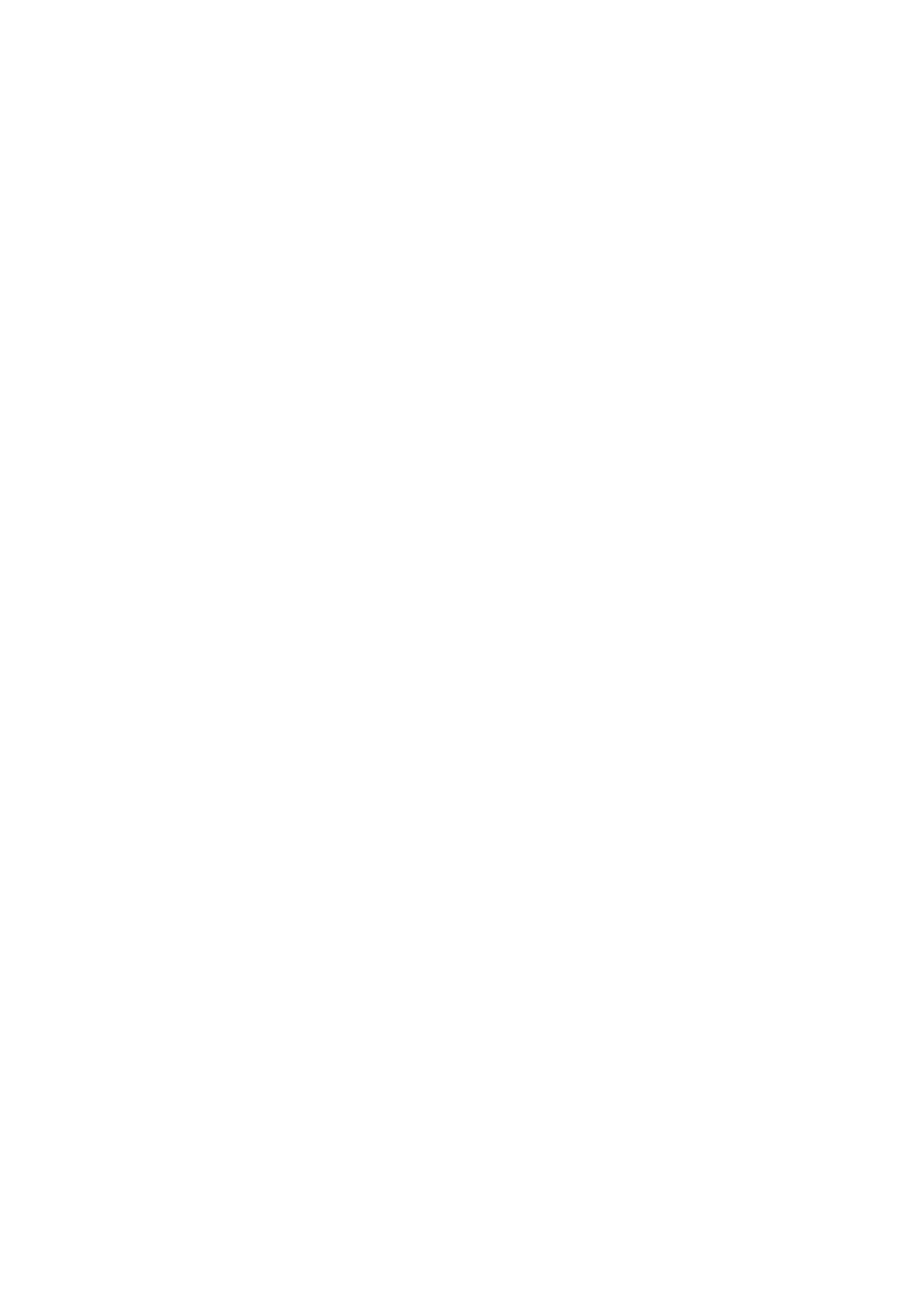

## The New Deal for Communities Experience: A final assessment **The New Deal for Communities Evaluation: Final report – Volume 7**

Elaine Batty, Christina Beatty, Mike Foden, Paul Lawless, Sarah Pearson and Ian Wilson Centre for Regional Economic and Social Research Sheffield Hallam University

March 2010 Department for Communities and Local Government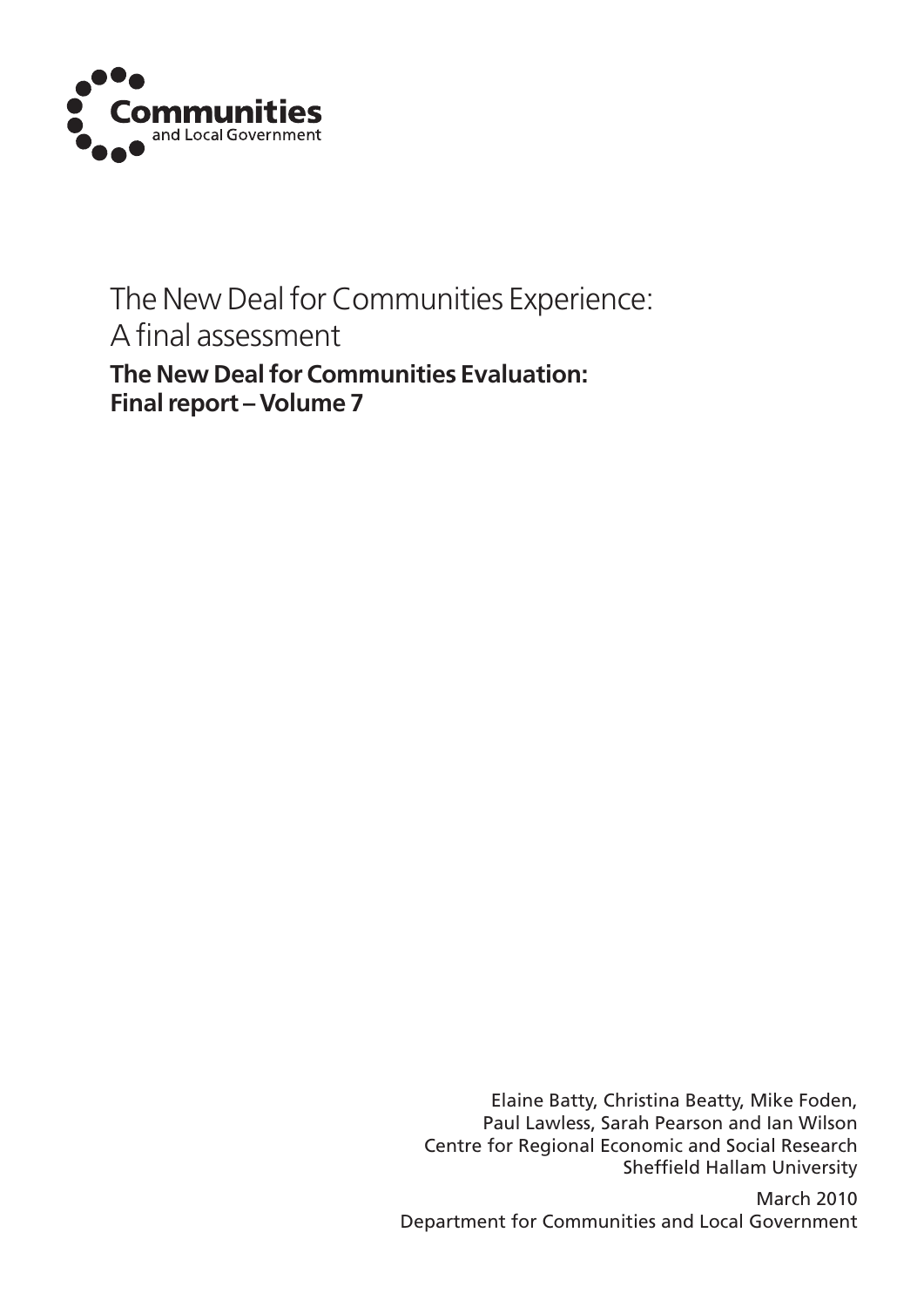The findings and recommendations in this report are those of the authors and do not necessarily represent the views of the Department for Communities and Local Government.

Communities and Local Government Eland House Bressenden Place London SW1E 5DU Telephone: 0303 444 0000 Website: www.communities.gov.uk

*© Queen's Printer and Controller of Her Majesty's Stationery Office, 2010*

*Copyright in the typographical arrangement rests with the Crown.*

*This publication, excluding logos, may be reproduced free of charge in any format or medium for research, private study or for internal circulation within an organisation. This is subject to it being reproduced accurately* and not used in a misleading context. The material must be acknowledged as Crown copyright and the title *of the publication specified.*

Any other use of the contents of this publication would require a copyright licence. Please apply for a Click-Use Licence for core material at www.opsi.gov.uk/click-use/system/online/pLogin.asp, or by writing to the Office of Public Sector Information, Information Policy Team, Kew, Richmond, Surrey TW9 4DU

e-mail: licensing@opsi.gov.uk

If you require this publication in an alternative format please email alternativeformats@communities.gsi.gov.uk

Communities and Local Government Publications Tel: 0300 123 1124 Fax: 0300 123 1125 Email: product@communities.gsi.gov.uk Online via the Communities and Local Government website: www.communities.gov.uk

March 2010

Product Code: 09ACST06257

ISBN: 978-1-4098-2254-7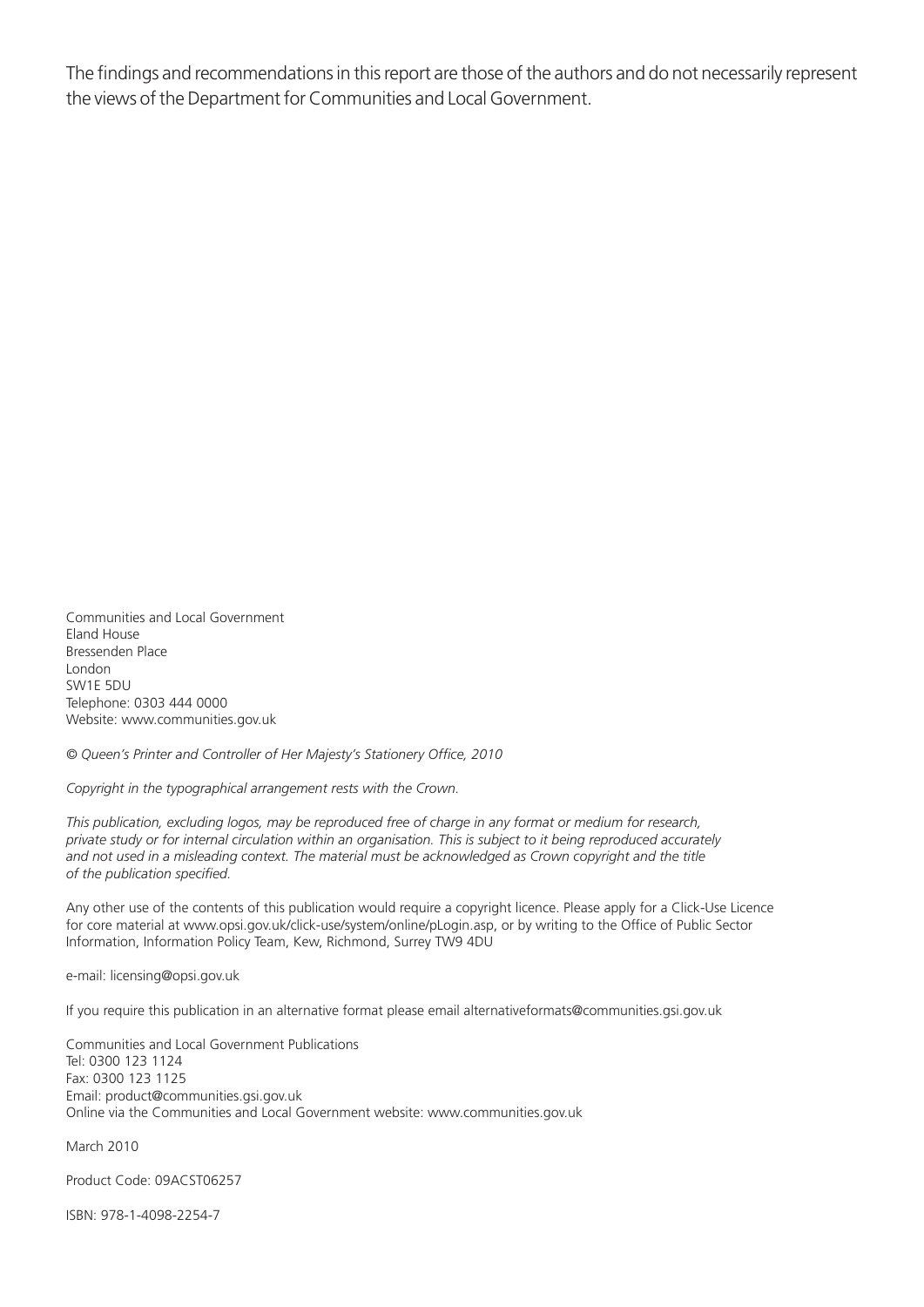## **Contents**

| <b>Acknowledgements</b>  |                                                  | 4  |
|--------------------------|--------------------------------------------------|----|
| <b>Executive summary</b> |                                                  | 5  |
| <b>Chapter 1</b>         | <b>Introduction</b>                              | 10 |
|                          | Chapter 2 What have NDC partnerships done?       | 14 |
|                          | Chapter 3 What has the Programme achieved?       | 21 |
|                          | <b>Chapter 4 Lessons for regeneration policy</b> | 36 |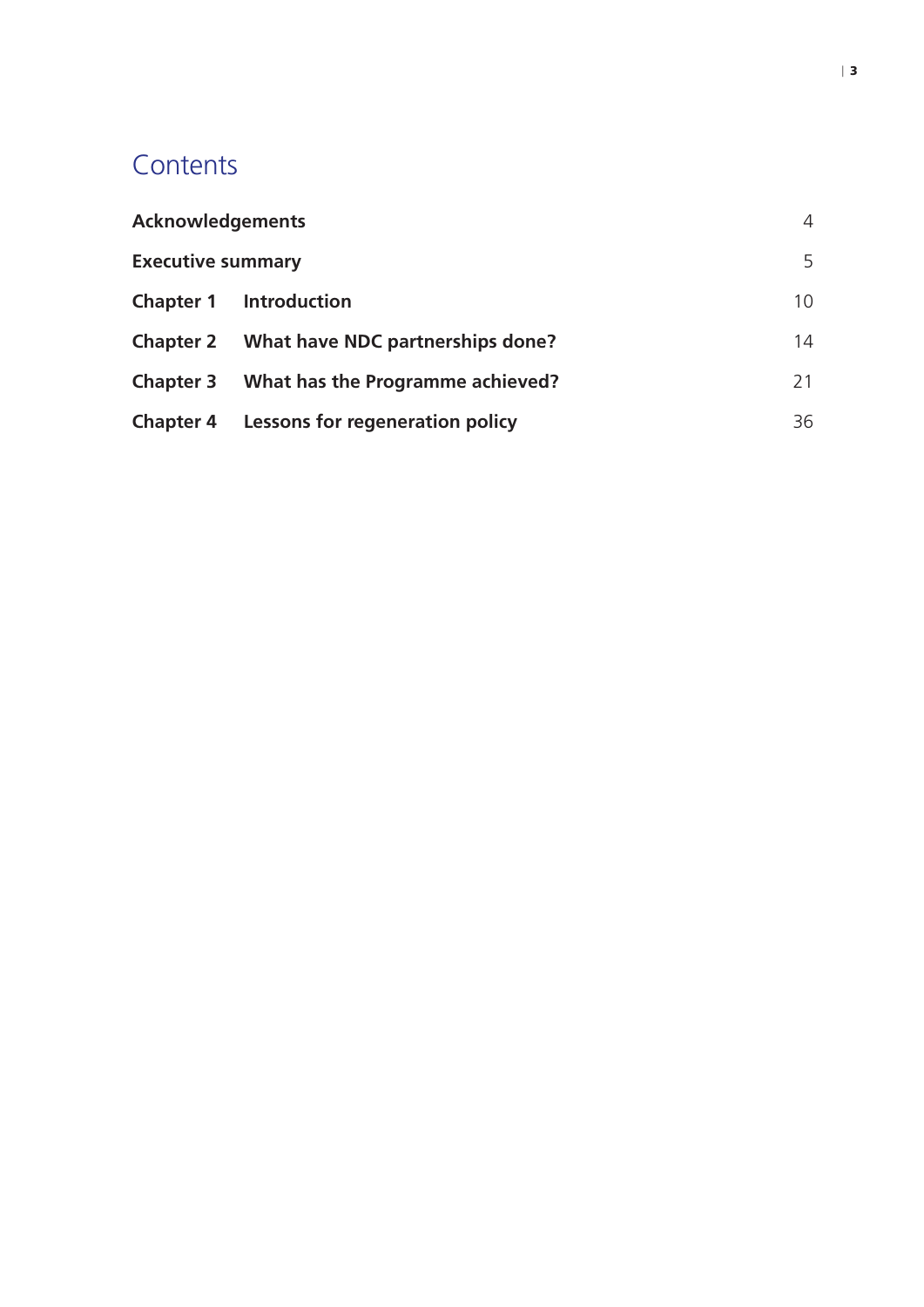## <span id="page-5-0"></span>Acknowledgements

We would like to thank all members of the evaluation team for their continuing involvement in the 2005-2010 second phase of the New Deal for Communities Programme national evaluation. Thanks are especially due to the following:

Peter Tyler and Angela Brennan at Cambridge Economic Associates; Richard Meegan and Hilary Russell in the European Institute for Urban Affairs at Liverpool John Moores University; Geoff Fordham, Rachel Knight-Fordham and Beverley Cook at GFA Consulting; Rachel Williams and Hayley Mueller at Ipsos MORI; Crispian Fuller previously at the Local Government Centre in the University of Warwick; David McLennan, Mike Noble, Kate Wilkinson and Adam Whitworth in the Social Disadvantage Research Centre at the University of Oxford; Carol Hayden in Shared Intelligence; Robert Turner and Scott Dickinson at SQW; Rose Ardron; and in our own Centre for Regional Economic and Social Research: Aimee Ambrose, Ian Cole, Richard Crisp, Mike Grimsley, David Robinson, Louise South, Sarah Ward and Peter Wells.

In addition thanks are also due to those in Communities and Local Government and its predecessor departments who helped guide and inform this evaluation for almost a decade including recently Penny Withers and Demelza Birch and before them Lucy Dillon, Kirby Swales and David Riley.

Above all thanks are due to the many hundreds of people living in NDC areas or working for NDC partnerships or their partner agencies who generously and unfailingly gave their time and commitment to this evaluation. Without them this evaluation would not have been possible.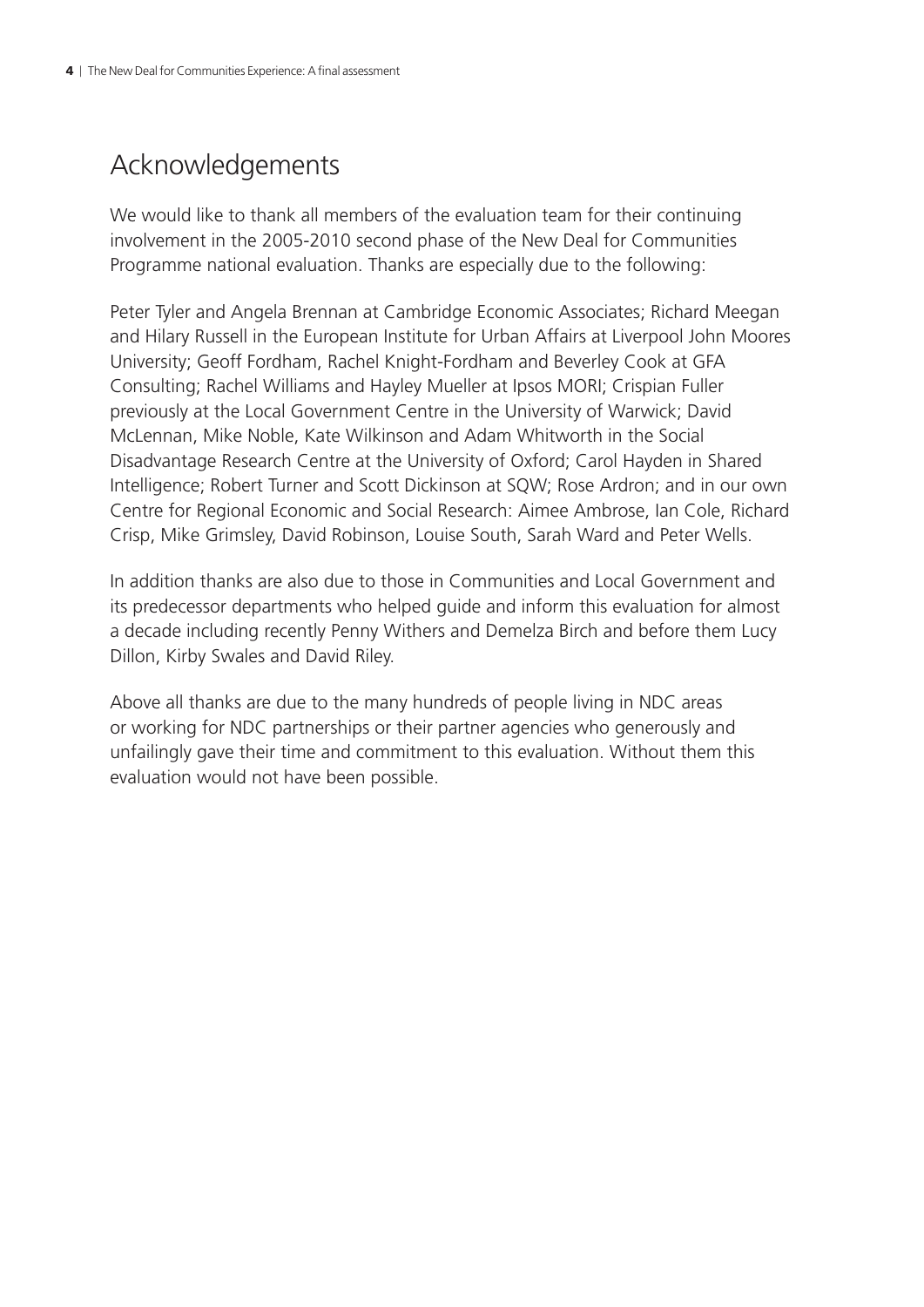## <span id="page-6-0"></span>**Executive summary**

## Chapter 1. Introduction

This report is a synthesis of evidence presented in a series of final reports from the national evaluation of the New Deal for Communities (NDC) Programme carried out between 2001-2010 by a consortium led by the Centre for Regional Economic and Social Research (CRESR) at Sheffield Hallam University. The Programme, launched in 1998, is one of the most intensive and innovative area-based initiatives (ABIs) ever introduced in England. Over 10 years the Programme is designed to transform 39 deprived neighbourhoods in England, each accommodating about 9,900 people. The 39 NDC partnerships are implementing local regeneration schemes each funded by on average £50m of Programme spend. The Programme is designed to achieve six key objectives:

- transform these 39 areas over 10 years by achieving holistic change in relation to three place-related outcomes: crime, community, and housing and the physical environment (HPE), and three people-related outcomes: education, health, and worklessness
- 'close the gaps' between these 39 areas and the rest of the country
- achieve a value for money transformation of these neighbourhoods
- secure improvements by working with other delivery agencies such as the police, Primary Care Trusts (PCTs), schools, Jobcentre Plus (JCP), and their parent local authority: the Programme is fundamentally rooted in partnership working
- place the community 'at the heart of' the initiative
- sustain a local impact after NDC Programme funding ceased.

## Chapter 2. What have NDC partnerships done?

Between 1999-2000 and 2007-08, the 39 NDC partnerships spent a total of £1.71bn on some 6,900 projects or interventions. A further £730m was levered in from other public, private and voluntary sector sources. They have developed, with partner agencies, a range of interventions, designed to support locally-developed strategies that encompass the three place-related outcomes of crime and community safety, community and housing and the physical environment, and the three people-related outcome areas of health, education and worklessness.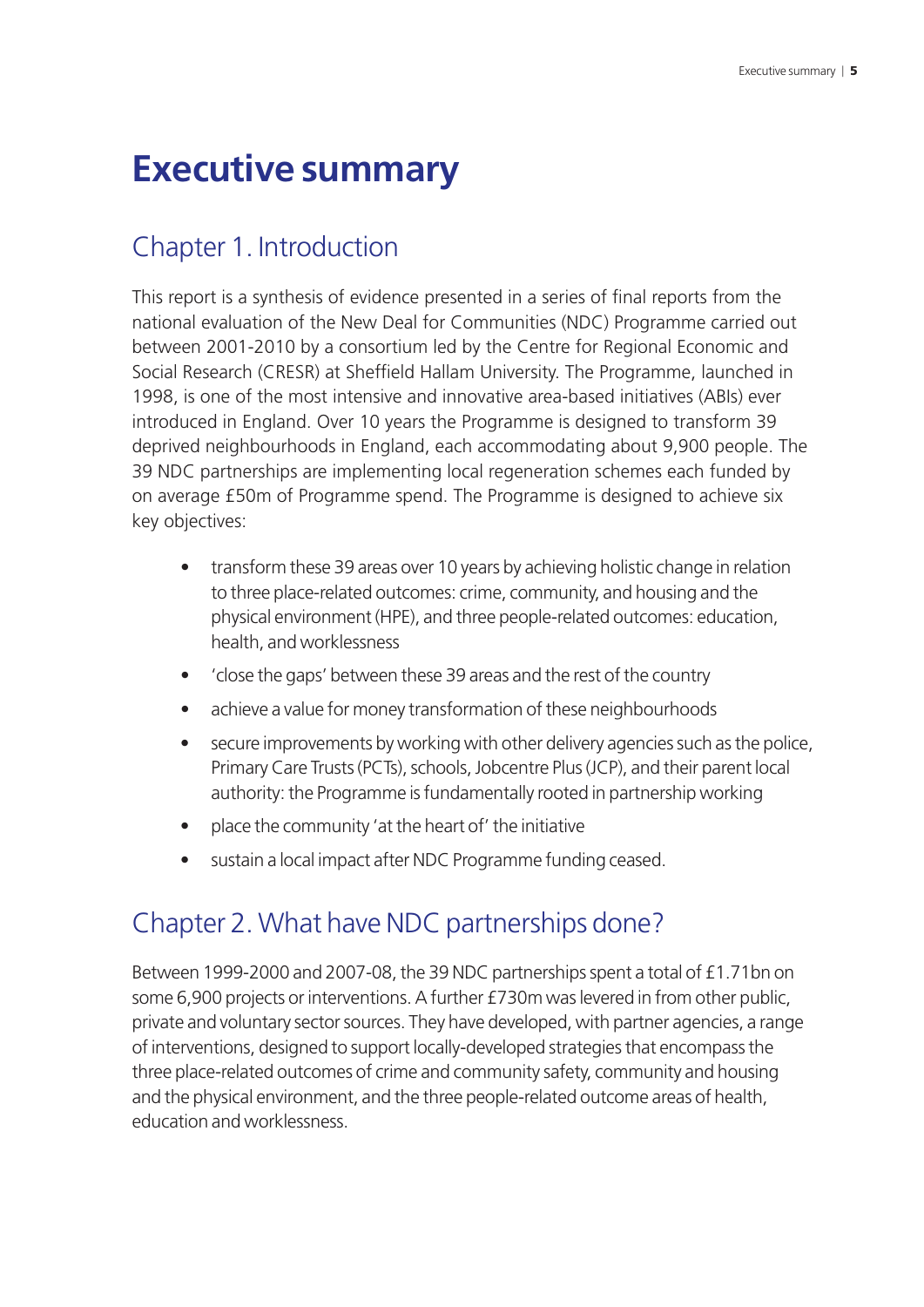## Chapter 3. What has the Programme achieved?

#### **Transformatory change**

Between 2002 and 2008 NDC areas saw an improvement in 32 of 36 core indicators spanning crime, education, health, worklessness, community and housing and the physical environment; for 26 out of the 27 indicators where significance testing is possible, this change was statistically significant. The biggest improvements were for indicators of people's feelings about their neighbourhoods: NDC residents recognise change brought about by the NDC Programme and are more satisfied with their neighbourhoods as places to live.

#### **There has been considerable positive change in the 39 NDC areas: in many respects these neighbourhoods have been transformed in the last 10 years.**

#### **Closing gaps with the rest of the country**

When benchmarked against:

- **• national equivalents**, NDC areas saw more improvement for 18 of 24 indicators
- **• parent local authorities**, NDC areas saw more positive change for 10 of 13 indicators; net positive change was especially marked in relation to burglary and all three Key Stage education attainment levels
- similarly deprived **comparator areas,** NDC areas saw more positive change for 21 of 34 indicators; NDC areas saw more positive change for 11 of the 13 indicators showing statistically significant change.

#### **In general NDC areas have narrowed the gaps with the rest of the country.**

#### **Value for money**

Shadow pricing methods have been used to determine value for money. These methods are based on assessing the compensating change in income that would produce an equivalent change in quality of life as would change in a given outcome. Whatever 'equation' is used to determine monetary benefits arising from the Programme, these substantially exceed costs.

#### **The Programme has provided good value for money.**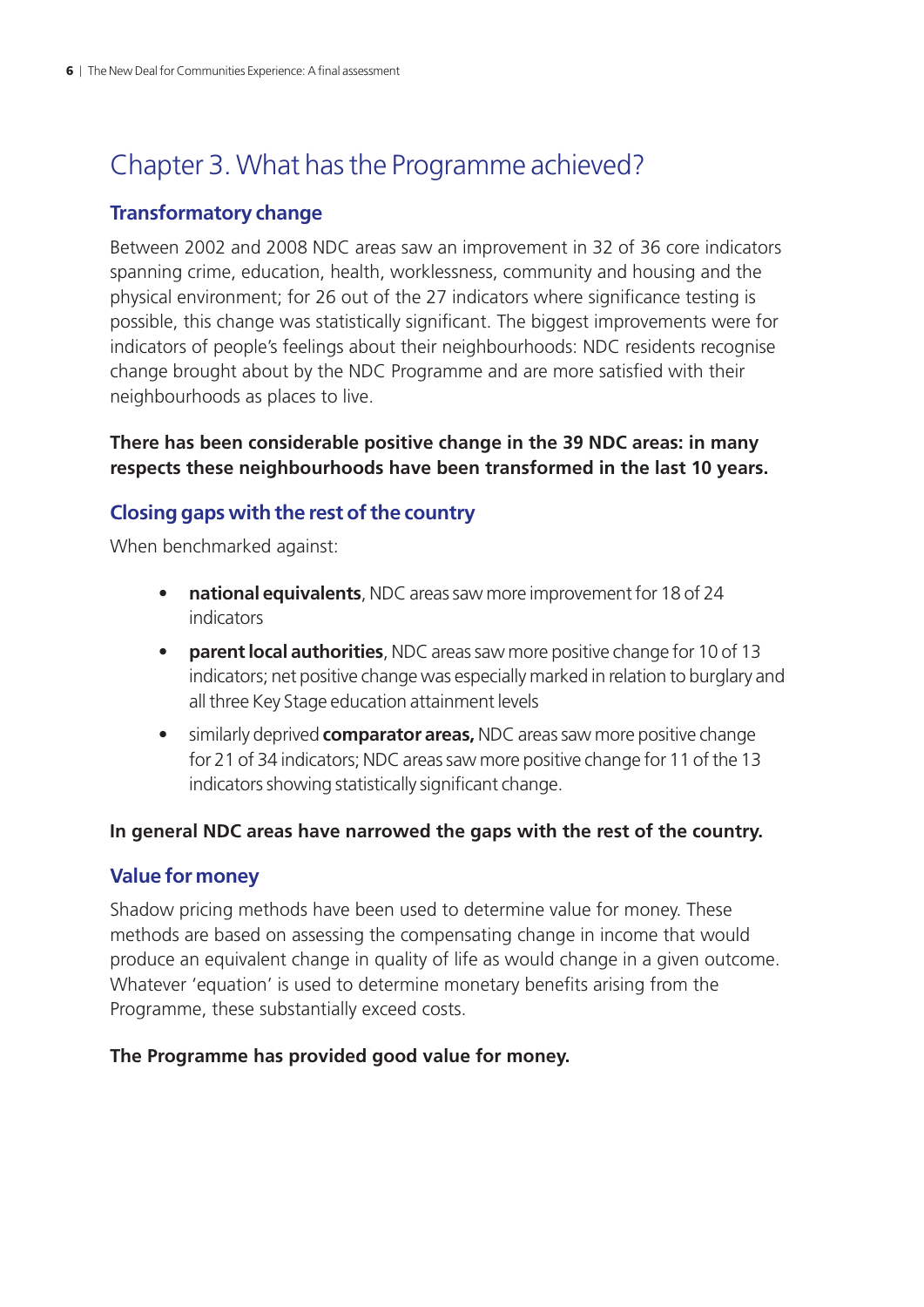#### **Working with partner agencies**

Partnership working is central to the Programme. More fruitful relationships have been established with agencies having a more natural affinity with 'neighbourhoods' such as the police. Relationships with parent local authorities have generally improved and intensified. The NDC experience is increasingly informing regeneration strategies adopted by Local Strategic Partnerships. For some delivery agencies, partnership working with NDC partnerships has been made more difficult because of reorganisation and because of the need to work to national targets.

#### **In general NDC partnerships have worked well with delivery agencies, especially those with a remit to help improve services within neighbourhoods.**

#### **Engaging local communities**

The 39 partnerships have made immense efforts to engage residents and to enhance the capacity of the local community. Individuals have gained from involvement with their local NDC partnership. Observers point to the benefits which resident board members bring to partnership boards, notably their ability to validate the additionality of proposed projects.

Interventions have not had such an apparent impact on broader community social capital indicators, although with hindsight this was not always a realistic objective for the Programme. Some NDC areas lacked much in the way of community capital when the Programme was launched; key players in the community move on; some social capital indicators have not changed a great deal; and most people do not, anyway, engage with their local NDC partnership to any significant degree. Community engagement requires consistency, dedication and commitment.

**NDC partnerships have made immense and sustained efforts to engage with their local communities. Benefits accrue to those who get involved with their local partnership.**

#### **Sustaining change into a 'post New Deal for Communities' world**

NDC partnerships have developed succession strategies in order to sustain activity after Programme funding ceases for Round 1 and 2 NDC partnerships in 2010 and 2011 respectively. Strategies include creating successor bodies, developing income streams, and influencing delivery agencies in order to secure continued financial support from the mainstream once NDC Programme funding comes to an end.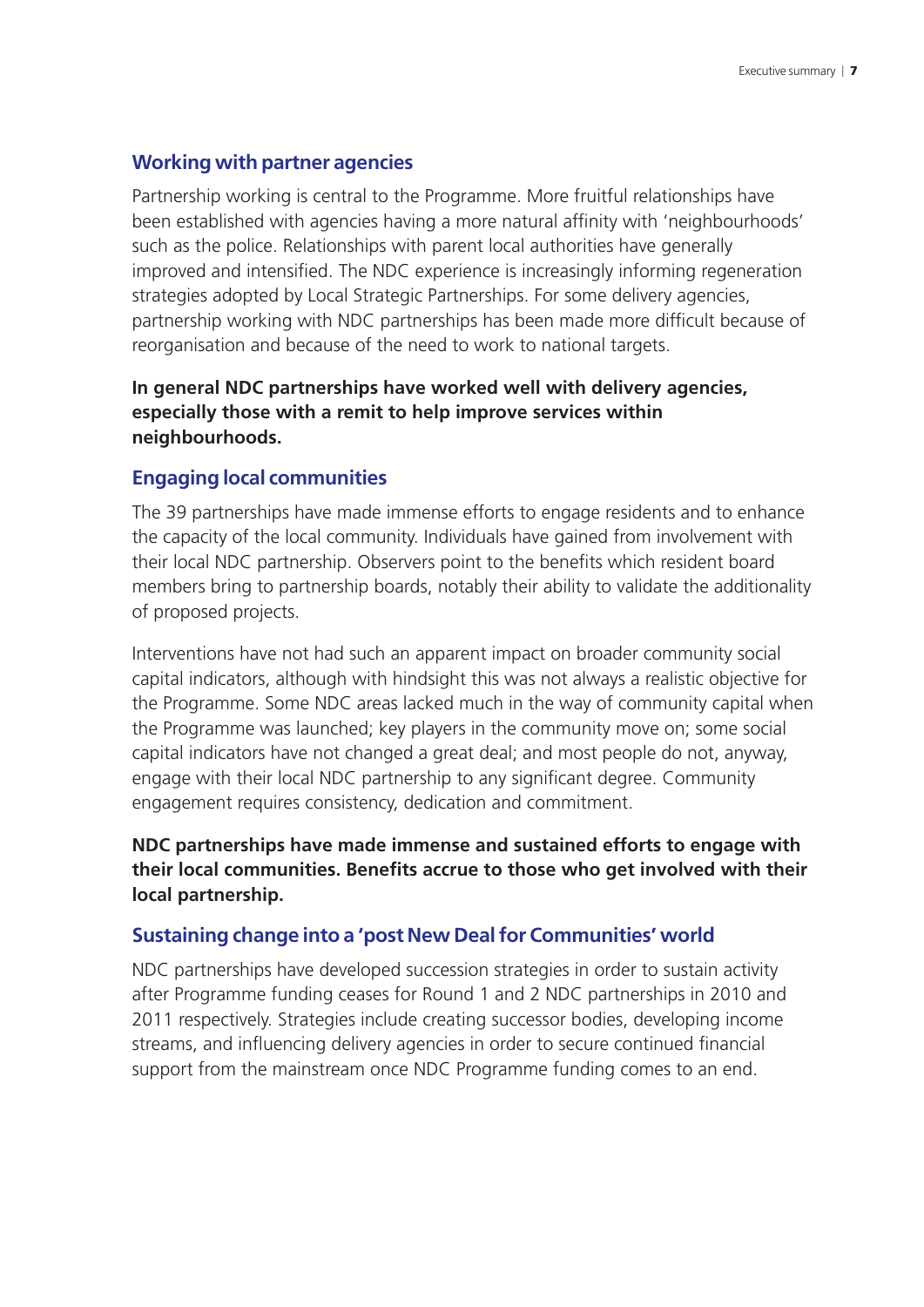Partnerships tend to be optimistic about the prospects of sustaining activity after Programme funding ceases. But there must be some doubts about the likely impact of succession strategies, primarily because of what are likely to be exceptionally tight constraints on all forms of public expenditure.

#### **Partnerships have adopted innovative and insightful solutions to help maintain activity into a 'post NDC' world.**

## Chapter 4. Lessons for regeneration policy

#### **Higher-order policy implications arising from this Programme include:**

- it is important to set realistic targets for regeneration schemes: NDC Programme investment into these areas amounts to no more than 10 per cent of existing mainstream spend
- the types of NDC areas which have seen relatively little in the way of change may not be those where there are the greatest opportunities to deliver longer-term transformation
- NDC areas have seen more net change with regard to place-related, rather than people-related outcomes over the 2002-2008 time period covered by this evaluation
- education has been one outcome where, not only has it been difficult for NDC partnerships to make an impact, but there are also, albeit weak, negative associations between higher rates of spend and change in general; more emphasis needs to be given to determining what works at the neighbourhoodlevel, if education is to be incorporated into similar ABIs in the future
- increasing proportions of owner-occupiers will help achieve outcome change and will dilute the scale of problems in regeneration areas; but existing residents in social housing schemes are unlikely to be able to purchase new owneroccupied dwellings
- the time-frame for regeneration schemes should reflect their objectives
- there is an argument that had NDC areas been larger, partnerships might have found it easier to engage with mainstream delivery agencies
- there is case for a year-zero for all regeneration schemes; NDC partnerships had to deal with a formidable array of 'setting-up' tasks
- continuity in relation to senior staff is associated with positive benefits
- staff involved with regeneration schemes need good informal, inter-personal skills
- NDC partnership boards have run better when they have been chaired effectively, focussed on strategic issues, and provided training for community representatives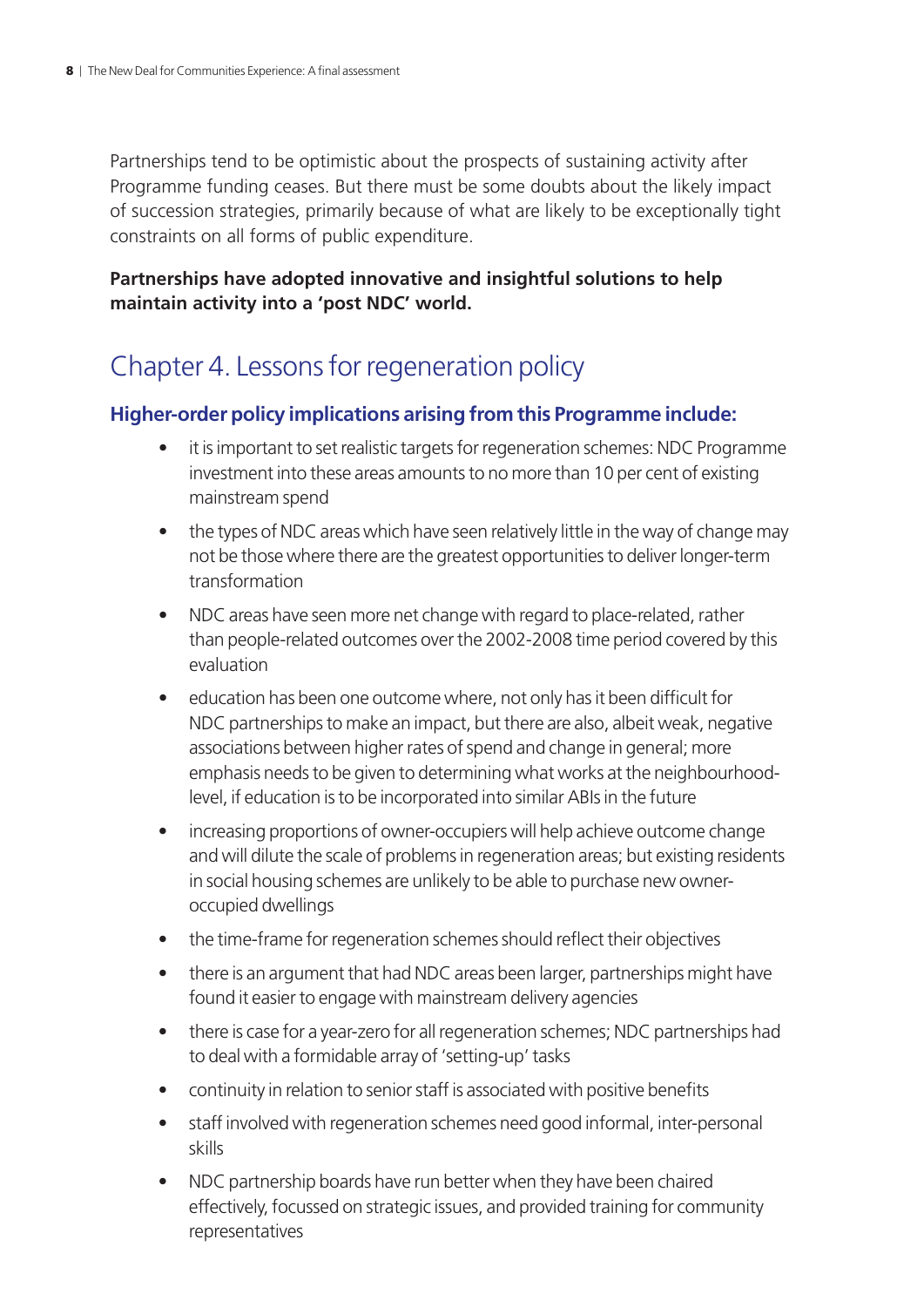- elections to boards may not be the best way of getting the 'right people in the right places', but have been seen by many NDC partnerships as an important means of legitimising resident representation
- regeneration bodies need to be instrumental in gaining delivery agency support; relatively small amounts of regeneration funding used flexibly can lever in larger sums of money from other agencies
- partner delivery agencies may be useful in informing the way regeneration bodies should spend their money, but be less inclined to bend their own resources into defined regeneration areas
- from the outset regeneration schemes need to establish what the community dimension actually means and to set objectives accordingly: consultation, involvement, engagement, empowerment, or delivery?
- it is vital to manage expectations; local residents can have inflated views in relation to the speed with which projects can be delivered, and the degree to which benefits from regeneration projects will be distributed across all of those living in the area
- communities can play an especially strong role in defining needs and validating the 'additionality' of new proposals emerging from mainstream delivery agencies; they tend to be less interested in, and may lack the skills for, delivering projects
- it is never too early to address issues of sustainability
- regeneration programmes need to provide guidance in relation to legacy and succession at an early stage; the whole arena is fraught with financial and technical problems
- new, neighbourhood-level, physical developments can provide guaranteed rental income after regeneration funding ceases; but the management costs of such projects can be underestimated, it may be difficult to maintain full occupancy rates, and rental income will not be sufficient to maintain the same scale of activity.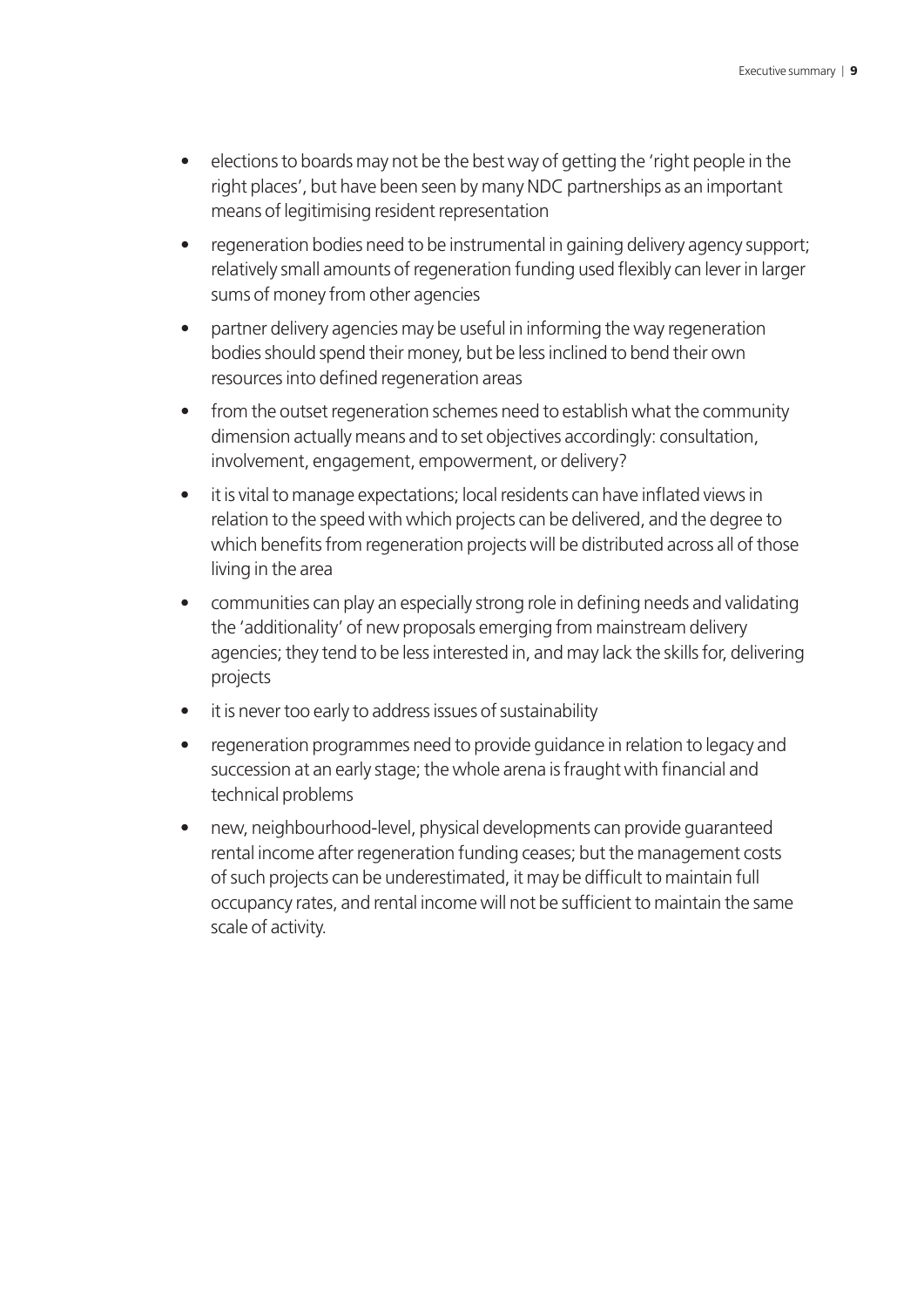## <span id="page-11-0"></span>Chapter 1

## **Introduction**

## The nature of this report

- 1.1 This is the last in a series of seven final reports<sup>1</sup> from the national evaluation of the New Deal for Communities (NDC) Programme carried out between 2001-2010 by a consortium led by the Centre for Regional Economic and Social Research (CRESR) at Sheffield Hallam University. It is intended to provide a reflective assessment of the Programme as a whole. This theme is explored within four sections:
	- this introductory chapter points out why this is such an important area-based initiative (ABI), and lays out the Programme's six key objectives
	- Chapter Two provides a brief overview of what the 39 NDC partnerships have done
	- Chapter Three assess the degree to which original objectives have been met
	- Chapter Four explores lessons for regeneration policy as a whole.
- 1.2 This report gives a flavour of the key findings. Those interested in knowing more about specific components to the Programme should access other more detailed reports.<sup>2</sup>

## Why is this such an important Area Based Initiative (ABI)?

1.3 For more than 40 years, UK governments have attempted to moderate disadvantage within deprived pockets of English cities and larger towns, through the designation of ABIs such as the Urban Programme, Urban Development Corporations, City Challenge and the Single Regeneration Budget. Typically ABIs provided additional, often relatively limited, resources to defined areas for determined periods of time in order to achieve their economic, social and/or physical regeneration.

<sup>1</sup> The other six final reports are: CLG (2010) The New Deal for Communities Programme: Achieving a neighbourhood focus for regeneration. The NDC national evaluation final report volume 1; Involving local people in regeneration: Evidence from the New Deal for Communities Programme. The NDC national evaluation final report volume 2; Making deprived areas better places to live: Evidence from the New Deal for Communities Programme. The NDC national evaluation final report volume 3; Improving outcomes for people in deprived neighbourhoods: Evidence from the New Deal for Communities Programme. The NDC national evaluation final report volume 4; Exploring and explaining change in regeneration schemes: Evidence from the New Deal for Communities Programme. The NDC national evaluation final report volume 5; The New Deal for Communities Programme: Assessing impact and VFM. The NDC national evaluation final report volume 6

<sup>&</sup>lt;sup>2</sup> All evaluation reports can be accessed at: [http://extra.shu.ac.uk/ndc/ndc\\_reports.htm](http://extra.shu.ac.uk/ndc/ndc_reports.htm)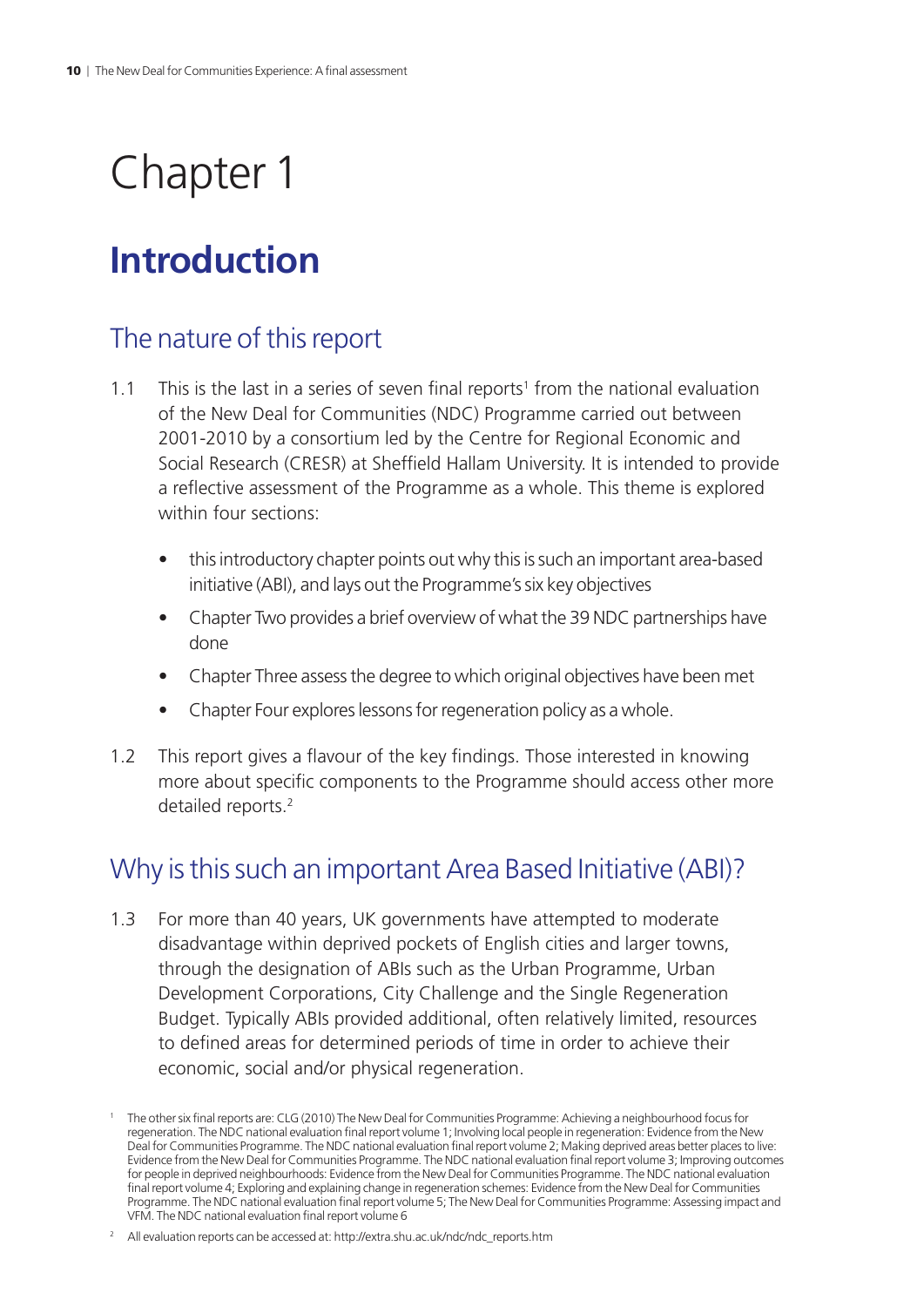- 1.4 The NDC Programme, launched in 1998, sits within this policy tradition. However, there are arguments for suggesting that it is one of the most intensive and innovative ABIs ever introduced in England, indeed quite possibly anywhere. This is because the Programme's design reflected on, and in turn attempted to address, shortcomings apparent in previous ABIs. For example, this was always to be a **focussed Programme** in order to avoid the pitfall which other ABIs may have fallen into of spreading resources too thinly. There are just 39 NDC areas, 10 in London and others located throughout England,<sup>3</sup> each accommodating on average about 9,900 people. In addition, and unlike virtually all previous ABIs, this Programme is to operate for **10 years**. This is the minimum length of time it was assumed would be needed to transform these generally disadvantaged neighbourhoods.
- 1.5 To give a flavour of this **scale of deprivation**, in 2004 these areas were concentrated in the bottom deciles on Index of Multiple Deprivation (IMD) scores: 28 in the most deprived decile, 10 in the second, and one in the third most deprived. The Knowsley NDC area was ranked equivalent to the 117th most deprived Lower Super Output Area in England out of a total of 32,482. The Fulham NDC area, the least deprived of the 39, was ranked equivalent to 6,913th (Figure 1.1).





<sup>3</sup> CLG (forthcoming) New Deal for Communities Evaluation: Technical Report Chapter 1 provides details of all 39 areas.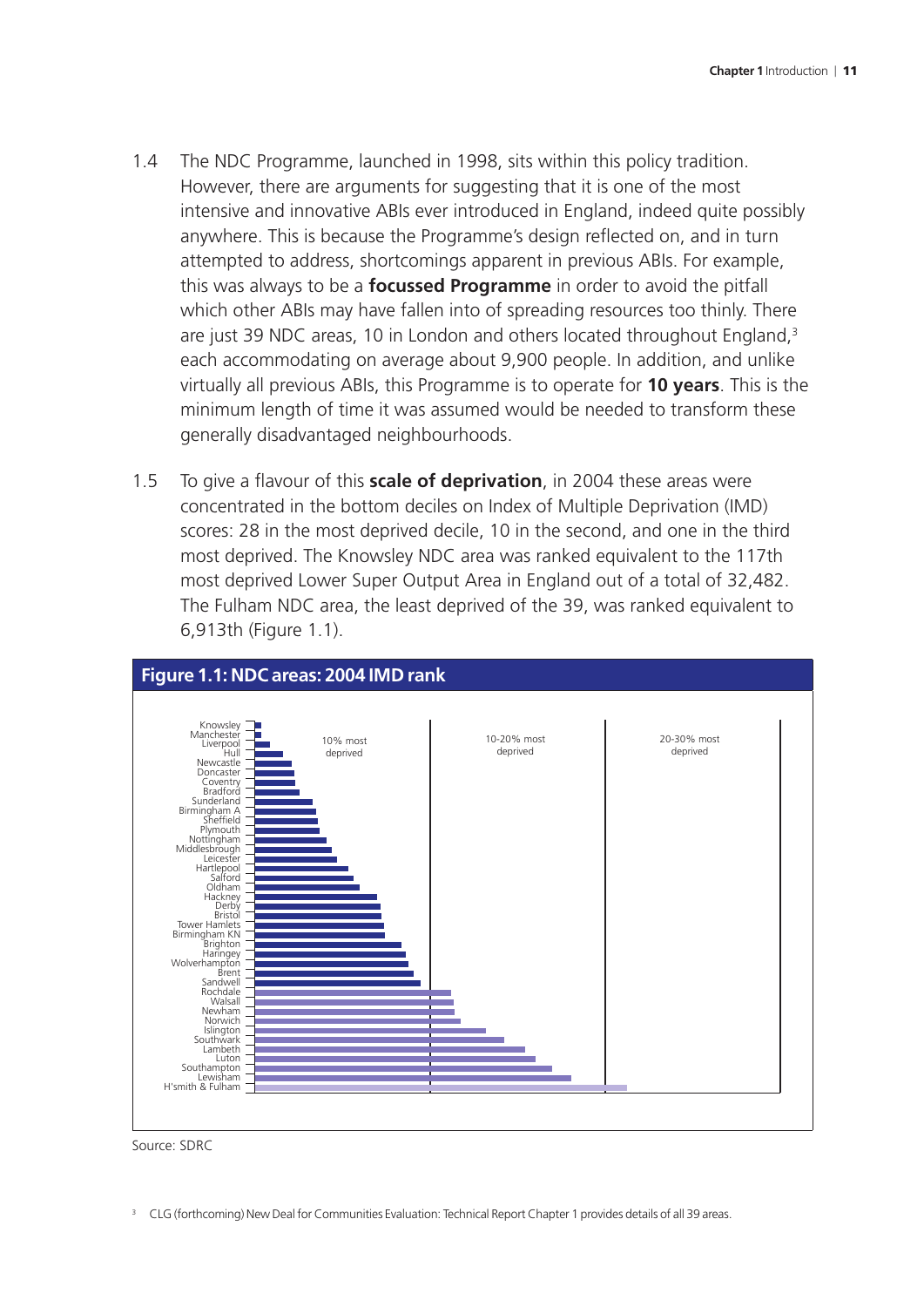- 1.6 To give a more detailed sense of this scale of deprivation, in 2002:
	- 55 per cent of NDC area residents felt 'a bit' or 'very' unsafe walking alone in their area after dark, 22 percentage points higher than the national figure
	- the NDC area aggregate worklessness rate (21 per cent) was over double that for England as a whole (10 per cent)
	- 60 per cent of NDC area residents were satisfied with their area as a place to live, compared with 86 per cent nationally
	- 23 per cent of NDC area residents reported their health had been not good in the previous 12 months; the equivalent national figure was 14 per cent
	- 40 per cent of NDC area residents smoked compared with 26 per cent nationally.
- 1.7 The 39 NDC partnerships have each received about £50m of Programme funding in order to implement local regeneration strategies. Central government and the Government Offices for the Regions laid down a broad framework through which the Programme was to be implemented, approved annual delivery plans, and provided support and expert advice. But the partnerships were given a degree of autonomy through which to deliver locally-specific strategies to meet the particular requirements of these neighbourhoods. Partnerships were also to be at 'arms length' from their parent local authority. The latter acted as accountable bodies, and often became key partners in driving forward change. But the partnerships were not to be seen as part of the council.
- 1.8 It is important to stress that learning was central to this Programme, driven by a well resourced evaluation.<sup>4</sup> As a result, change data is available from a common baseline (2001-02) for all 39 areas and their residents. This is an exceptionally strong evidence base from which to assess and understand change.

### What was the Programme supposed to achieve?

1.9 Each NDC partnership has sought to achieve its own solutions to problems apparent within its own neighbourhood: there are 39 narratives to this Programme. However, synthesising across this rich body of experience, six overarching objectives have driven the Programme as a whole. These are listed in brief below, and outlined in diagrammatic form in Figure 1.2. The degree to which these objectives have been attained is revisited in Chapter Three. The Programme is designed to:

<sup>4</sup> Further details of the evaluation can be found at CLG (forthcoming) New Deal for Communities Evaluation: Technical Report.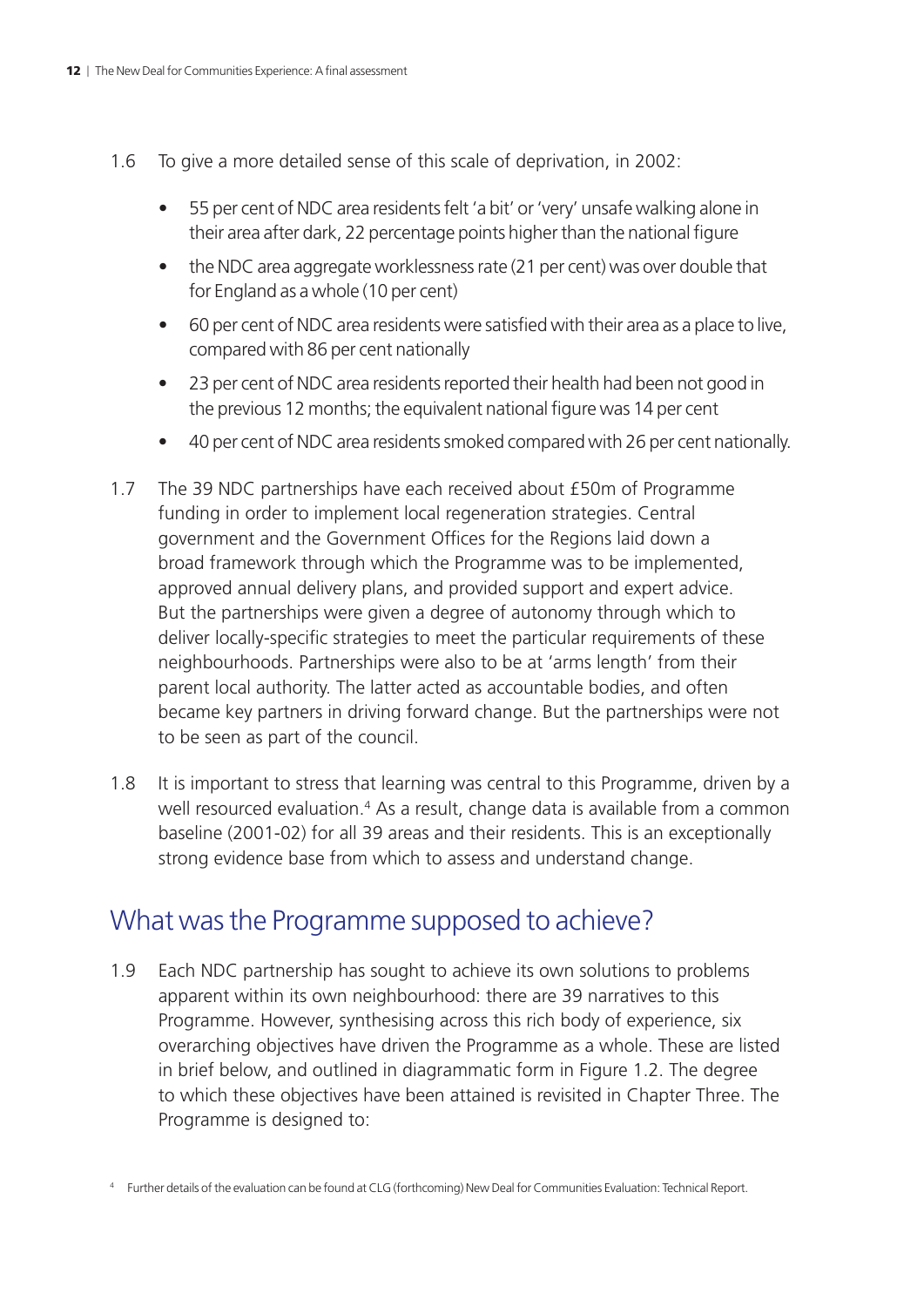- transform these 39 areas over 10 years by achieving holistic change in relation to three place-related outcomes: crime, community, and housing and the physical environment (HPE), and three people-related outcomes: education, health, and worklessness
- 'close the gaps' between these 39 areas and the rest of the country
- achieve a value for money transformation of these neighbourhoods
- secure improvements by working with other delivery agencies such as the police, Primary Care Trusts (PCTs), schools, Jobcentre Plus (JCP), and their parent local authority: the Programme is fundamentally rooted in partnership working
- place the community 'at the heart of' the initiative
- sustain activity after NDC Programme funding ceased.

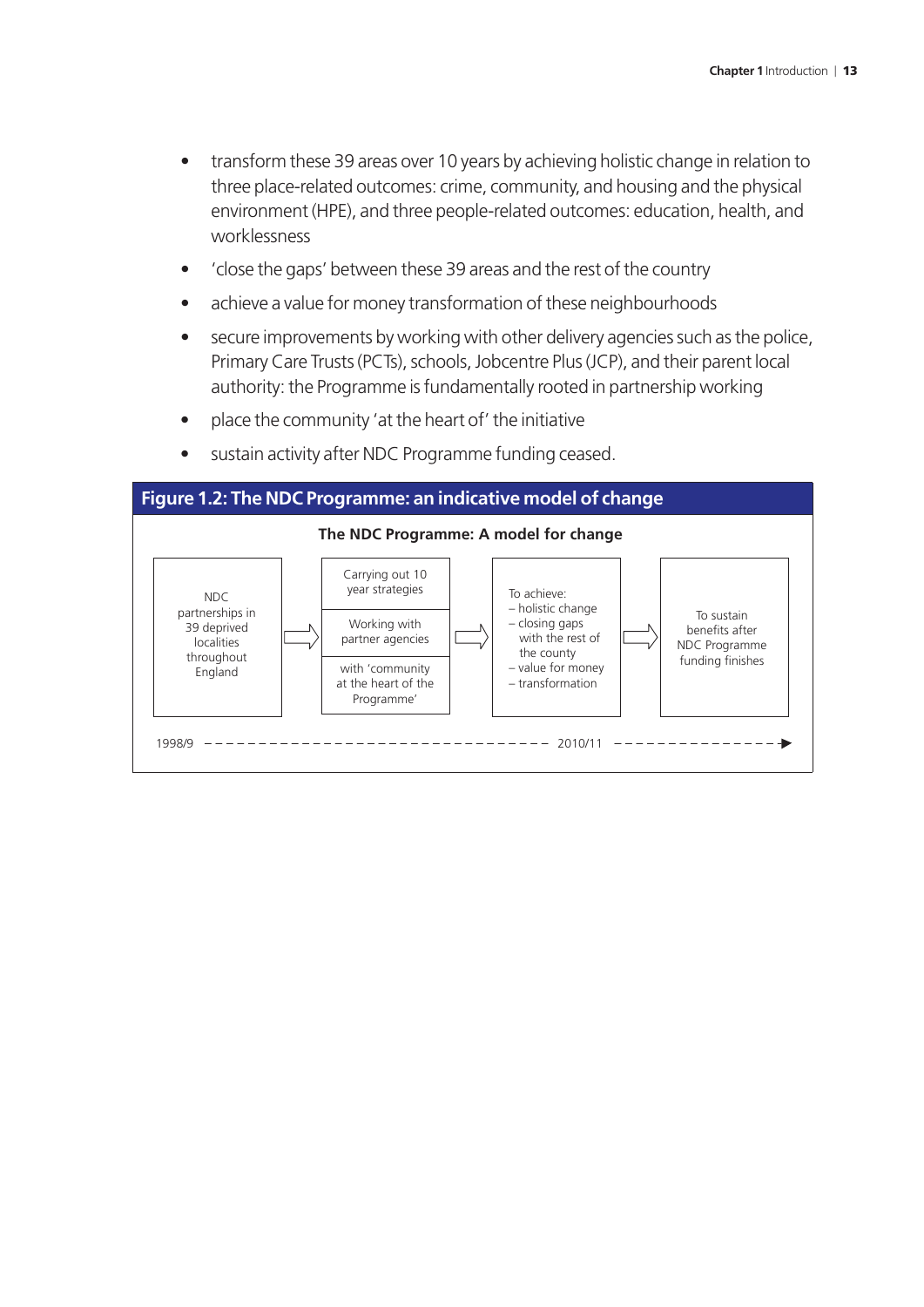## <span id="page-15-0"></span>Chapter 2

## **What have NDC Partnerships done?**

2.1 The previous chapter outlined key design features to the Programme and identified its six core objectives. Informed by that framework, this chapter provides a flavour of what NDC partnerships have done. More material in relation to place-related interventions is developed in Volume 3, and with regard to people-related initiatives, in Volume 4, of these final suites of reports.

## Programme-wide spend

2.2 NDC Programme expenditure from Communities and Local Government (CLG), and its predecessor departments, amounted to £1.71bn (constant 2007-08 prices) over the period 1999-2000 to 2007-08. By outcome, HPE accounted for the largest share of NDC funding, 32 per cent, followed by community with 18 per cent, and education 17 per cent (Figure 2.1).



Source: CEA analysis of System K data; Note: Management and administration spend is excluded.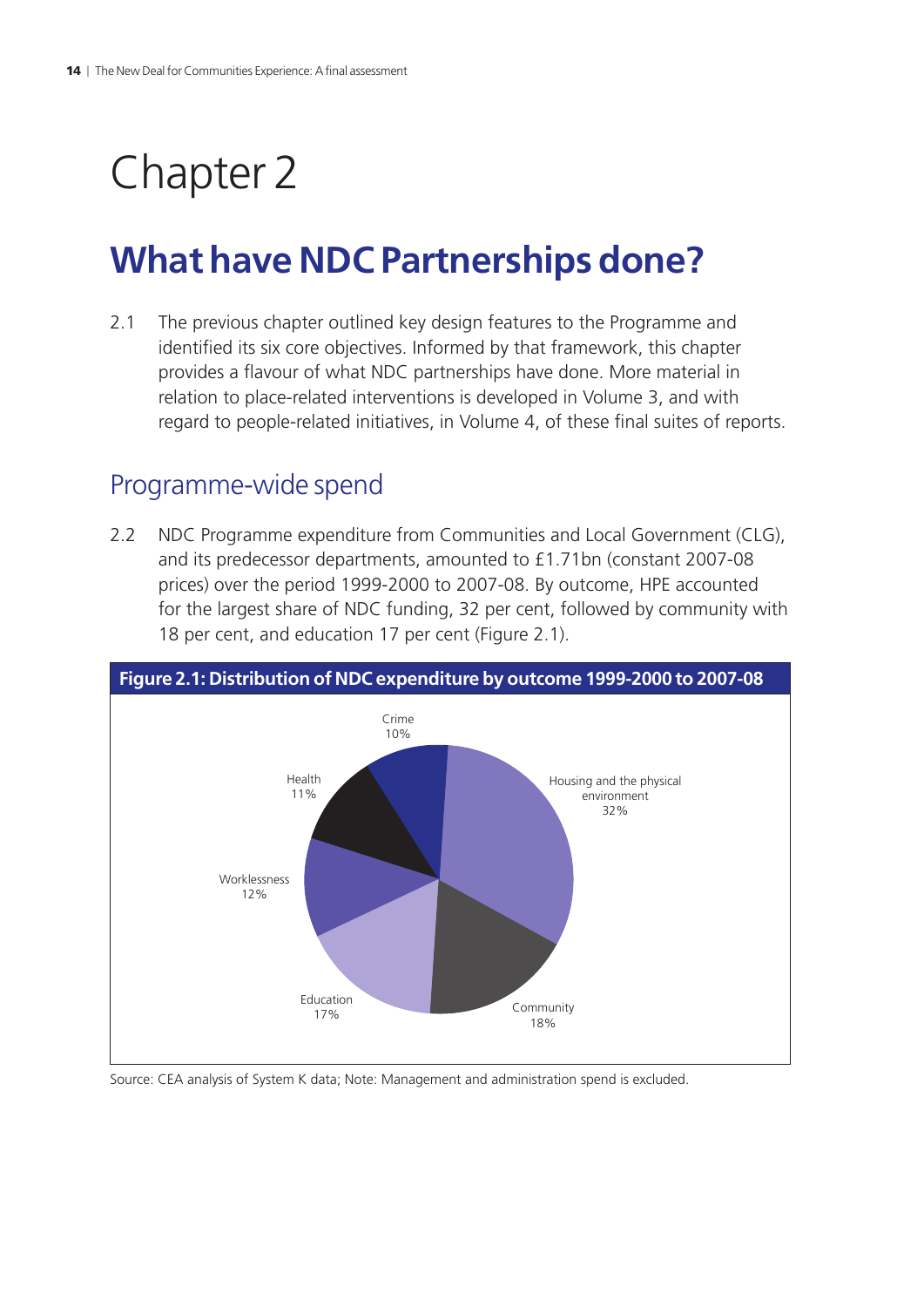## Interventions across place-related and people-related outcomes

2.3 Other volumes of the final report provide an overview of partnership activity in relation to either the three place-related (Volume 3), or the three people-related (Volume 4), outcomes. An indication of this richness of experience is provided below.

#### **Crime and community safety**

2.4 NDC partnerships have implemented a range of interventions to address issues of crime and community safety. A reduction in recorded crime has been seen as fundamental to the successful delivery of safer neighbourhoods. Projects have focused on tackling crime against property and vehicles and also introducing improvements to the physical environment and public space. Interventions designed to reduce fear of crime have focused primarily on the implementation of reassurance measures, particularly through an enhanced police service and neighbourhood warden schemes. Partnerships have supplemented mainstream police budgets in order to fund more police and police community support officers, and to provide a flexible additional resource through which the police can respond to trouble 'hotspots'.

#### **Newcastle**

#### *Neighbourhood wardens*

Twelve neighbourhood wardens patrol the NDC area providing reassurance to residents and ensuring problems are quickly resolved. Wardens provide a visible street presence, attend resident meetings and collect intelligence which is then referred to local agencies for action. Wardens work closely with the local police force and with other agencies including the housing management agency, fire service and local authority.

#### **The Community dimension**

- 2.5 Partnerships have adopted a rich diet of initiatives designed to engage with residents and to enhance community capacity including:
	- community representation: in 2008, community residents made up at least 50 per cent of the membership of 31 partnership boards<sup>5</sup>
	- community involvement in outcome sub-committees, and appraisal panels
	- actively seeking to engage the wider community through forums and other initiatives

<sup>&</sup>lt;sup>5</sup> CLG (2009) The 2008 Partnership Survey: evidence from the New Deal for Communities Programme. [www.communities.gov.uk/publications/communities/parnershipsurvey2008](http://www.communities.gov.uk/publications/communities/parnershipsurvey2008)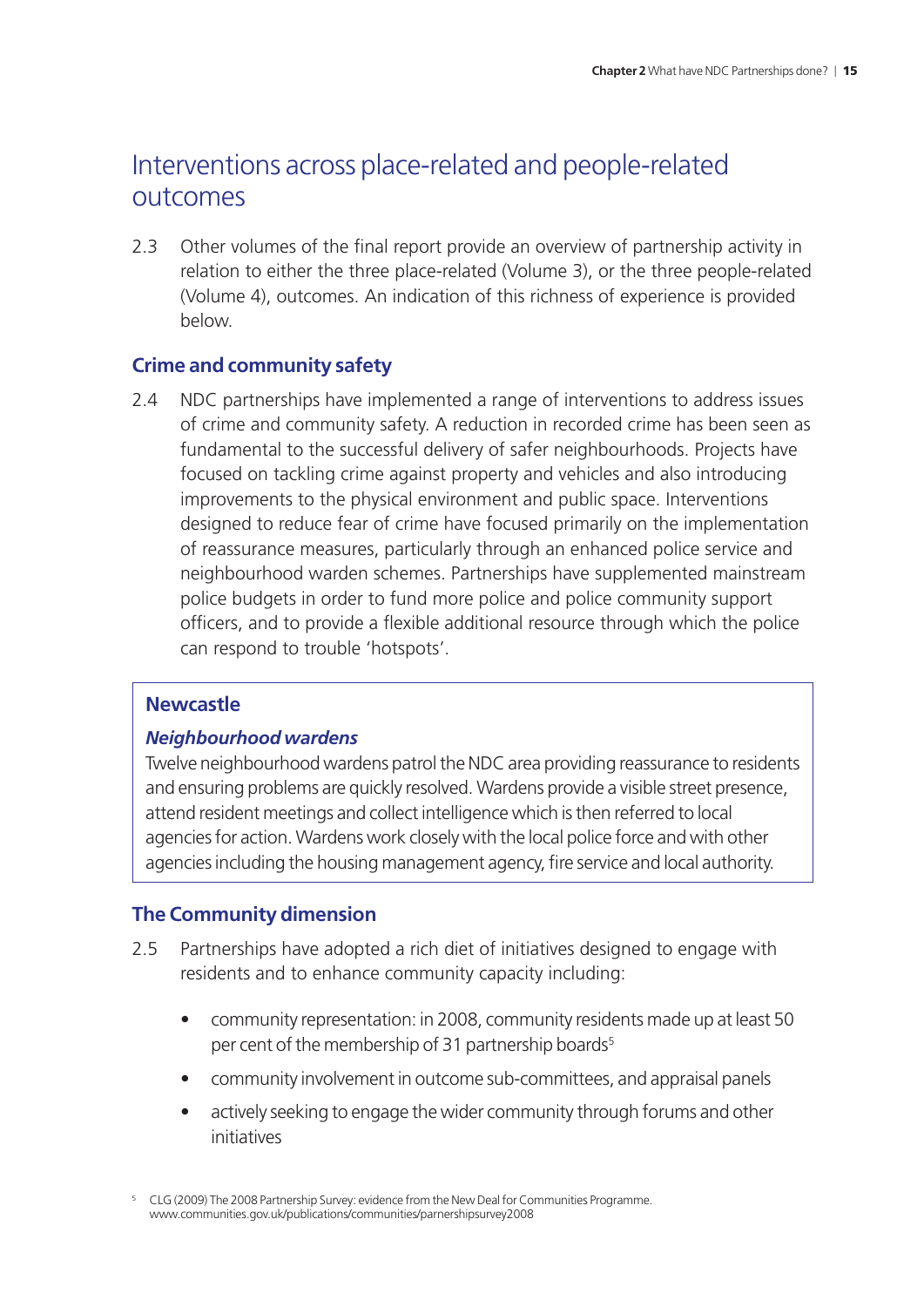- a comprehensive range of communications media, to keep local people informed about plans and activities<sup>6</sup>
- dedicated community engagement or involvement teams
- training interventions for community representatives
- constructing new, or improving existing, community facilities
- community based small grants and loan schemes.

#### **Bradford**

#### *Community facilities strategy*

Bradford NDC Partnership sought to address a lack of community facilities for meetings and activities in the NDC area through the development of a community facilities strategy. Feasibility work resulted in a hub and spoke pattern of three main centres to serve the area and support through a Community Facilities Fund for local groups to undertake building and repair works on existing premises. The NDC Partnership supported local groups to write proposals and undertake business planning. The strategy resulted in three new neighbourhood centres, which are owned by the NDC Partnership and form part of its asset base. In addition 17 capital improvement projects delivered improvements to premises used by local voluntary and community sector organisations.

#### **Housing and the physical environment**

- 2.6 Approaches adopted by NDC partnerships to improve HPE have included:
	- supporting the modernisation of social housing by supplementing local Decent Homes interventions
	- cleaning up public spaces, and remodelling residential environments in a bid to design out crime and to introduce more green spaces
	- improving poor living conditions in the private sector through facelifts to property exteriors, energy efficiency improvements, and environmental improvements to gardens and alleyways
	- appointing teams of community wardens and tenancy enforcement officers, and developing multi-agency teams to improve responsiveness to issues of environmental degradation and community safety
	- demolishing properties to release land to allow for the creation of more public space, the development of community services and facilities, and the construction of new housing, often for sale.

<sup>6</sup> CLG (2008) Communications: some lessons from the NDC experience. [http://extra.shu.ac.uk/ndc/downloads/general/communications\\_some\\_lessons\\_NDC\\_programme.pdf](http://extra.shu.ac.uk/ndc/downloads/general/communications_some_lessons_NDC_programme.pdf)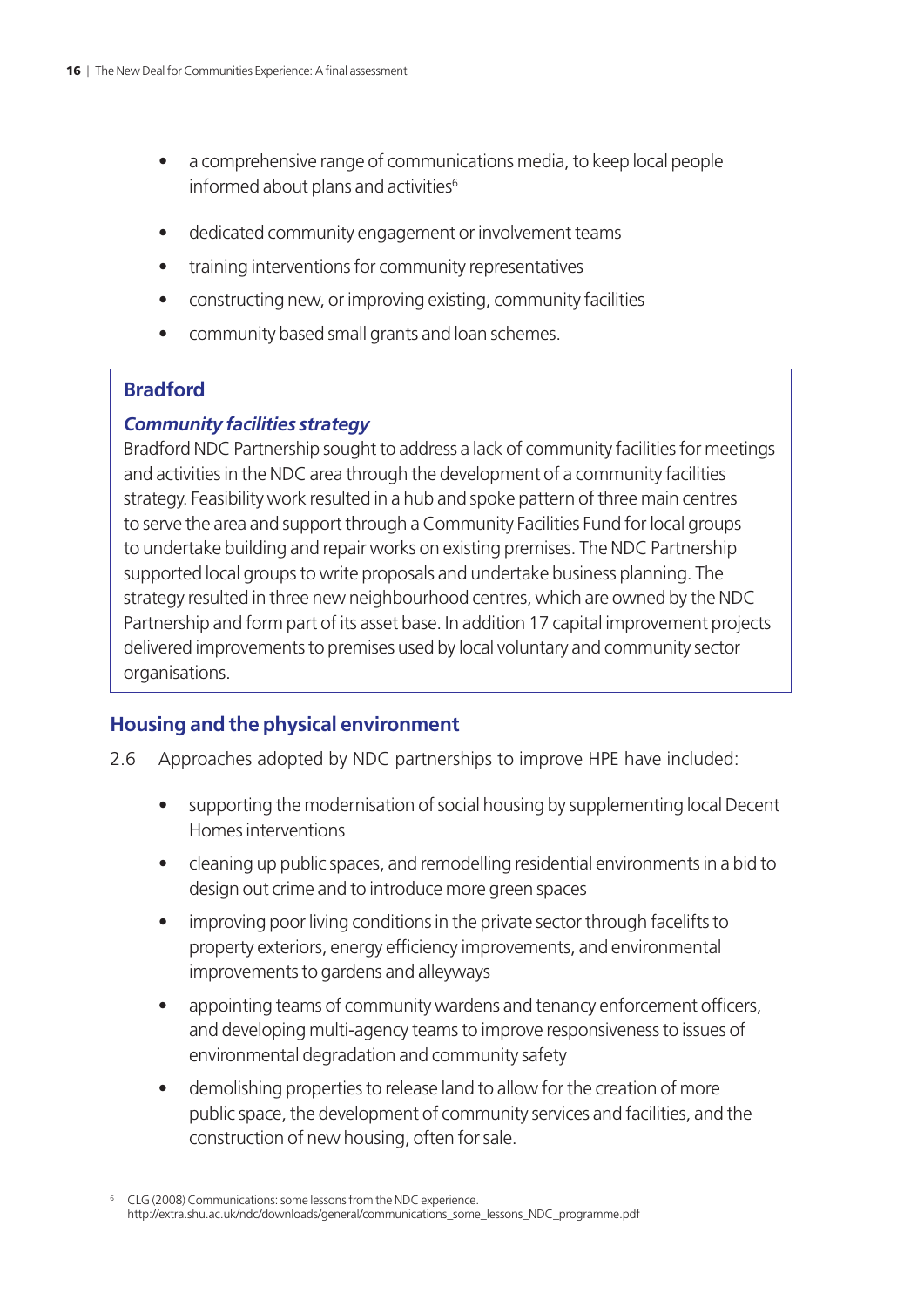#### **Hartlepool**

#### *Area remodelling project*

This project sought to deliver a Community Housing Plan (CHP) for the area, which was formulated over a period of two years through an intensive process of consultation with local residents. The CHP set out plans for the acquisition and demolition of 478 residential properties; the construction of 172 new homes; the creation of two community parks and a new play area; support for residents affected by demolition via a 'Home Swap' scheme and relocation grants; the improvement of around 800 existing homes and some business premises; and improvements to the streetscape through landscaping and environmental works. The overarching aims were to stabilise the local housing market, and to improve the residential environment and conditions in the private rented sector.

The intensive consultation process has paid dividends, in terms of delivering a high level of community support for the project, which has been sustained despite numerous delays. Independent scrutiny of the plan through an Area Assessment process also served to enhance its resilience by ensuring alignment with the wider strategic planning context, and achieving endorsement by all key partners.

#### **Worklessness**

- 2.7 Many of the interventions within the broad arena of worklessness are concerned with improving aspects of labour supply and include:
	- neighbourhood-based job brokerage and Information and Guidance (IAG) services for individuals seeking work
	- 'one-stop shops' providing careers and training advice as well support with job search
	- dedicated employment liaison officers to help identify vacancies with local employers
	- training opportunities for workless residents.
- 2.8 Partnerships have proved innovative in delivering worklessness services to NDC residents by:
	- filling gaps in mainstream provision: brokerage and IAG schemes provide a tailored, flexible, individualised service to local residents
	- encouraging advisers in NDC projects to work with clients on an intensive, individualised basis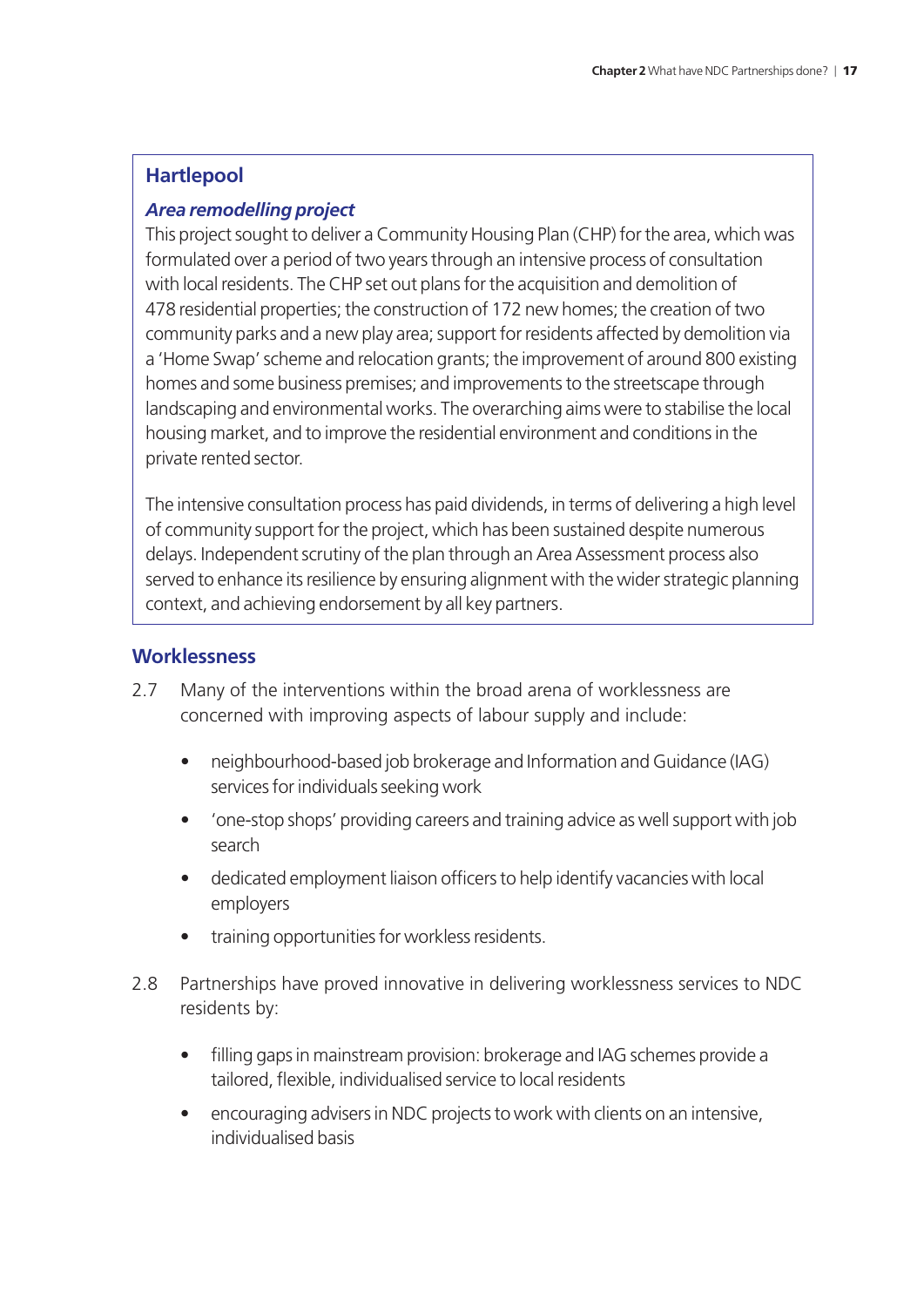- providing accessible and visible premises in the heart of the community: there is a *'need to deliver stuff on people's doorstep as people aren't willing to travel…it has to be community-based, grassroots as people don't want to travel 2-3 miles into town'*
- creating holistic services for clients who may have a wide variety of needs; IAG services can help clients gain skills and qualifications, before cross-referring to brokerage functions for placement in work.

#### **Bradford**

#### *The West Bowling Youth Initiative (WBYI)*

WBYI is a community-based project providing sport-related activities, training opportunities and employment services for young Asian men. Whilst the 'Job Shop' that the WBYI runs mirrors conventional services in providing job search assistance, alongside help with CVs, applications and preparing for interviews, the project is unusual in the way it nurtures and develops participants over long periods of time. Many of the participants will start using the facility in their pre-teens, mainly to take part in cricket and football sessions or to go on 'away days' to outdoor centres. As participants enter their teens, they are encouraged to take responsibility for running some activities themselves. Once attendees reach the end of compulsory schooling age, they are encouraged to think about their options in terms of remaining in school to take A-Levels or pursuing a more vocational route at local colleges. At the end of their education, the project supports them through the job search process: *'it's a holistic approach – you take them through all the stages...it's not enough to just do jobs'*.

#### **Education**

2.9 NDC partnerships have supported a range of educational interventions, many of which are designed to raise attainment. For instance, one of Southwark NDC Partnership's earliest projects 'Gifted and Talented', provided extra activities designed to foster higher achievement.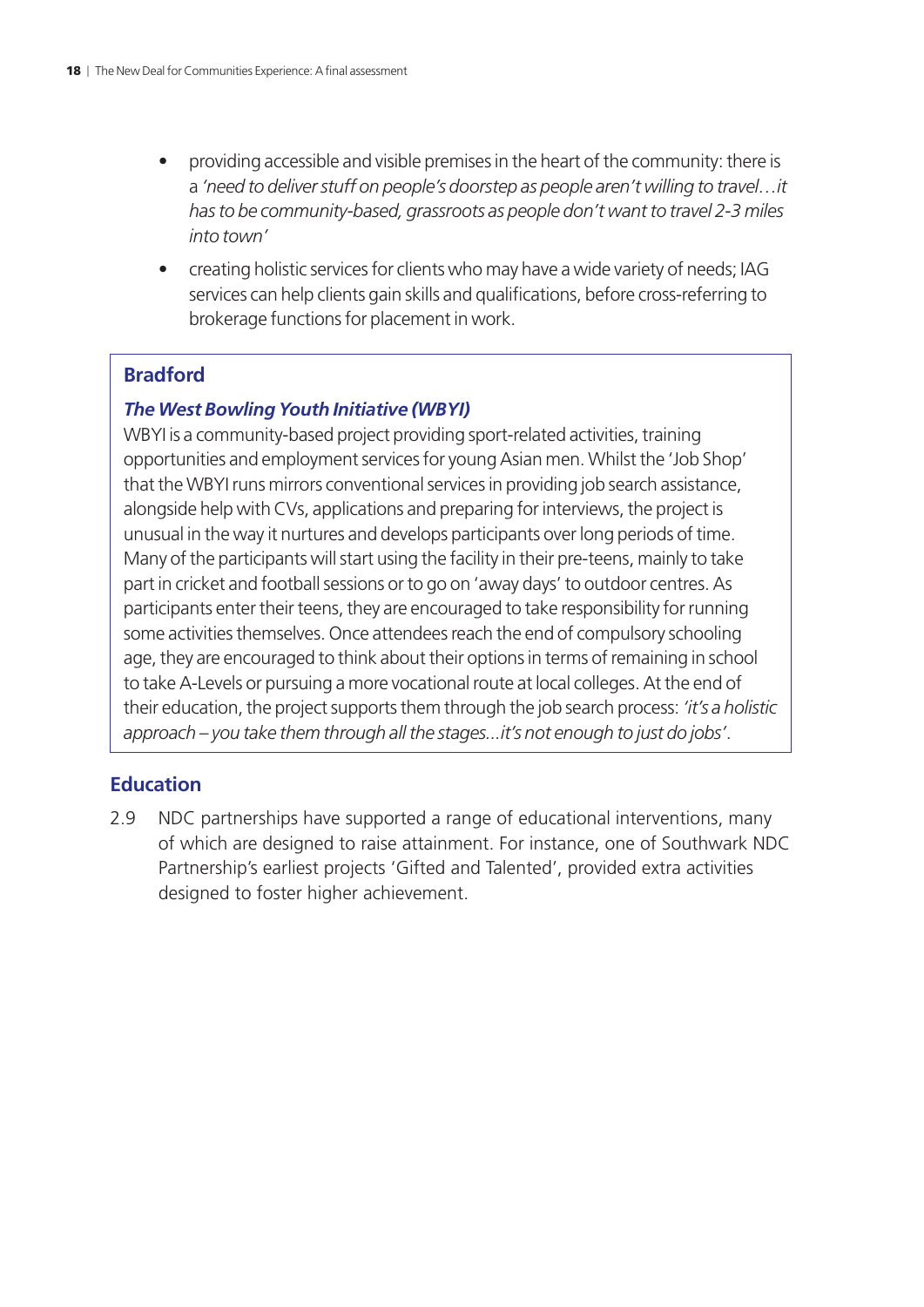#### **Southwark**

#### *The Aylesbury Push*

This project provides support to students who are disengaged in school and/or not supported at home. Tutors are available to help with English literature and language, science and maths. Study guides, books and IT facilities are available and young people have been able to bring difficulties with their coursework to the group for advice. In one term the priorities were:

- English: ensuring young people had an understanding of vocabulary needed to tackle GCSE exams
- Maths: putting the foundations in place
- Science coursework: ensuring pupils completed coursework to a standard demonstrating understanding and originality.

Since the project began, GCSE results for participants have been excellent. 76 students improved their performance, with 40 obtaining five or more GCSEs at A\*-C. One young person achieved a grade A in science 'suitability test' coursework as a result of attending the Aylesbury Push homework club. In Year 9 of the local NDC programme, and for a second year, students of Aylesbury Push exceeded their predicted grades and all went on to college.

- 2.10 Many NDC partnerships have identified early years as a crucial stage for intervention. In Southwark the focus has been on the provision for children from birth to the age of 11. Interventions include a Sure Start childminding centre, an out-of-home resource for childminders, family support and events, and a new extended day care facility.
- 2.11 In addition most NDC partnerships have established relationships with local schools, although in some cases it took time for these to bear fruit. One NDC partnership officer in Liverpool said that working with schools proved to be a *'greater challenge than originally anticipated'.* Successful partnership working has been a gradual process with an emphasis placed on delivery: 'how can the NDC help you in what you do?'

#### **Health**

2.12 NDC partnerships have sought to improve access to, and the quality of, services. In the Salford NDC area a lack of accessible local health facilities at the outset of the Programme was a key issue for the NDC Partnership's health task group. Local residents formed themselves into the Community Health Action Partnership (CHAP) which, with the support of the NDC Partnership, lobbied for improved local health facilities. Development and feasibility work carried out by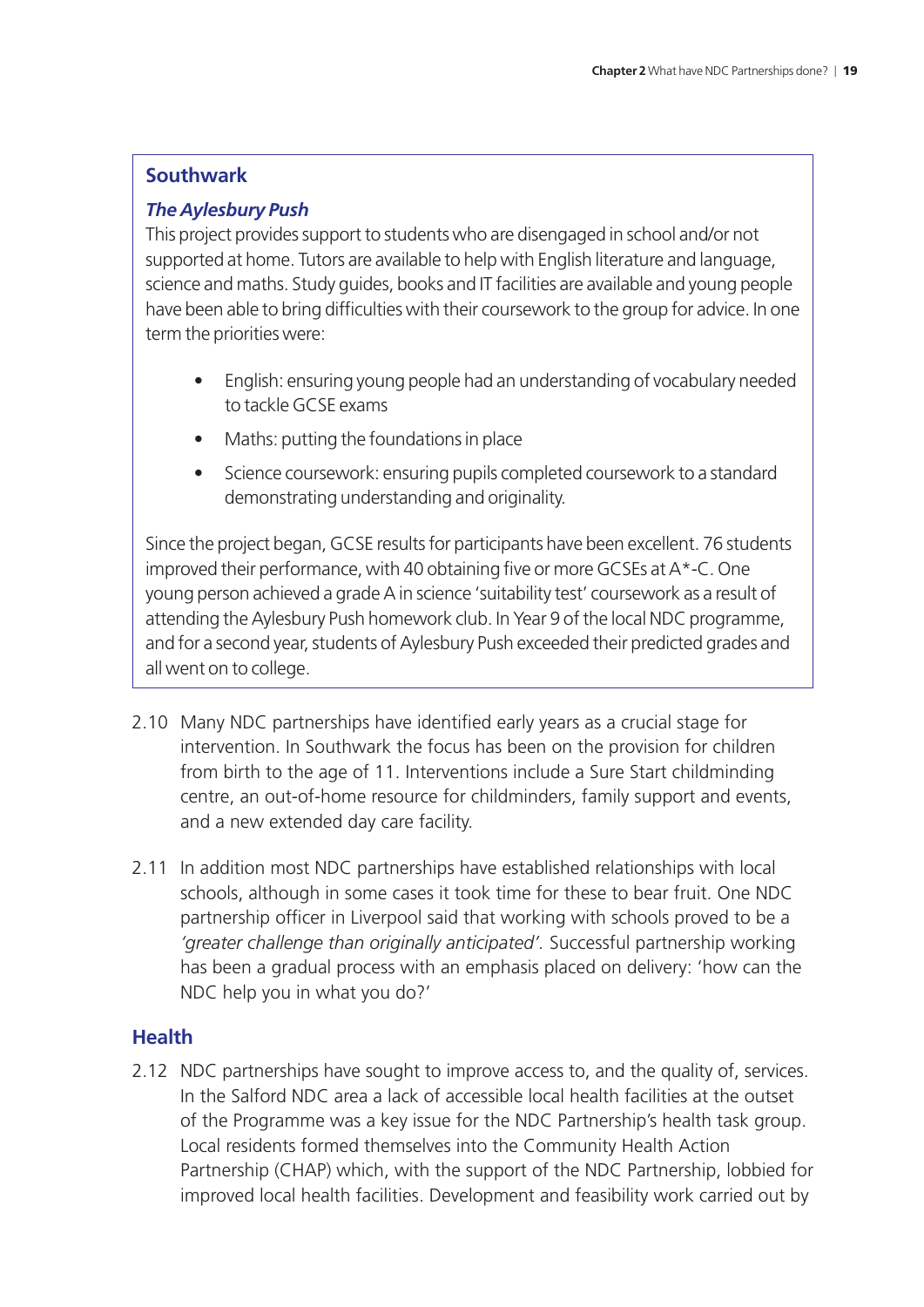consultants in partnership with CHAP and the NDC Partnership identified two potential sites for new healthy living centres, which financed through the Local Improvement Finance Trust (LIFT), opened in 2005 and 2006.

#### **Haringey**

#### *The Laurels Healthy Living Centre*

This project was designed to provide access to improved health and wellbeing services and facilities. It was devised in response to the identification of a large 'hard to reach' population in the NDC area not receiving health care, despite relatively high levels of mental, and physical, ill health. The project involved a wide range of partners, including the NDC Partnership, Circle 33 (the developer), Haringey Social Services, Haringey Mental Health Trust, Haringey Teaching Primary Care Trust, and a range of third sector organisations. The development enhanced the physical environment by bringing derelict land and buildings back into use and there have been notable improvements in access to, and utilisation of, heath care services.

- 2.13 Partnerships have also introduced initiatives to support healthier lifestyles. In the Fulham NDC area a focus has been placed on developing new models of community-based service delivery to address a range of healthy living issues. Key projects have included:
	- exercise on referral: getting people involved and active, with signposting to, and from, smoking cessation and alcohol services
	- health and wellbeing services to vulnerable people, including drug and alcohol services for adults, and winter warmth for low income households
	- a Family Support/Family Welfare Association project to offer school-based intensive support to vulnerable and disadvantaged families
	- a programme designed to tackle childhood obesity
	- food co-ops
	- a 'Road to Jobs' scheme to help people suffering from mental illness into work.

## A concluding comment

2.14 NDC partnerships, working with other delivery agencies, have been active in delivering a wide range projects to meet local needs. Informed by this evidence, the next chapter considers the degree to which these activities have helped partnerships achieve the Programme's six core objectives.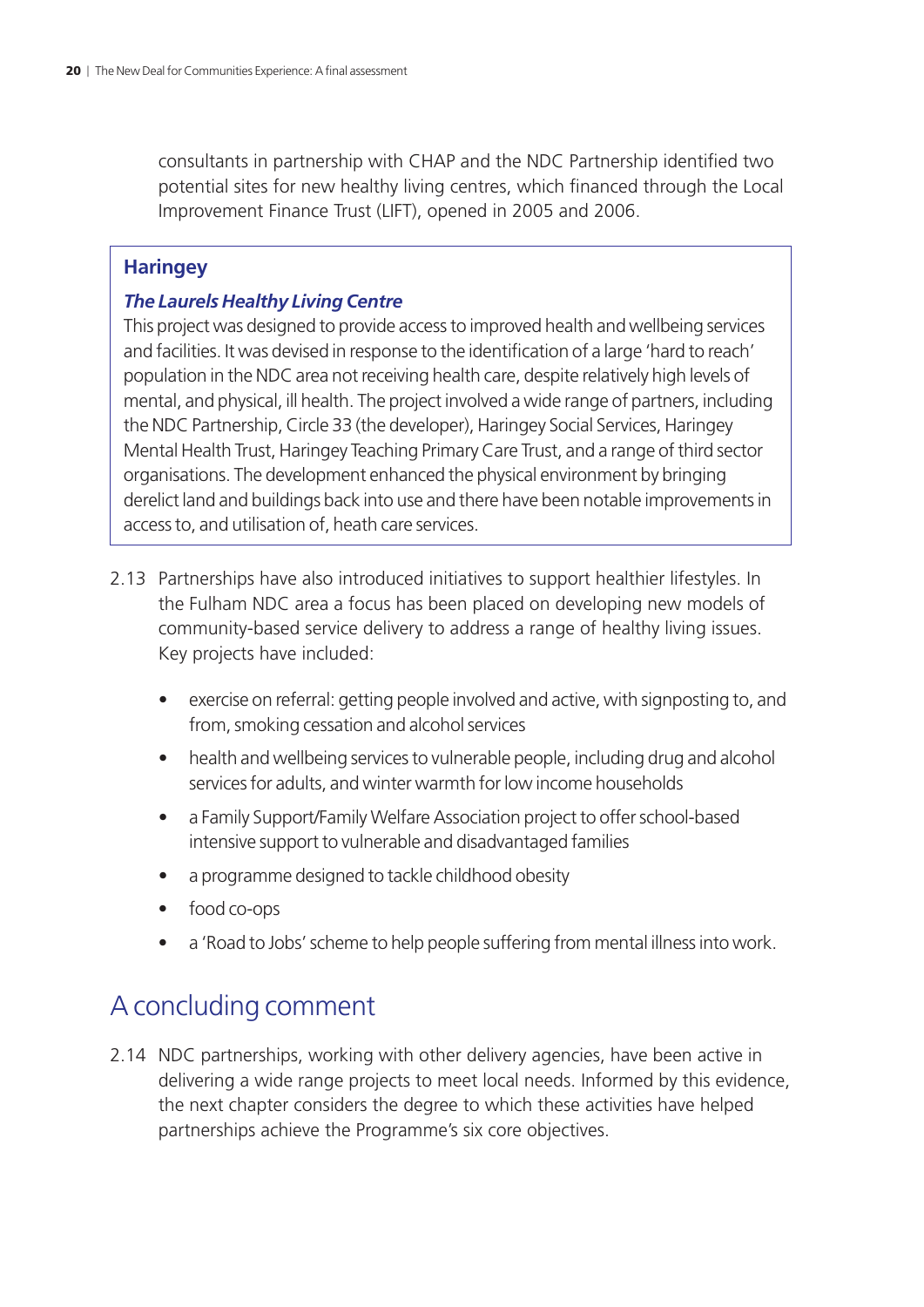## <span id="page-22-0"></span>Chapter 3

## **What has the Programme achieved?**

3.1 The previous chapter provides a brief overview of what NDC partnerships have done to secure change in these 39 areas. This chapter explores the degree to which these activities have helped partnerships achieve the six Programme-wide objectives laid out in Chapter One (1.9).

## Achieving transformational change

- 3.2 Figure 3.1 summarises change across NDC areas between 2002 and 2008. It shows improvement, or deterioration, in relation to 36 core indicators, six from each of the three place-related and three people-related outcomes:
	- NDC areas as a whole saw an improvement in 32 of these indicators; for 26 out of the 27 indicators where significance testing is possible, this change was statistically significant
	- two showed statistically significant negative change; the proportion in receipt of means tested benefits probably reflects changes in the benefit systems between 2002 and 2008 such as the introduction of Working Tax Credits; a rise in the proportion of residents doing no physical exercise, represents the only instance of a core indicator showing unambiguous deterioration across this six year period.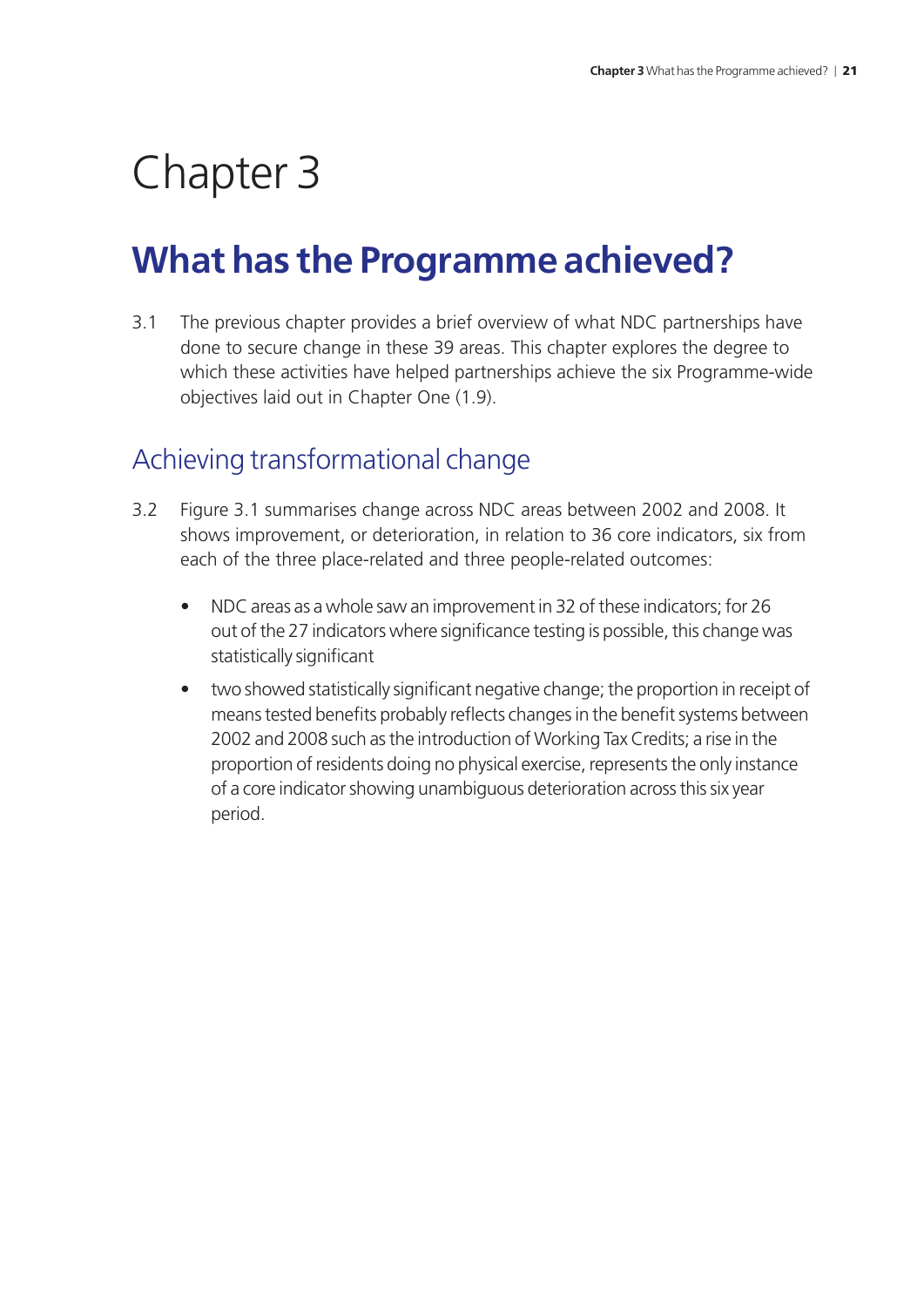

#### **Figure 3.1: 36 core indicators: improvement 2002 to 2008**

Source: Ipsos MORI NDC Household Survey 2002-2008; SDRC; Base: All; (a) All heard of local NDC; (b) All lived in area two or more years; (c) All working age respondents; (d) All working age households; (e) All working age not currently in full time education; (f) All seen GP in last year; All indicators have been standardised so that a positive score indicates improvement and a negative score indicates deterioration

3.3 The Programme was designed to help transform these 39 deprived neighbourhoods. Taking an overview of change between 2002 and 2008, it can safely be argued that there has indeed been considerable change: most outcome indicators moved in a positive manner with particularly large increases on indicators reflecting how people feel about these areas and the changes brought about by their local NDC partnership. Interestingly too, evidence from the evaluation points to the benefits of adopting a holistic approach to regeneration. For example, increased spend on HPE is associated with better outcomes in relation to crime and worklessness.7

<sup>7</sup> See Volume 5 of this final suite of reports: Exploring and explaining change in regeneration schemes: Evidence from the New Deal for Communities Programme. The NDC national evaluation final report: 2.24.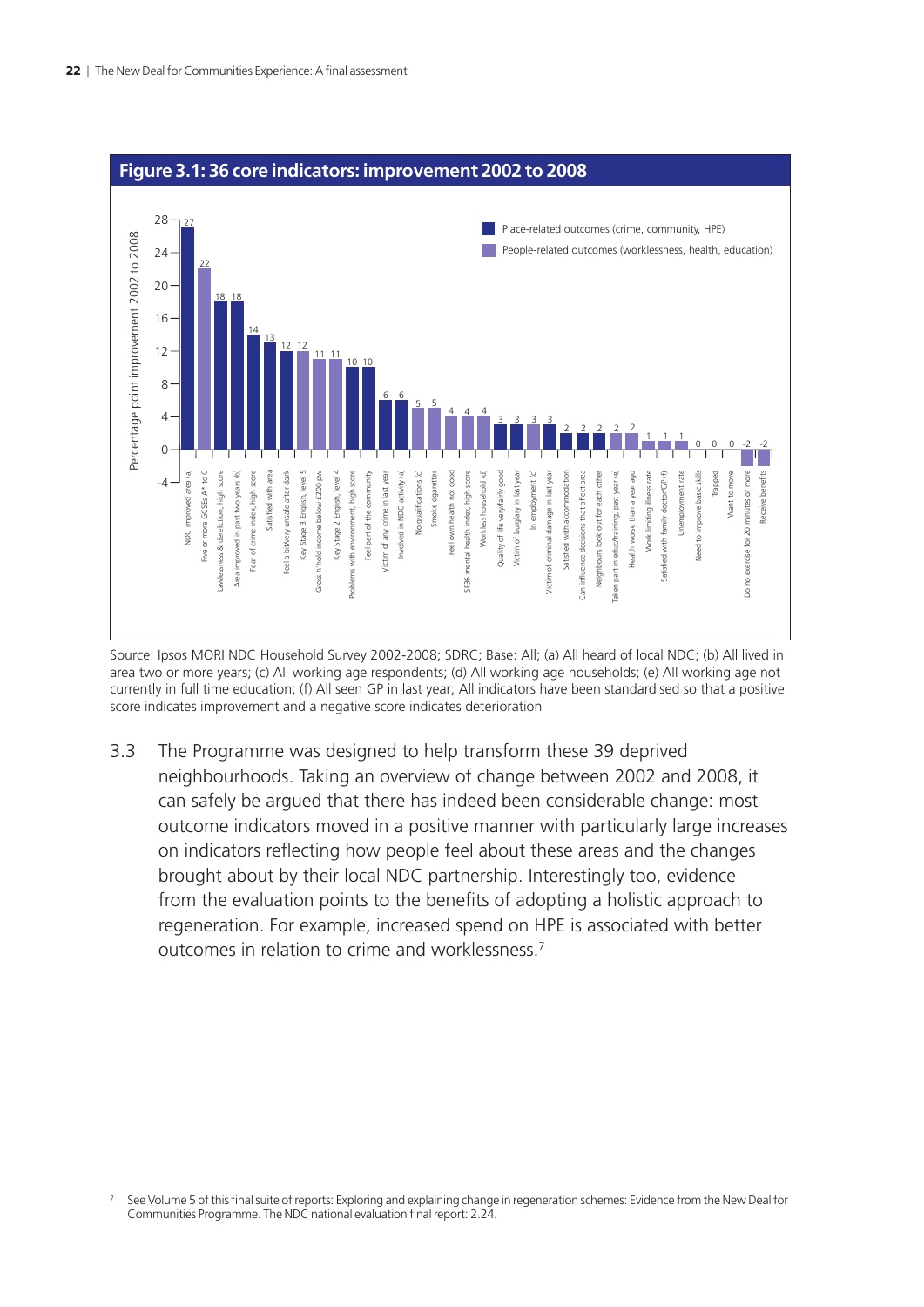## 'Closing gaps' with the rest of the country

- 3.4 During the period of this Programme, many indicators of deprivation improved throughout the country. In order to see how NDC areas fared against other places, change across these 39 areas has been benchmarked against what happened across three other geographies: nationally, parent local authority districts (LADs), and other deprived areas.
- 3.5 For 24 of the 36 core indicators it is possible to compare change in NDC areas with that occurring nationally (Figure 3.2):
	- NDC areas showed more improvement than the national benchmark for 18 of these; relative improvement was particularly marked in relation to feeling the area had improved in the past two years, and satisfaction with the area
	- for six indicators the national average improved by more than the NDC average; this includes three out of four indicators in the broad theme of community, as well as proportions wanting to move, needing to improve basic skills, and doing no exercise for 20 minutes or more.



**Figure 3.2: NDC improvement relative to national benchmarks: 2002 to 2008**

Source: Ipsos MORI NDC Household Survey 2002-2008; SDRC; For details of national data sources see Technical Report section 6.9; Base: All; (a) All lived in area two or more years; (b) All working age respondents; (c) All seen GP in last year; A positive score indicates that NDCs have seen more improvement (or less deterioration) than the national benchmark; a negative score indicates that NDCs have seen less improvement (or more deterioration) than the national benchmark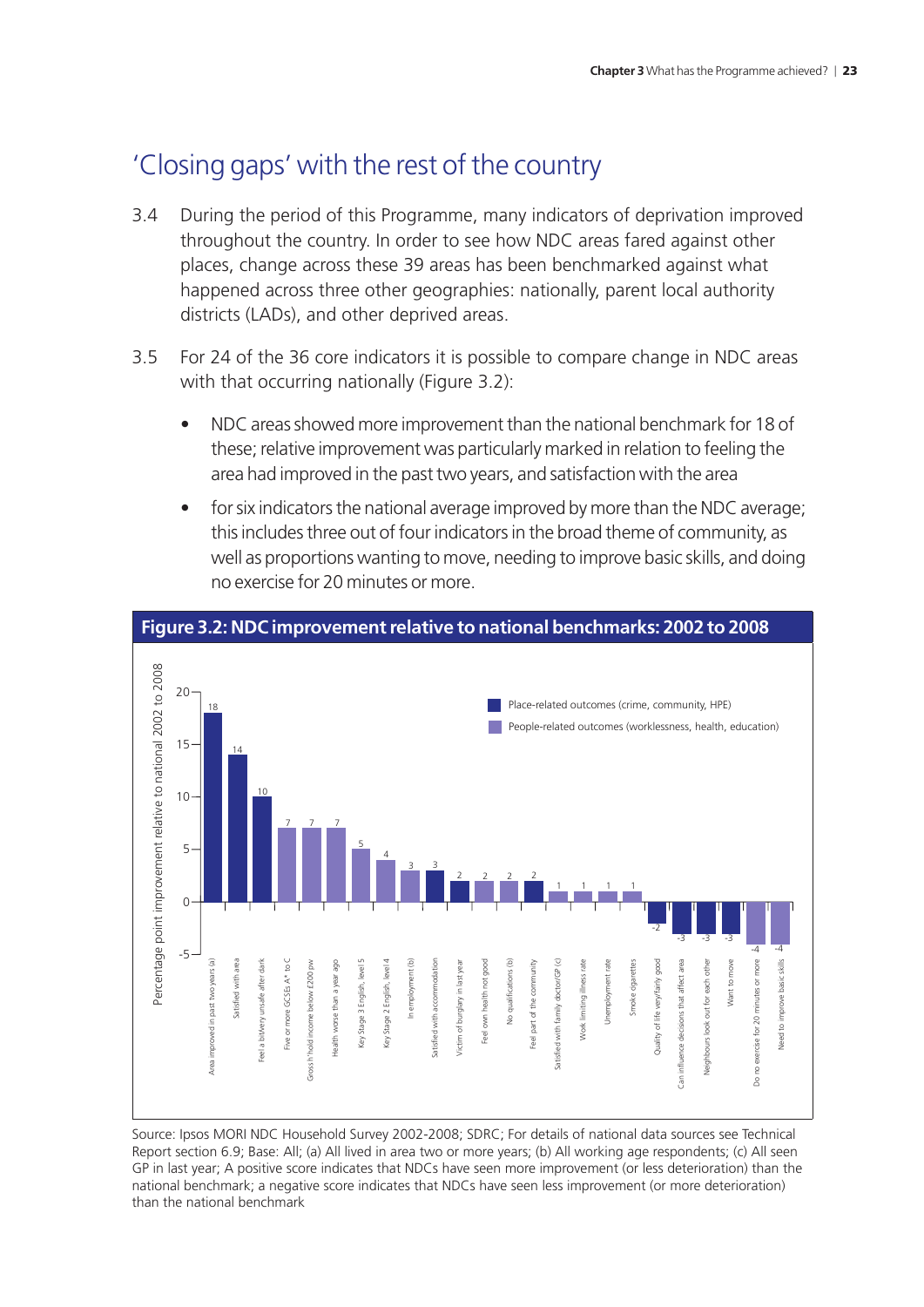- 3.6 For 13 indicators it is possible to compare what happened in the 39 NDC areas against change within their parent LAD (Table 3.1):
	- there was little difference between the two in relation to worklessness
	- NDC change was at least two percentage points greater than LAD change for all three Key Stage attainment rates; NDC areas also saw slightly bigger increases in the proportion of the population staying on in post-16 full time education, and also going onto higher education
	- NDC areas saw a greater reduction in burglary and total crimes rates than their parent local authorities; both NDC areas and LADs saw a rise in criminal damage, but this was less marked in NDC areas
	- LADs saw more absolute change in house prices; however, in terms of relative change, NDC areas saw a 69 per cent increase, compared with a 60 per cent increase in parent LADs.

|                                               | Percentage point change 2002 to<br>2008, unless otherwise indicated |                         |  |
|-----------------------------------------------|---------------------------------------------------------------------|-------------------------|--|
|                                               | NDC aggregate<br>change                                             | LAD aggregate<br>change |  |
| Worklessness                                  |                                                                     |                         |  |
| Unemployment rate                             | $-1$                                                                | $\Omega$                |  |
| Work limiting illness rate                    | $-1$                                                                |                         |  |
| <b>Education</b>                              |                                                                     |                         |  |
| Key Stage 2, Level 4 English                  | 11                                                                  | 9                       |  |
| Key Stage 3, Level 5 English                  | 12                                                                  | 9                       |  |
| Key Stage 4, five or more GCSEs A*-C          | 22                                                                  | 20                      |  |
| Staying on rate (2001 to 2006)                | 18                                                                  | 16                      |  |
| Entry to higher education rate (2002 to 2007) | 3                                                                   | $\overline{2}$          |  |
| Crime (2000-01 to 2004-05)                    |                                                                     |                         |  |
| Violent crime rate (per 1,000)                | 6                                                                   | 6                       |  |
| Burglary rate (per 1,000 properties)          | $-21$                                                               | $-12$                   |  |
| Theft rate (per 1,000)                        | $-5$                                                                | $-5$                    |  |
| Criminal damage rate (per 1,000)              |                                                                     |                         |  |
| 'Total' crime rate (per 1,000)                | $-3$                                                                | $-2$                    |  |
| <b>Housing</b>                                |                                                                     |                         |  |
| All properties, mean price $(f)$              | 59,847                                                              | 70,408                  |  |
| (percentage change)                           | 69%                                                                 | 60%                     |  |

#### **Table 3.1: Change in NDC areas and their parent local authority districts**

Source: SDRC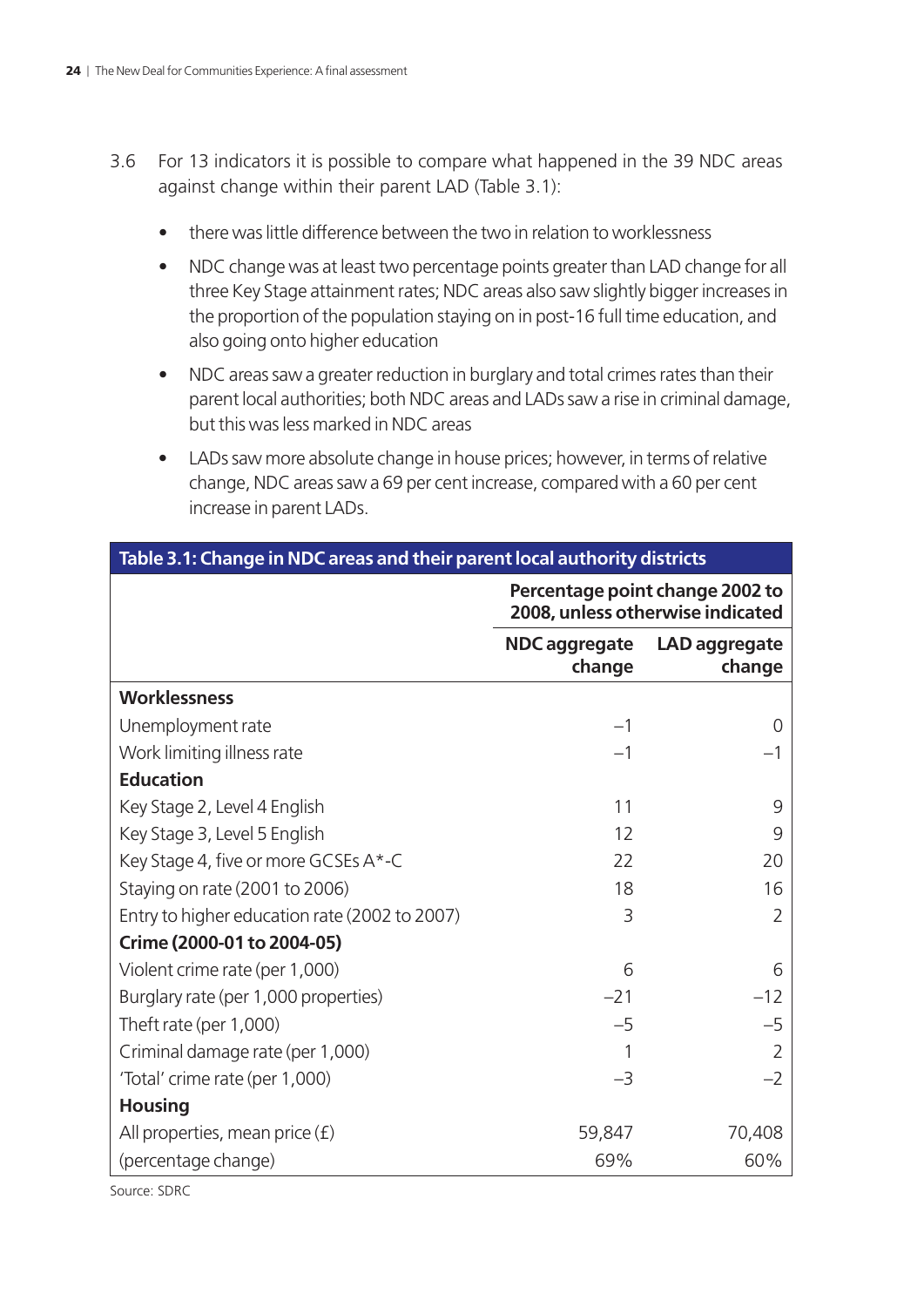- 3.7 Finally, it is possible to compare change in NDC areas with that occurring in the comparator areas (Figure 3.3). This is the most useful benchmark because the comparator areas are similarly deprived neighbourhoods in the same local authorities as NDC areas.<sup>8</sup> Comparing change in the 39 NDC areas with what happened in the comparators therefore represents more of a 'like-forlike' assessment than is the case when benchmarking change against either national, or LAD, equivalents. When assessed against the comparator areas for 34 core indicators:
	- NDC areas showed more improvement than comparator areas for 21 of these; the greatest relative improvement was with regard to lawlessness and dereliction which measures perceptions in relation to a number of lower-level crimes and environmental standards
	- for 13 indicators the comparator areas average improved by more than the NDC average; comparator areas saw most relative improvement in three education indicators: needing to improve basic skills and attainment at Key Stages 2 and 4.



**Figure 3.3: NDC areas improvement relative to comparator areas: 2002 to 2008**

Source: Ipsos MORI NDC and Comparator Household Surveys 2002-2008; SDRC Base: All; (a) All lived in area two or more years; (b) All working age not currently in full time education; (c) All working age respondents; (d) All working age households; (e) All seen GP in last year; A positive score indicates that NDCs have seen more improvement (or less deterioration) than comparators; a negative score indicates that NDCs have seen less improvement (or more deterioration) than comparators

<sup>8</sup> The comparator areas also have their shortcomings as benchmarks. These are described in CLG (forthcoming) New Deal for Communities Evaluation: Technical Report.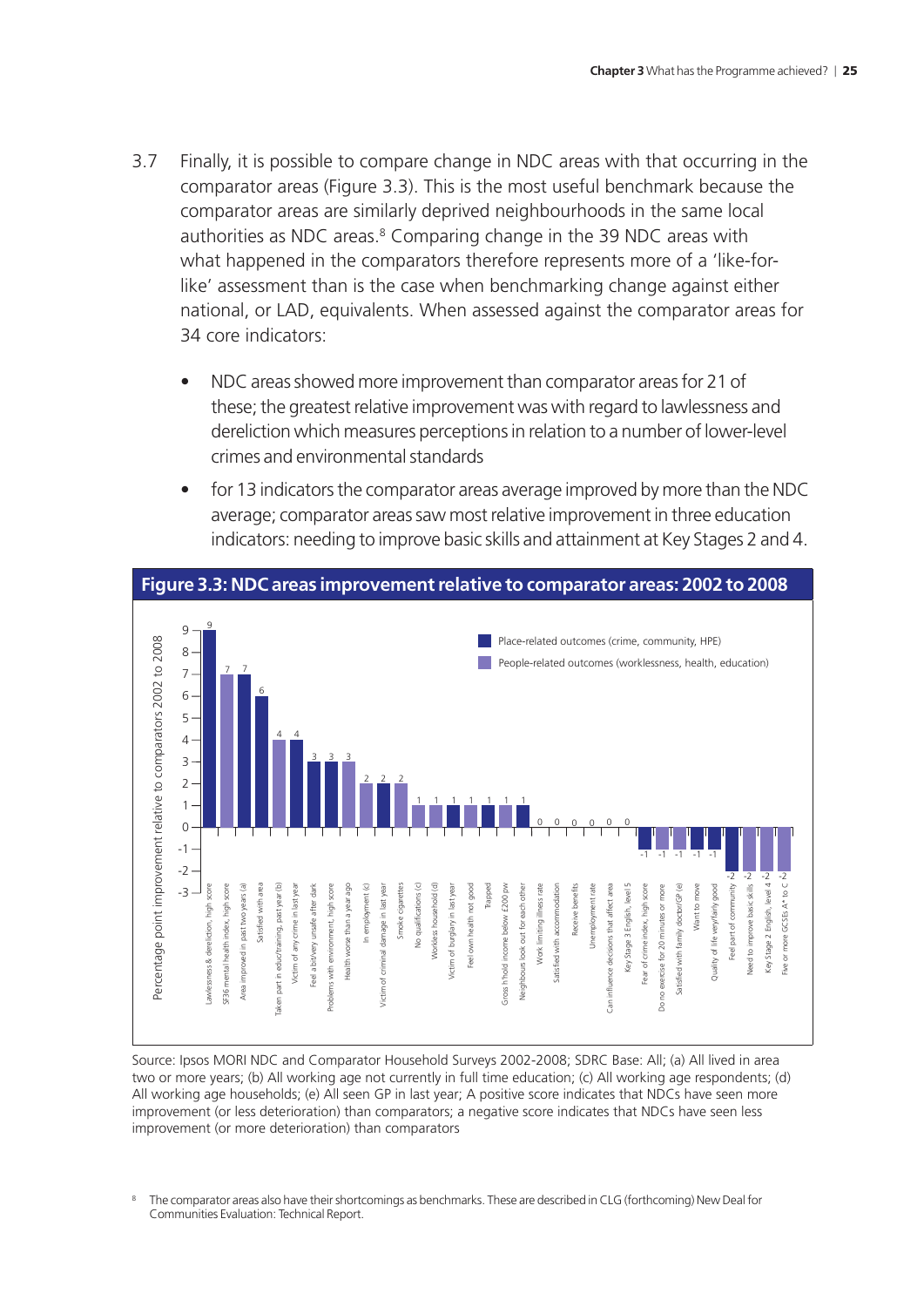3.8 Not all of the differences in rates of change between NDC, and comparator, areas are statistically significant.<sup>9</sup> Table 3.2 lists those indicators where this is the case. In order to get a sense of change across all 36 core indicators, this Table also includes two core indicators asked solely of NDC residents, both of which revealed statistically significant positive change between 2002 and 2008. Some 13 of the 36 core indicators showed statistically significant change over this six year period. For 11 of these 13, NDC areas saw statistically significant positive change when assessed with what happened in the comparator areas. Two of the three Key Stage indicators show NDC pupils achieving lower attainment rates than for pupils living in the comparator areas.

#### **Table 3.2: NDC areas and comparator areas change, significant differences: 2002 to 2008**

|                                                        | Percentage point change<br>2002 to 2008 |                     |                   |
|--------------------------------------------------------|-----------------------------------------|---------------------|-------------------|
|                                                        | <b>NDC</b><br>areas                     | Comparator<br>areas | <b>Difference</b> |
| People                                                 |                                         |                     |                   |
| SF36 mental health index, high score                   | 4                                       | $-3$                | 7                 |
| Taken part in educ./training in the past year (a)      | 2                                       | $-2$                | 4                 |
| Health somewhat/much worse than one year<br>ago        | $-2$                                    | 1                   | -3                |
| Key Stage 2 English, level 4                           | 11                                      | 13                  | $-2$              |
| Key Stage 4, five or more GCSEs at A* to C             | 22                                      | 24                  | $-2$              |
| <b>Place</b>                                           |                                         |                     |                   |
| NDC improved area a great deal/a fair<br>amount (b)    | 27                                      | n/a                 | n/a               |
| Lawlessness and dereliction index, high score          | $-18$                                   | $-9$                | $-9$              |
| Area got much/slightly better in past two<br>years (c) | 18                                      | 11                  | 7                 |
| Very/fairly satisfied with area                        | 13                                      | 8                   | 6                 |
| Involved in NDC activity (b)                           | 6                                       | n/a                 | n/a               |
| Been a victim of any crime in last year                | $-6$                                    | $-3$                | -4                |
| Problems with environment index, high score            | $-10$                                   | $-7$                | -3                |
| Been a victim of criminal damage in last year          | $-3$                                    | $-1$                | $-2$              |

Source: Ipsos MORI NDC and Comparator Household Surveys 2002-2008; SDRC; Base: All; (a) All working age not currently in full time education; (b) All heard of local NDC; (c) All lived in area two or more years; Shaded indicators: comparator areas see more improvement than NDC areas.

<sup>9</sup> Significance testing has used a z-test for proportions to identify significant difference in change at a 0.05 level. See CLG (2010) New Deal for Communities Evaluation: Technical Reports Ch 4.3.1 for a note on statistical significance. Significance testing is not possible in the case of administrative indicators: key stage 2, key stage 3, key stage 4, work-limiting illness rate and unemployment rate. However, a change of 2 percentage points has been taken to represent 'meaningful change' and hence included within lists of statistically significant variables and used in calculations of monetised net additional outcomes .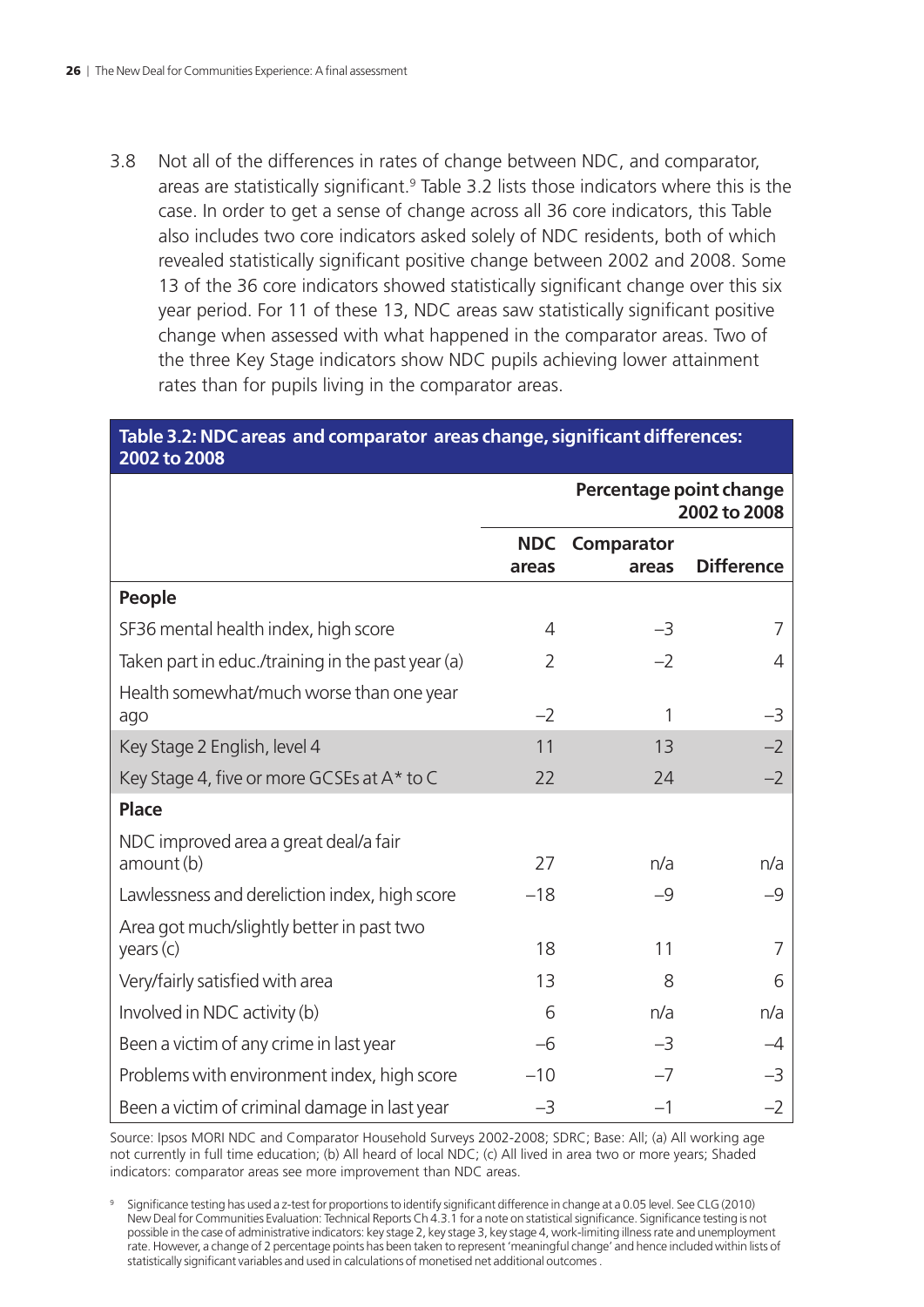- 3.9 Evidence from the national evaluation points to **relatively greater positive change for place-, rather then people-, related outcomes**. This is apparent when exploring absolute change across the 39 areas during this six year period 2002 to 2008 (Figure 3.1.). But it becomes more evident when change is assessed against what happened in the comparator areas (Table 3.2). A number of reasons help explain this bias towards place-related outcomes, including:
	- a considerable proportion of residents in NDC areas will see and 'benefit' from typical place-related interventions such as, say, environmental improvements or neighbourhood wardens schemes; and it is relatively easy for large-scale household surveys to pick up the positive effects of such projects on people's perceptions of the local area, the environment, the role of the partnership in improving the neighbourhood, and so on
	- alternatively, many people-related interventions such as, say, job training schemes or healthy living projects, will not impact directly on a large number of people; and there is no guarantee that participants of such projects will achieve a measurable outcome such as, for instance, moving off job related benefits; people-based interventions can move participants in a desirable trajectory, the ultimate outcome from which could, however, take many years to become apparent
	- in addition place-related interventions tend to remain within the NDC area; there is an argument that, having enhanced their skills through NDC funded projects, some residents who benefit from people-related interventions will leave the area taking their 'outcomes' with them; it is not possible to establish the scale of this process; however, evidence from the national evaluation suggests that those moving out of NDC areas between 2002 and 2004 did so for housing and environmental related factors, there being little to suggest such movement was being driven by individual-level benefits accruing to participants of NDC funded projects<sup>10</sup>; nevertheless, benefits arising from people-related interventions are potentially mobile in a way which is not true for most place-related projects.
- 3.10 Reflecting on all of the evidence available to the evaluation, it is clear that the Programme's six outcomes have presented partnerships with contrasting opportunities and challenges. In broad terms:
	- partnerships have probably had greater problems in making an impact with regard to **education** than for other outcomes, with evidence pointing to negative net change in relation to educational attainment (Table 3.2); the complexities of intervening in this outcome are confirmed in findings developed in Volume 5 (2.25) of this suite of final reports which identifies negative (albeit weak) associations between levels of educational spend and change in some other outcomes<sup>11</sup>

<sup>&</sup>lt;sup>10</sup> The Moving Escalator? Patterns of Residential Mobility in New Deal for Communities areas. [www.neighbourhood.gov.uk/publications.asp?did=1899](http://www.neighbourhood.gov.uk/publications.asp?did=1899)

<sup>11</sup> The outcome specific report on education explores problems experienced in implementing educational interventions at the local level: CLG (2010) Improving attainment? Interventions in education by the New Deal for Communities Programme [www.communities.gov.uk/publications/communities/improvingattainmentinterventions](http://www.communities.gov.uk/publications/communities/improvingattainmentinterventions)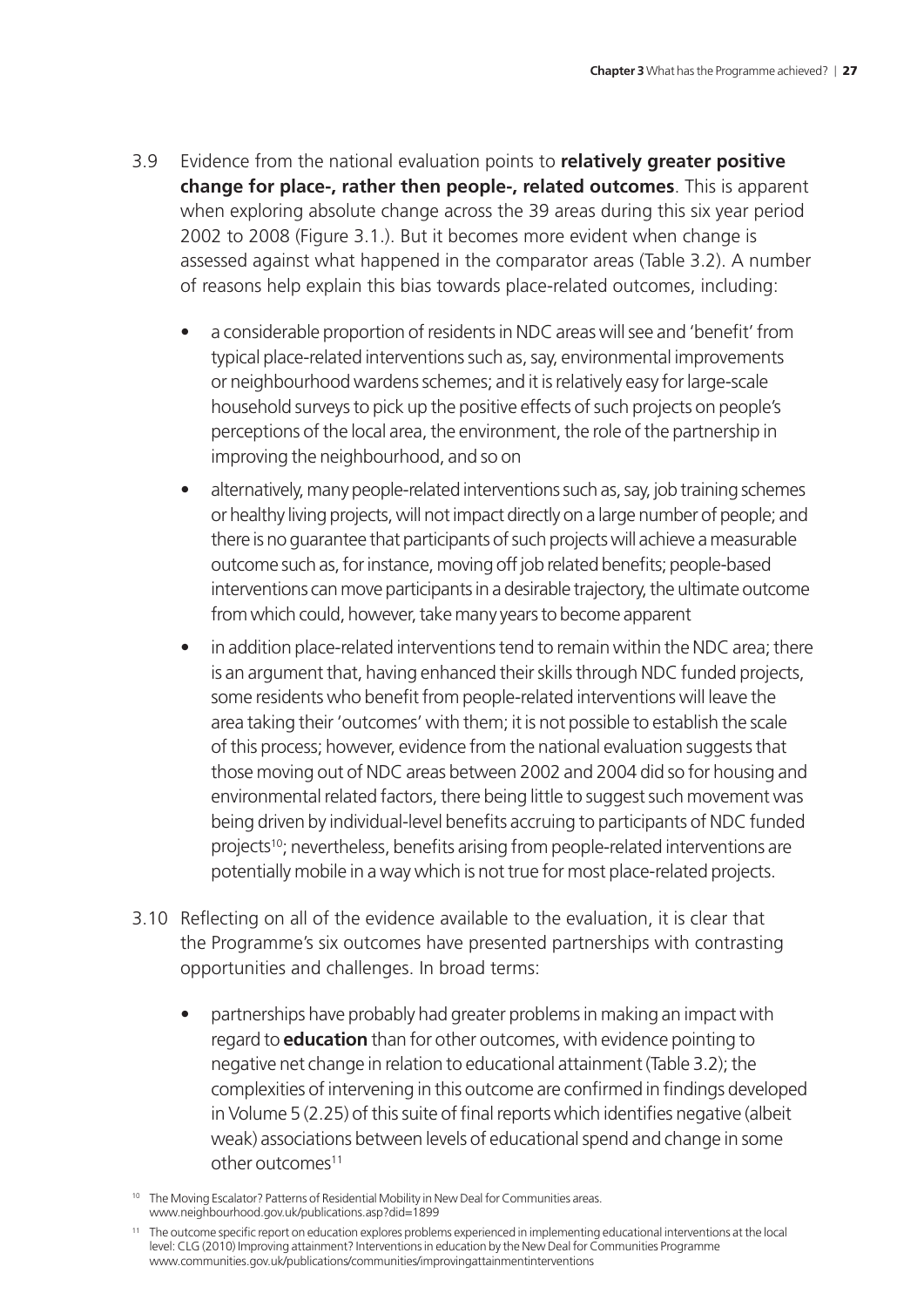- when assessed against what happened in the comparator areas, there is no evidence for statistically significant net positive change in relation to **worklessness**; case-study evidence<sup>12</sup> points to NDC partnerships helping to implement a rich array of local projects; however, such interventions are associated with only small numbers of people making a positive outcome change, such as moving into employment; and individual-level transitions which do occur will tend to be swamped by labour market trends operating at local authority district, and national, levels
- more statistically positive change emerges in relation to **health** than for either education or worklessness especially with regard to improvements in mental health; it is interesting to note here associations between improvements in mental health and positive change in relation to other outcomes (See Volume 5 3.41)
- net positive improvements in relation to **crime** encompass being a victim of crime and the 'lawlessness and dereliction' index (Table 3.2); interestingly there are no net positive changes for fear of crime when NDC areas are assessed against the comparator areas: perhaps the emphasis which many partnerships have placed on attacking crime has worked to alert residents to this very issue
- net positive improvements in relation to **housing and the physical environment** reflect attitudes to the area and the local environment; this may well be because relatively large numbers of people see and benefit from, say, environmental improvement schemes; alternatively, there is little to suggest changes in attitudes to accommodation, possibly because of already high levels of satisfaction; limited change in relation to wanting to move may reflect a number of processes:
	- these are still deprived areas, from which some residents may wish to move
	- the full benefits of improvements to these areas have not yet become apparent
	- people may want to move for a number of reasons, including a desire to access different types of housing to reflect changing stages in the life-cycle
- finally, net positive benefits in relation to the **community** dimension encompass strongly positive attitudes towards the local NDC, and at least in the early years of the Programme, a sense that neighbours were looking out for each other; but it is perhaps surprising to see little change with regard to some social capital indicators such as people thinking they can influence local decisions; perhaps lack of change here reflects factors such as:

<sup>12</sup> CLG (2009) Understanding and Tackling Worklessness Volume 2: Neighbourhood Level Problems, Interventions, and Outcomes: Evidence from the New Deal for Communities Programme [www.communities.gov.uk/publications/communities/worklessnessvol2](http://www.communities.gov.uk/publications/communities/worklessnessvol2)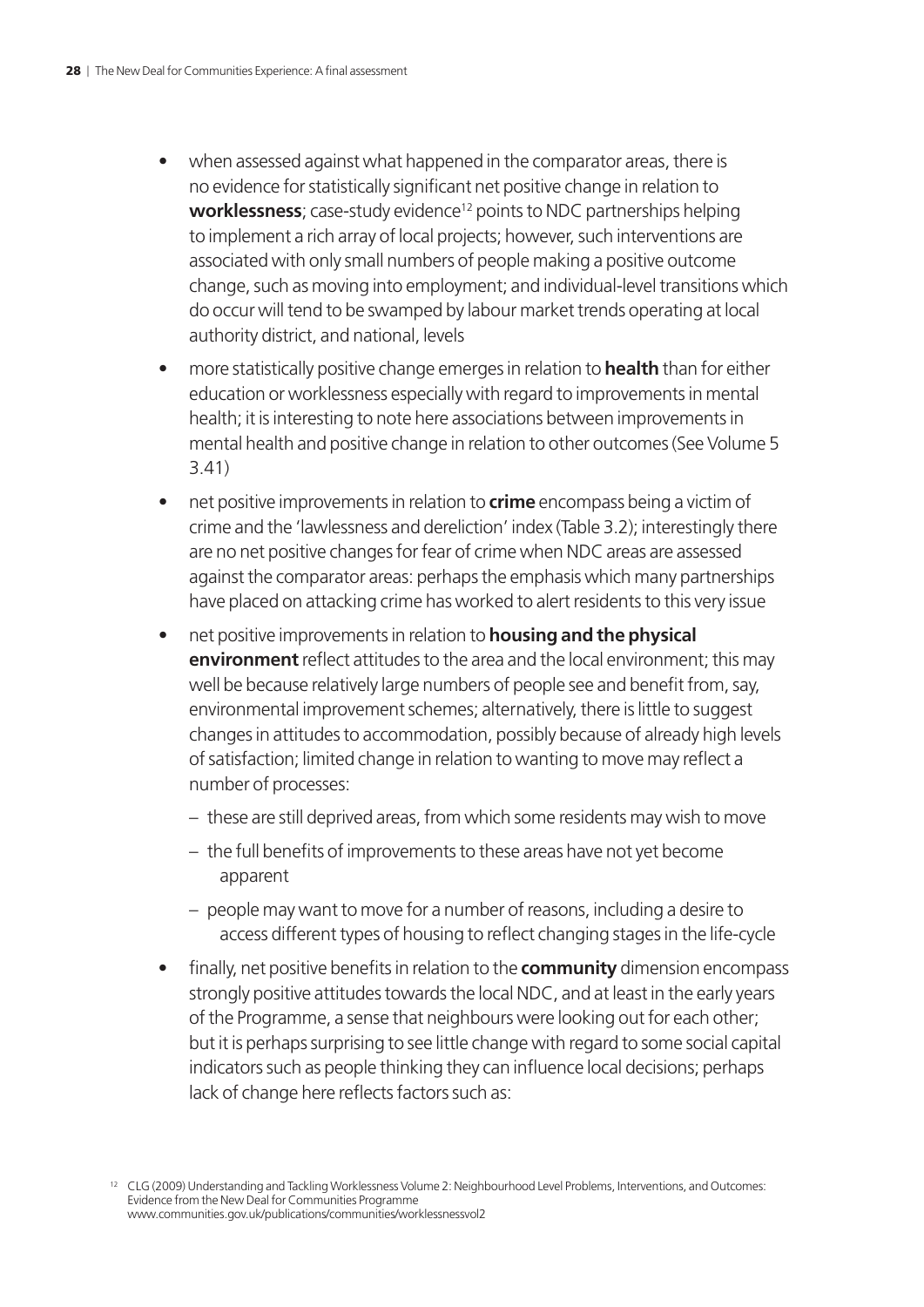- the originally limited scale of community infrastructure in many of these neighbourhoods
- intra-community strife, perhaps fuelled by a sense that some parts of NDC areas receive more than others
- frustration at the time it can take to implement major change in these localities
- potentially unrealistic objectives in relation to changing behaviours or perceptions relating to community-wide characteristics such as 'friendliness'.
- 3.11 This Programme was designed to close gaps between these 39 areas and what was happening nationally, across LADs, and within other deprived neighbourhoods. On the broad canvas, there has been solid progress against all three geographies and gaps with both national and local authority levels have generally narrowed. This is a considerable achievement. In the decade following the launch of the NDC Programme, all disadvantaged neighbourhoods saw positive change in relation to many indicators of deprivation. To achieve positive net change, over and above that experienced in similarly deprived neighbourhoods, NDC partnerships have had to 'run fast' in order to close gaps with improvements occurring everywhere. That these 39 areas did not see greater relative change when assessed against the comparator areas is due to a number of reasons. These include the fact that areas change for a number of reasons, not all of which are within the control or influence of area regeneration agencies such as the NDC partnerships (See Volume 5, Chapter 2). It should be remembered too, as discussed in 4.2 below, that although this is a relatively generously funded ABI, total NDC resources going into each of these areas are relatively modest.

## Value for money

3.12 Volume 6 of these final reports explores questions relating to the costs and benefits of the Programme. The overall approach adopted there uses shadow pricing methods to determine the compensating change in income that would produce an equivalent change in quality of life as would change in a given outcome. This technique has never been used before to assess value for money in any previous ABI evaluation. Those interested should refer to the relevant sections in Volume 6 (5.4). However, the key headline is clear. Two cost-benefit options are developed in detail. One points to benefits amounting to more than five times, the other three times, Programme spend. It should be said that much of this benefit arises from two main net impacts: improvements in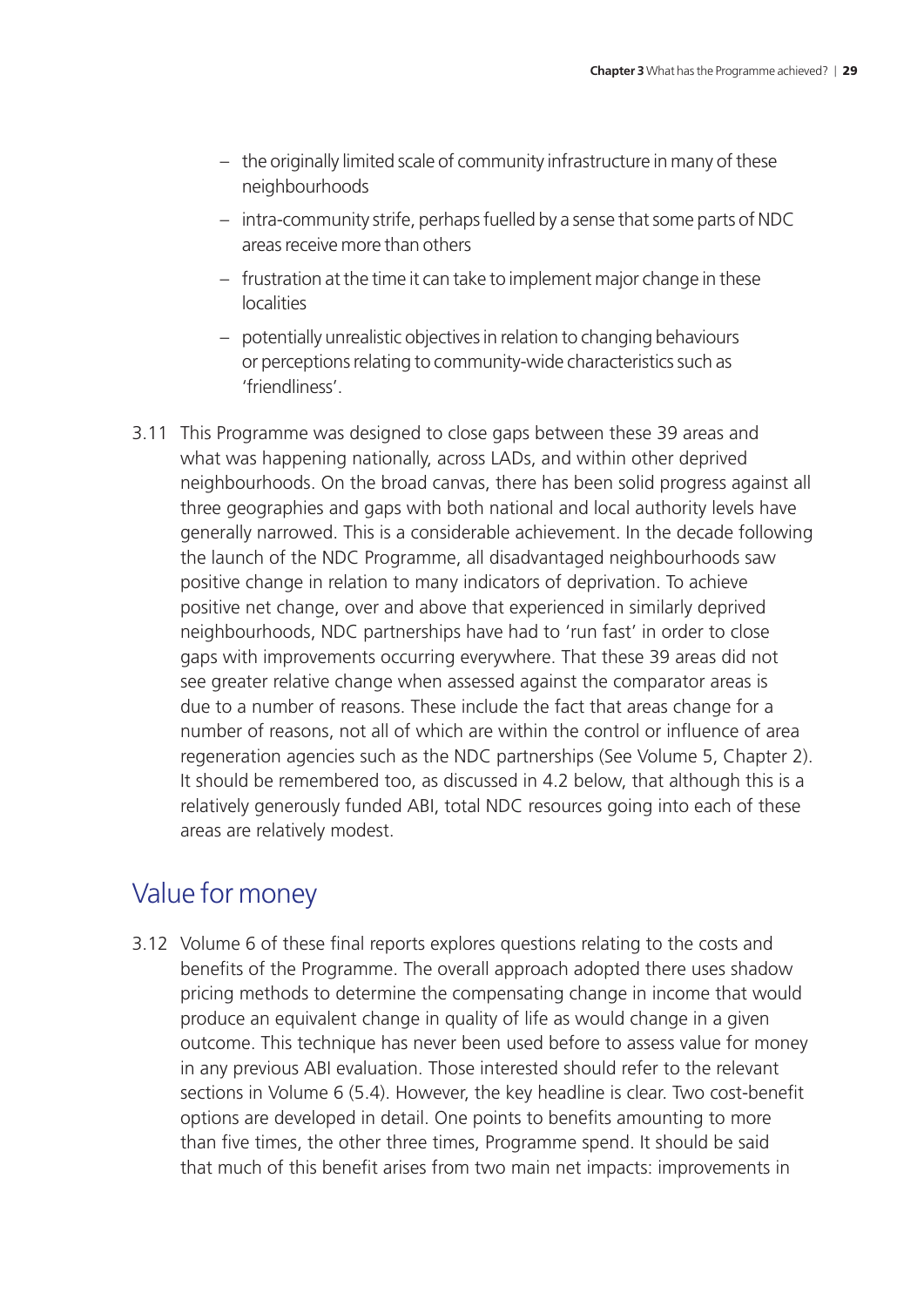satisfaction with the area (or its component elements), and mental health. But even if the benefits tend to arise mainly from changes in relation to these two outcomes, the overall conclusion is that this Programme provides good value for money.

## Working with partner agencies

- 3.13 The scale and success of partnership working within the Programme is discussed at length in Volume 1 of this final suite of reports. Reflecting on that evidence, in general NDC partnerships have secured and maintained good relationships with many key delivery agencies. There are generally positive messages about working with the police, a process eased by the widespread adoption of neighbourhood policing (see Volume 3, 2.10). By 2008, on average each NDC partnership board had representation from seven delivery agencies. And many agencies are also normally represented on, indeed have frequently taken the lead within, partnerships' theme groups.
- 3.14 NDC partnerships have an especially important relationship with their parent local authority because:
	- local authorities are almost always the accountable body, and are therefore involved in a variety of financial, legal, administrative and HR issues impinging on partnerships
	- there will be a local authority interest, often direct involvement, in all six major outcome areas, as provider of advice and skills, planning authority, project partner and co-funder.
- 3.15 When the Programme was launched in the late 1990s, there was evidence of historically poor relationships between some communities and their local authorities. Indeed an early report from the national evaluation team suggested this was the case in nearly a third of all NDC areas.<sup>13</sup> However, as the Programme evolved, relationships between NDC partnerships and their parent local authority improved. To some degree this was a consequence of the experience of working together and becoming accustomed to what initially may have been new ways of working. But in addition, over the lifetime of the Programme, the creation of Local Strategic Partnerships (LSPs) and Local Area Agreements (LAAs) has helped to prioritise the importance of delivering improved services throughout LADs. In that context, LSPs have increasingly drawn on the experience of NDC partnerships in delivering wide-ranging, neighbourhood-based, 10 year strategies.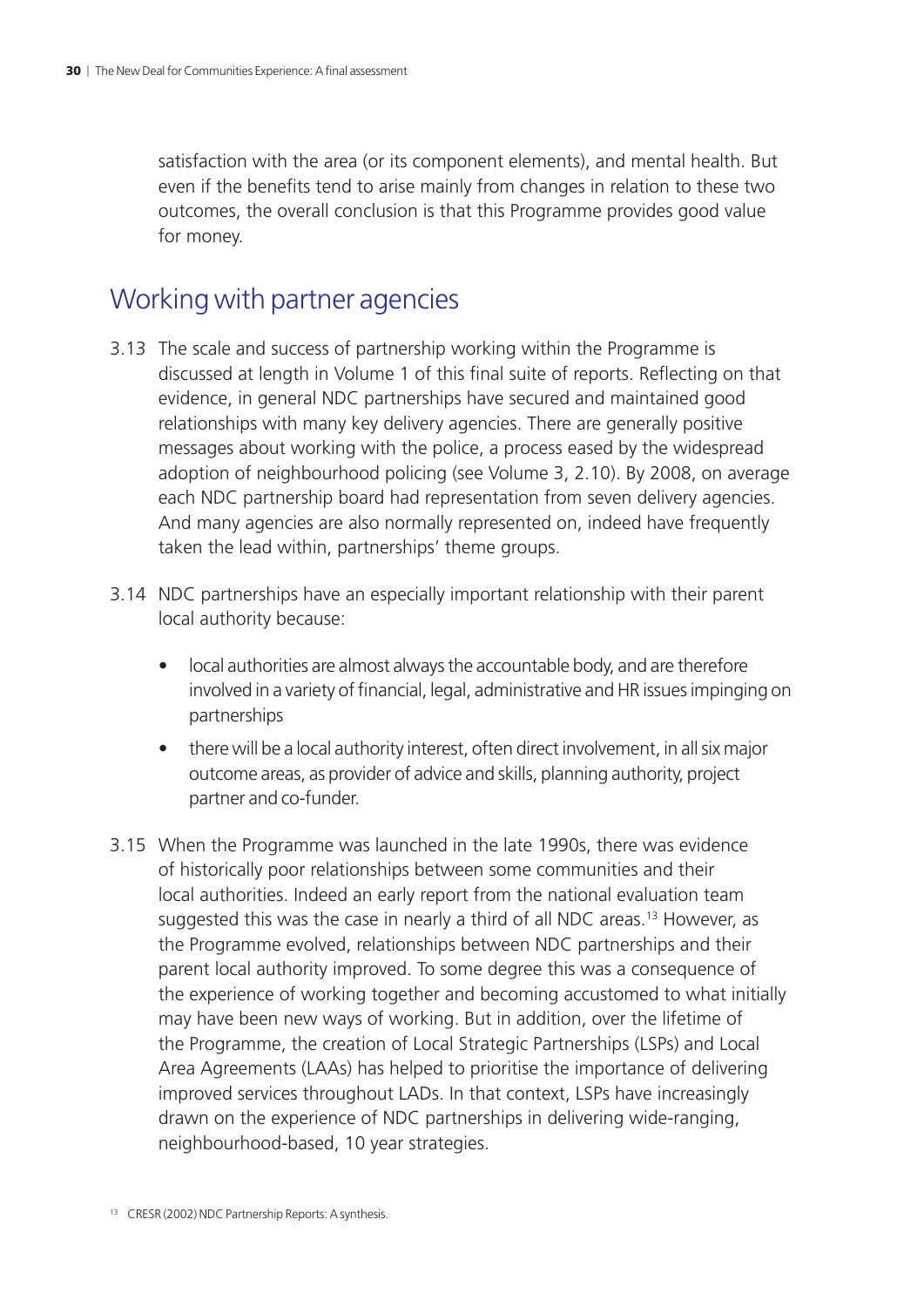- 3.16 Partnership working is widely seen to have generated benefits such as:
	- working with NDC partnerships has brought senior representatives from key public agencies into closer contact with disadvantaged areas than would have otherwise been the case
	- partnerships have been able to broker improved relationships across other public sector agencies working at local level
	- some interventions developed within NDC areas have subsequently been rolled out to other parts of LADs
	- there are statistically significant positive associations between having more agency representatives on partnership boards and more residents thinking their NDC partnership has improved the local area (see Volume 5 2.19).
- 3.17 But partnership working has not always run smoothly. Some organisations such as Regional Development Agencies have a regional, or sub-regional, remit and are limited in their ability to work closely with neighbourhood level organisations. Constant reorganisation in some agencies, notably Primary Care Trusts (PCTs), has created difficulties for NDC partnerships wishing to maintain stable relationships with delivery organisations. There can be tensions too, between NDC partnerships trying to achieve the transformation of local neighbourhoods and organisations such as schools working to national targets. Relationships can also be strained because, whereas NDC partnerships can often be flexible in their use of resources, this is not always the case for agencies such as Jobcentre Plus operating within more of an output-driven culture.
- 3.18 In summing up, across that whole arena of partnership working, it is reasonable to conclude that NDC partnerships have worked well with their natural 'neighbourhood delivery' allies, especially the police. They have been assiduous in establishing, and maintaining, relationships with a range of delivery agencies, despite the fact that some of these have been subject to almost constant reorganisation. They have secured good working relationships with senior agency representatives, recognising the role which key individuals can play in helping to align longer term strategies of other organisations, with those adopted by NDC partnerships. And NDC partnerships have often provided an informed neighbourhood-level understanding into evolving LSP strategies. Perhaps the touchstone in all of this, however, is the degree to which partnership working with key agencies helps sustain activity in these 39 areas after Programme funding ceases, a theme addressed from 3.21 below.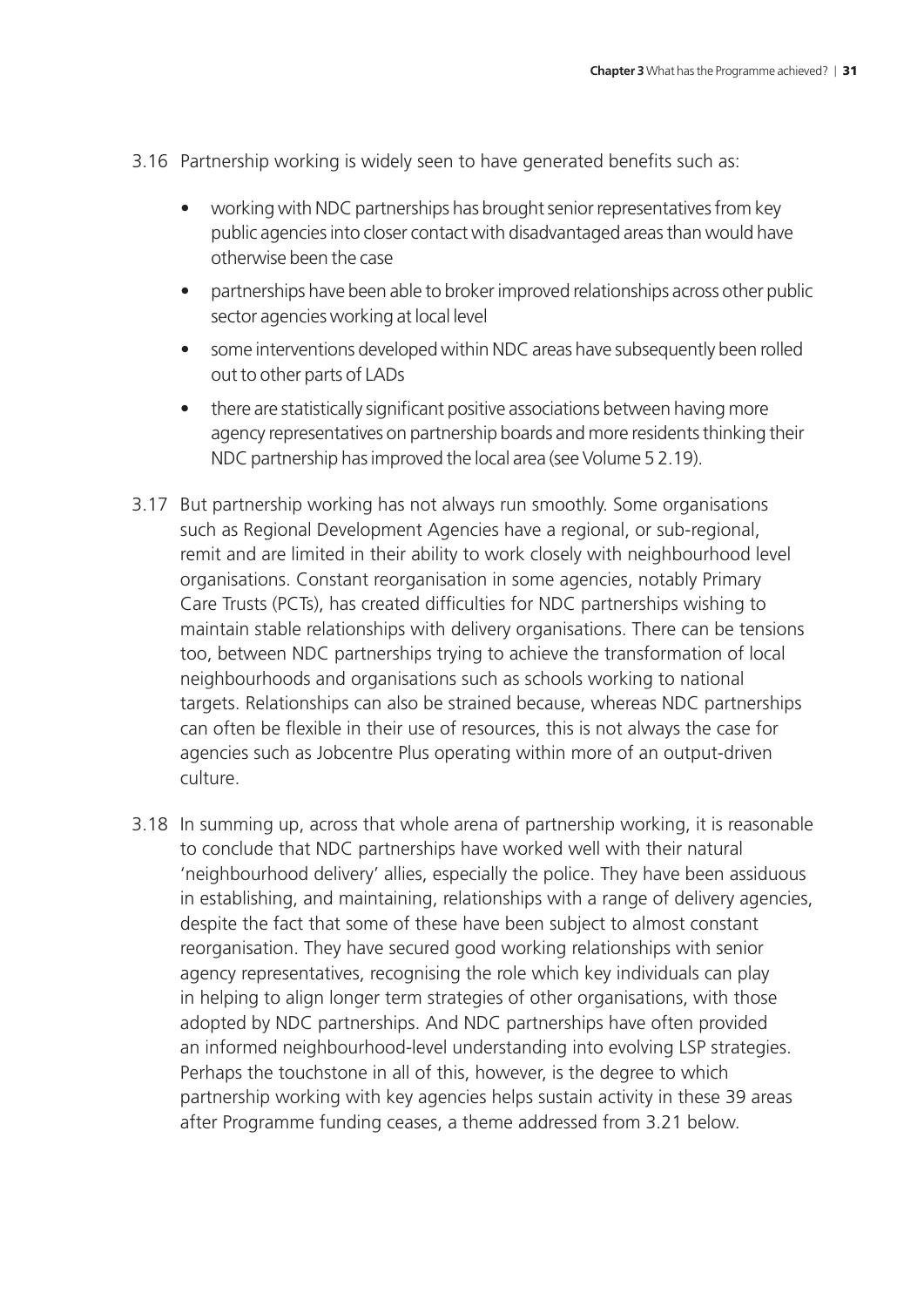## Engaging local communities

- 3.19 The desire to place communities 'at the heart' of the regeneration process has been one of the defining features of the NDC Programme. Perhaps more than for any other previous ABI, NDC partnerships have made strenuous efforts to involve local people in the planning, design, delivery and review of their local programmes, not least through resident representation on NDC boards. The scale and success of these initiatives is discussed in Volume 2 of this final suite of reports, key findings from which include:
	- NDC partnerships 'involved' over 40 per cent of residents who remained in NDC areas between 2002 and 2008; there is a widely shared perception among key stakeholders that communities are stronger and more capable as a result of NDC interventions; but only relatively small numbers of local residents have been directly involved in the formal processes of decision making and resource allocation
	- resident involvement has brought benefits to NDC partnerships by shaping interventions and holding services to account; however, it has also generated questions around appropriate governance arrangements, the degree to which resident expectations and priorities should be the main driving force behind the allocation of resources, and the extent to which the views of residents should be challenged by professionals
	- participation is associated with improved outcomes for individuals; those who participated in the NDC Programme (in any way) are more likely to experience a range of improved outcomes compared with those who have not; across a range of indicators, participation in NDC activities is associated with positive transitions (i.e. thinking or experiencing things getting better) between 2002 and 2008 (Volume 5, 3.26).
- 3.20 The 39 partnerships have made immense efforts to engage residents and to enhance the capacity of the local community. Many individuals have gained from involvement with their local NDC partnership. Local observers also point to the benefits which resident board members bring to the operation of NDC partnership boards, notably their ability to validate the additionality of proposed projects.14 But this is a demanding arena. Some NDC areas lacked much in the way of community capital when the Programme was launched; key players in the community move on; as is laid out in 3.10 above, some 'social capital' indicators (such as feeling part of the community, or thinking that neighbours get on with each other) have not changed a great deal; and most people do not, anyway, engage with their local NDC partnership to any significant

<sup>&</sup>lt;sup>14</sup> CLG (2010) What works in neighbourhood-level regeneration? The views of key stakeholders in the New Deal for Communities Programme.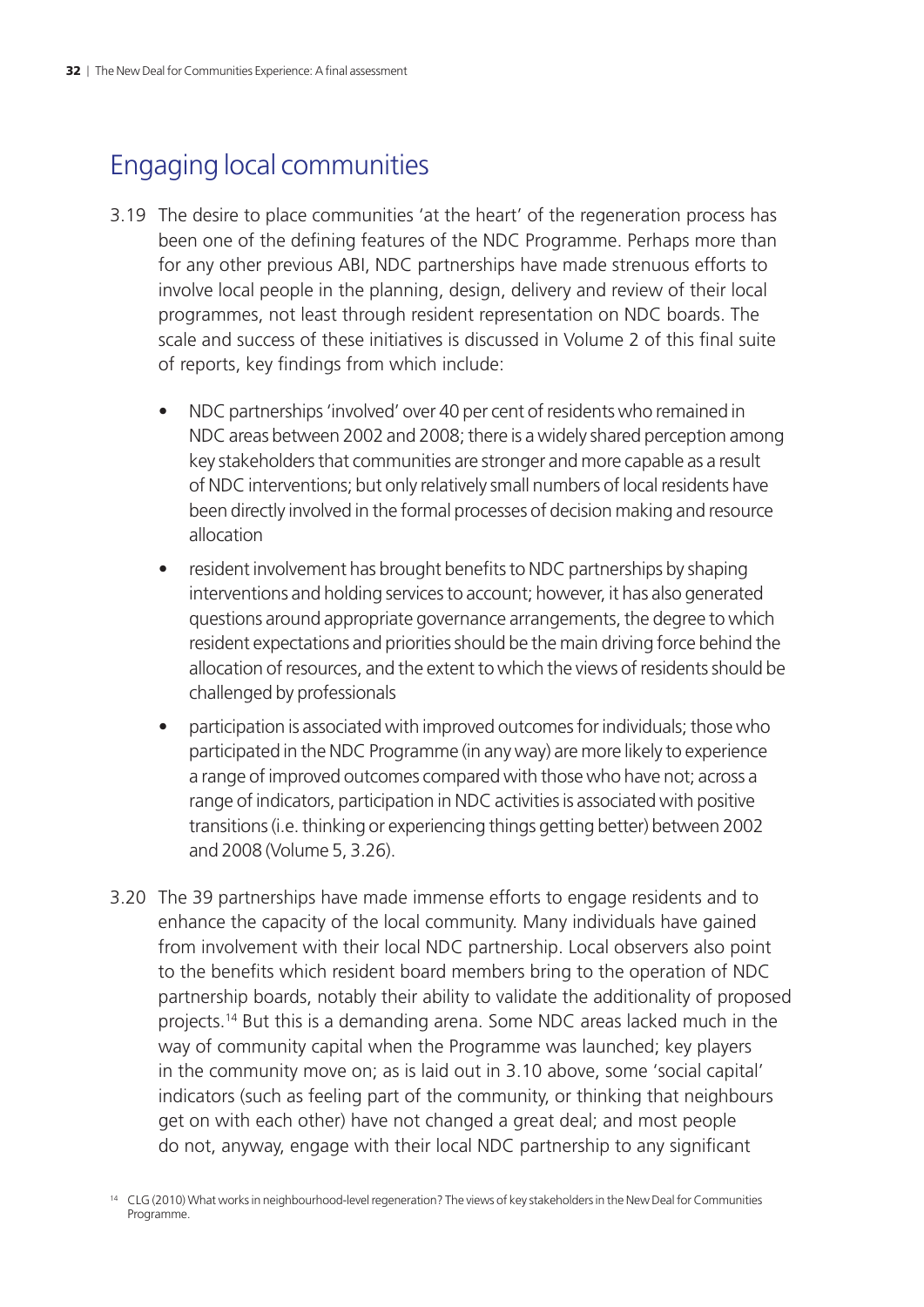degree. Ultimately community engagement requires consistency, dedication and commitment. Nevertheless, key stakeholders working in NDC partnerships, are largely of the view that placing the community 'at the heart' of regeneration initiatives is the right approach to adopt.<sup>15</sup>

## Sustaining change into a 'post New Deal for Communities' world

- 3.21 The 10 year horizon adopted by the NDC Programme is one of the longest in the history of regeneration in England. However, despite this time-frame, there is a sense amongst many partnerships that more time will be needed to transform these areas. Issues surrounding succession are considered at length in Volume 1 of this suite of final reports (Chapter 7), key elements from which are developed below.
- 3.22 By summer 2008, 21 NDC partnerships had agreed a succession strategy and the remaining 18 were in the process of developing one.<sup>16</sup> These strategies are designed to achieve a range of objectives including:17
	- sustaining the ethos of the Programme, such as a culture of partnership working
	- keeping going interventions which provide positive outcomes for local people
	- completing unfinished business, including major housing initiatives, which will not be finalised by the end of the NDC Programme
	- sustaining resident and community involvement, given that engaging local people has been at the core of the Programme
	- being able to respond to new challenges and opportunities in regeneration.
- 3.23 In order to inform activity designed to sustain regeneration in these areas, in 2008 CLG introduced guidance requiring partnerships to secure central and local government approval for their succession strategies. Partnerships must demonstrate how improvements will be sustained into the long term, bearing in mind factors such as the need to align outcomes with those laid down in, the LAA, the importance of community leadership, and the continuing financial viability of any successor body.18

<sup>17</sup> CLG (2008) Delivering succession strategies: some lessons from the New Deal for Communities Programme. [www.communities.gov.uk/publications/communities/ndcsuccessionstrategies](http://www.communities.gov.uk/publications/communities/ndcsuccessionstrategies)

<sup>15</sup> CLG (2010) What works in neighbourhood-level regeneration? The views of key stakeholders in the New Deal for Communities Programme.

<sup>&</sup>lt;sup>16</sup> CLG (2009) The 2008 Partnership Survey: Evidence from the New Deal for Communities Programme. [www.communities.gov.uk/publications/communities/parnershipsurvey2008](http://www.communities.gov.uk/publications/communities/parnershipsurvey2008)

<sup>&</sup>lt;sup>18</sup> CLG (2008) Programme note 44: Sustaining the benefits and improvements in NDC areas: Guidance on requirements for succession strategies and the approval process.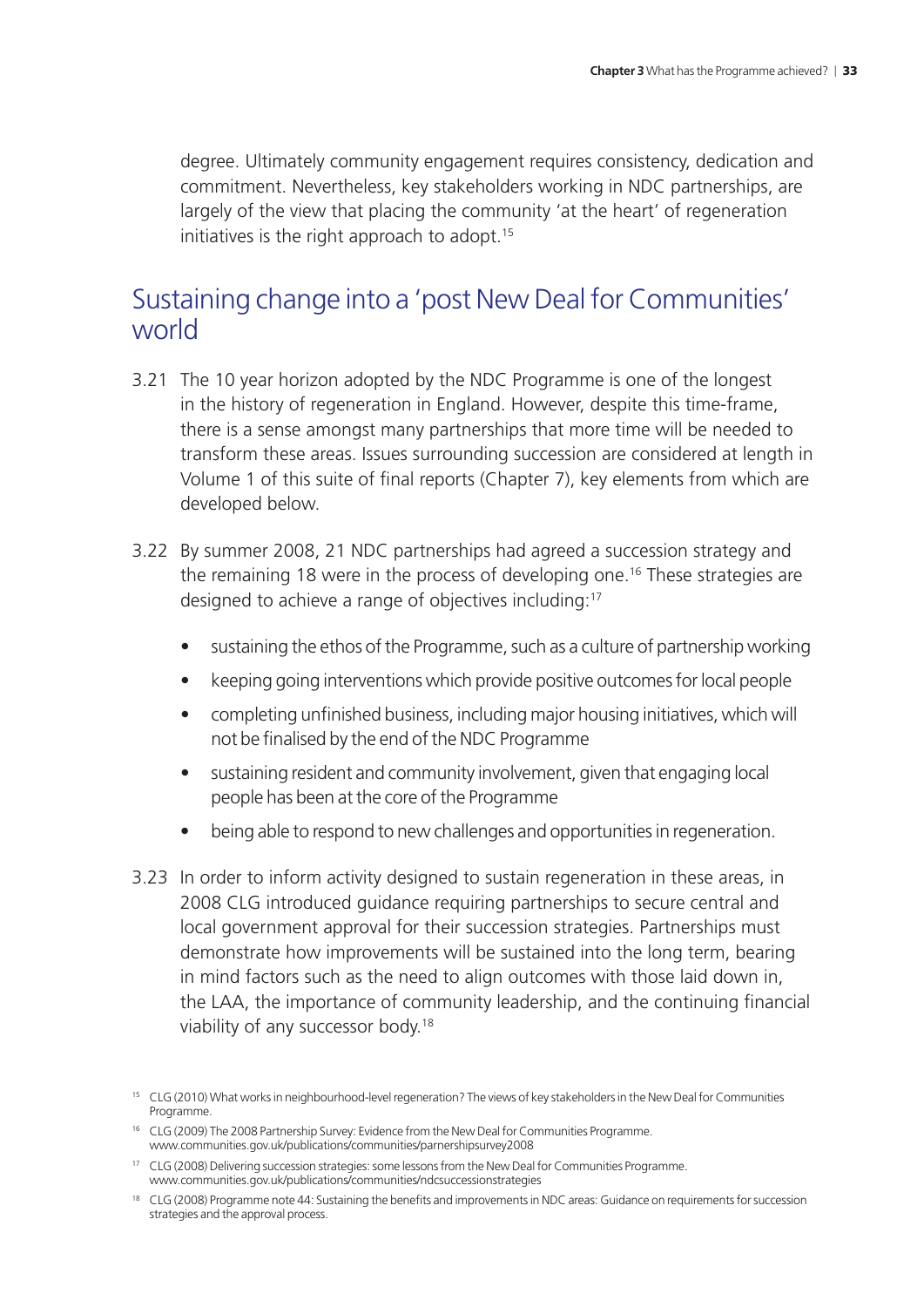- 3.24 Across the Programme, four main approaches have been adopted in order to sustain activity within these 39 neighbourhoods:
	- creating successor bodies: in 2008 more than 30 partnerships expected their legal status to have changed by the end of the Programme; most successor bodies will have some form of not-for-profit status, will emphasise community leadership, and will have revenue raising functions
	- generating income through projects and assets
	- seeing community empowerment and capacity building as vehicles through which to sustain impact; local neighbourhood management schemes can provide vehicles for ensuring residents are engaged in prioritising local issues
	- influencing mainstream agencies in order to ensure interventions survive, once NDC Programme funding comes to an end.
- 3.25 In general partnerships tend to be optimistic about the prospects of sustaining activity after Programme funding ceases. But ABI succession strategies have always had to cope with unknown and uncertain futures, which in this instance include:
	- the likely state of public finances in the coming years
	- some concern that interest in the Programme on the part of local residents may be 'tailing off'
	- a sense that once less funding is available, NDC areas will not prove as attractive to delivery partners
	- possibly less in the way of senior partner representation on successor bodies than has been the case with many NDC partnerships boards
	- because of an increasingly unpredictable property market, concern that capital investments may not generate the kinds of revenue streams needed to sustain significant local regeneration activity.
- 3.26 By definition, it is difficult to make assessments as to the likely future impact of succession strategies adopted by NDC partnerships. What can be said is that probably no other ABI has ever placed such an emphasis on succession as has this Programme. And, although practice varies across the 39, there is considerable evidence pointing to partnerships adopting innovative solutions to help maintain activity into a 'post-NDC' world. But there must be some doubts about the impact of these initiatives, because of what are likely to be exceptionally tight constraints on all forms of public expenditure. Other delivery agencies will almost certainly have less in the way of resources, within which context they may find it increasingly difficult to justify prioritising NDC areas over other disadvantaged localities. It is not the best of times to be thinking of sustaining 'post regeneration programme' activity.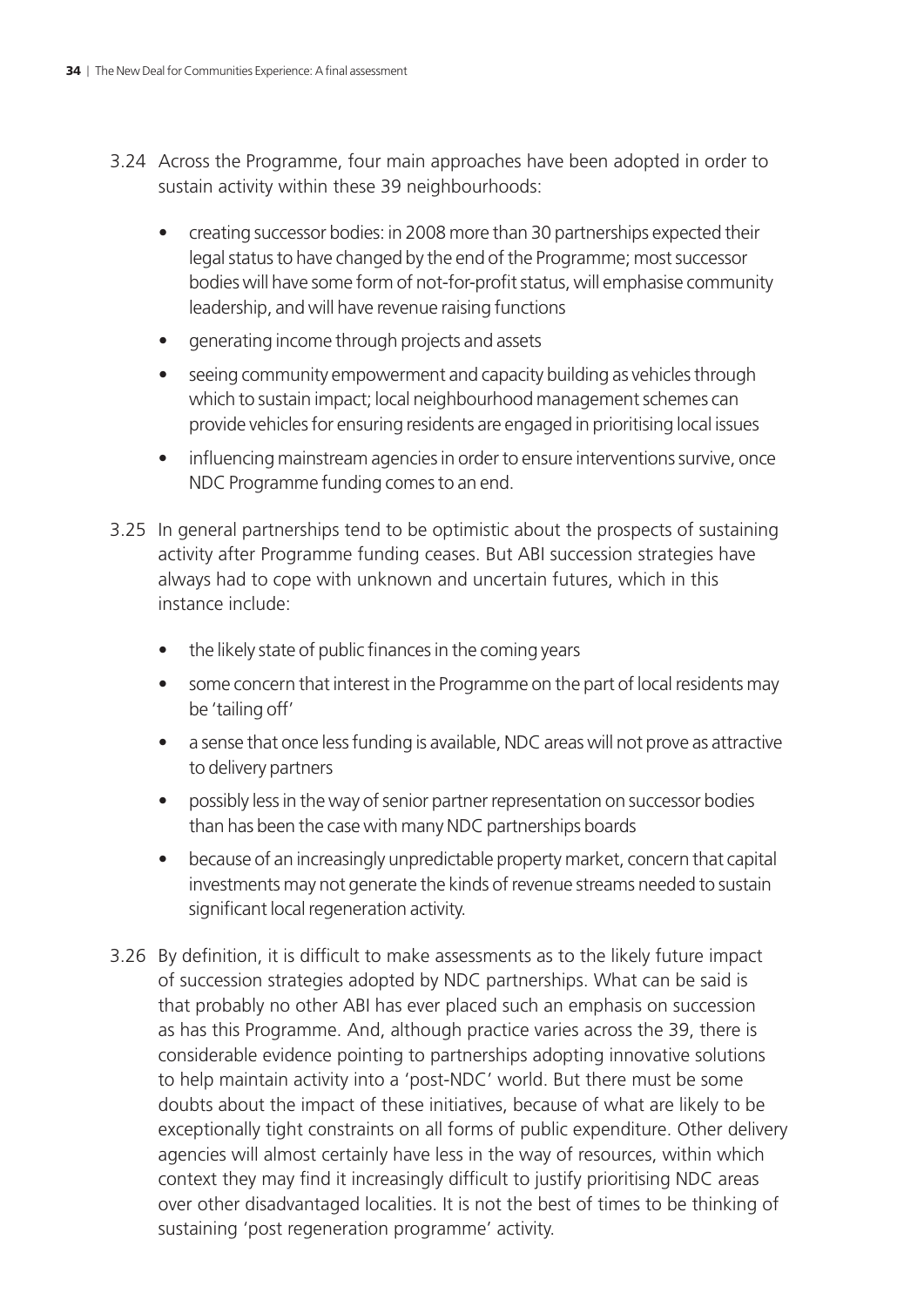## A concluding comment

3.27 This chapter has assessed the degree to which the Programme has achieved its original objectives. On the broad canvas, this is clearly a successful Programme. Partnerships have presided over very real changes to these 39 areas. There have been substantial improvements in how residents regard their area, their environment and the local partnership. NDC areas have seen a narrowing of the gaps with both national, and comparator area, equivalents, especially with regard to place-related outcomes. Value for money assessments, based on a shadow pricing methodology, show that monetisable benefits which can be attributed to the Programme are substantially greater than costs. NDC partnerships have worked effectively with a wide range of partners, most successfully with those having a natural affinity for neighbourhood-level interventions. It is doubtful if any ABI has ever placed such an emphasis on engaging with local communities, a process which is generally, but not entirely, associated with positive outcomes. Where there are question marks, these often reflect not so much on the Programme, but either on factors beyond the control of NDC partnerships, or because of the intrinsic nature of area-based regeneration. So for instance, sustainability may be less robust than many partnerships would wish, because of the likely nature of public finances. And changing people-related outcomes in an holistic, neighbourhood-level ABI is always going to be challenging, not least, because relatively few residents participate in most projects, not all of whom will see a positive, measurable, outcome. Nevertheless, the overall conclusion has to be that the Programme has attained at least as much as might reasonably have been expected of it. In the light of this verdict, what key overarching policy conclusions can be drawn from the NDC partnership experience?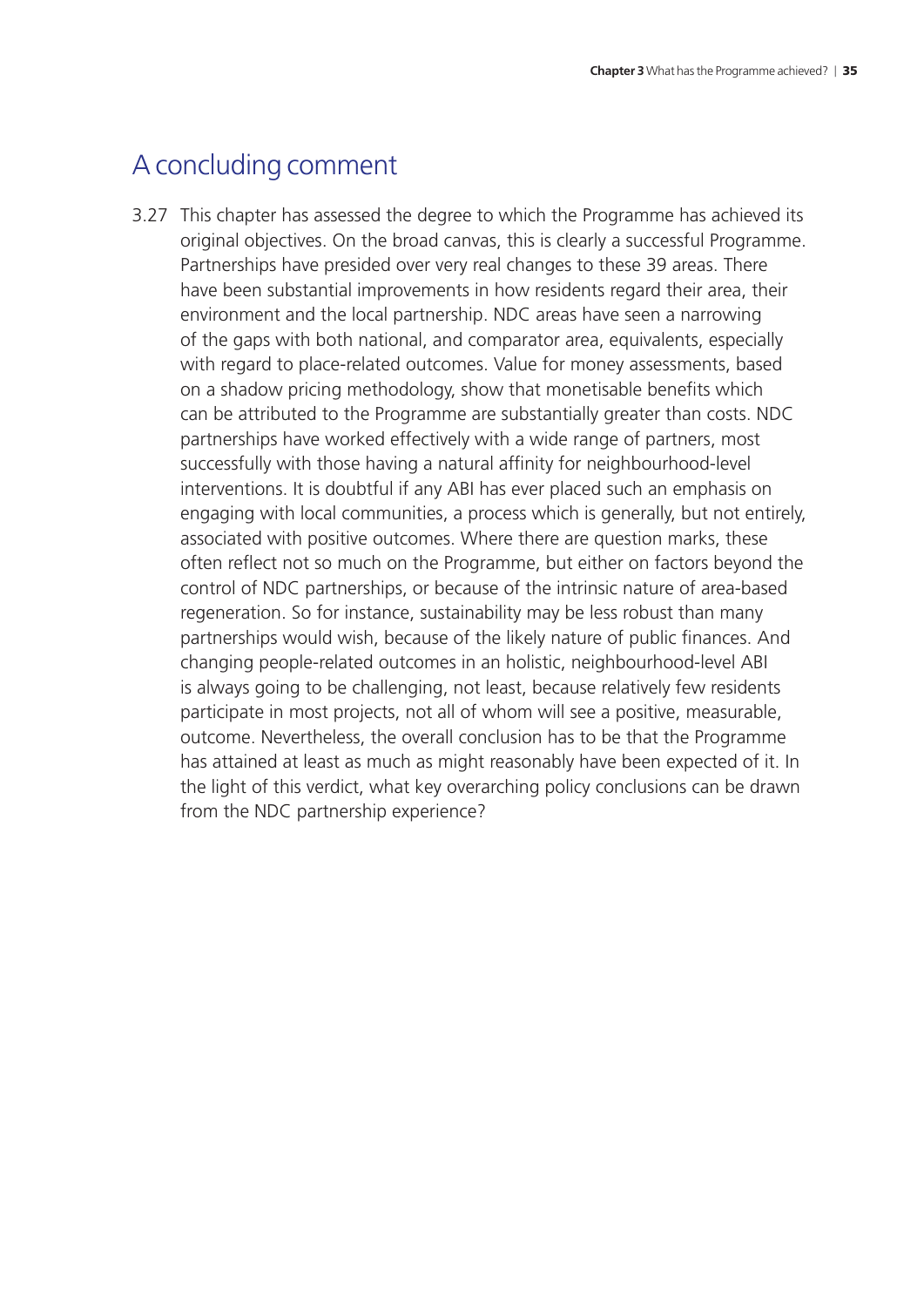## <span id="page-37-0"></span>Chapter 4

## **Lessons for regeneration policy**

- 4.1 Informed by all of the evidence emerging from the evaluation, and within a regeneration context set out in the government's *Transforming places, changing lives* agenda,19 this final chapter lays out **higher-order policy implications** arising from this Programme within the following themes:
	- setting realistic targets
	- prioritising places for regeneration investment
	- area-based regeneration schemes achieve more in relation to place
	- tenure and change
	- the architecture of regeneration programmes
	- setting-up, managing, and governing area regeneration organisations
	- working with partners
	- engaging communities
	- sustaining change.

## Setting realistic targets

- 4.2 One lesson to emerge from this evaluation is that assessments as to the likely effects of any regeneration scheme need to be realistic. ABIs are likely to have only a relatively limited impact on the trajectory of local neighbourhoods. To understand how this theme has played out within the NDC Programme, it is important to appreciate that:
	- the 39 partnerships have been charged with seeking to change some of the most deprived neighbourhoods in England; for some of these areas it is unrealistic to imagine that 'transformational' change could ever have occurred in 10 years
	- where partnerships are undertaking major refurbishment schemes, it is unlikely that these will be completed before the Programme finishes

<sup>&</sup>lt;sup>19</sup> CLG (2009) Transforming places, changing lives: taking forward the regeneration framework. [www.communities.gov.uk/publications/citiesandregions/transformingplacesframework](http://www.communities.gov.uk/publications/citiesandregions/transformingplacesframework)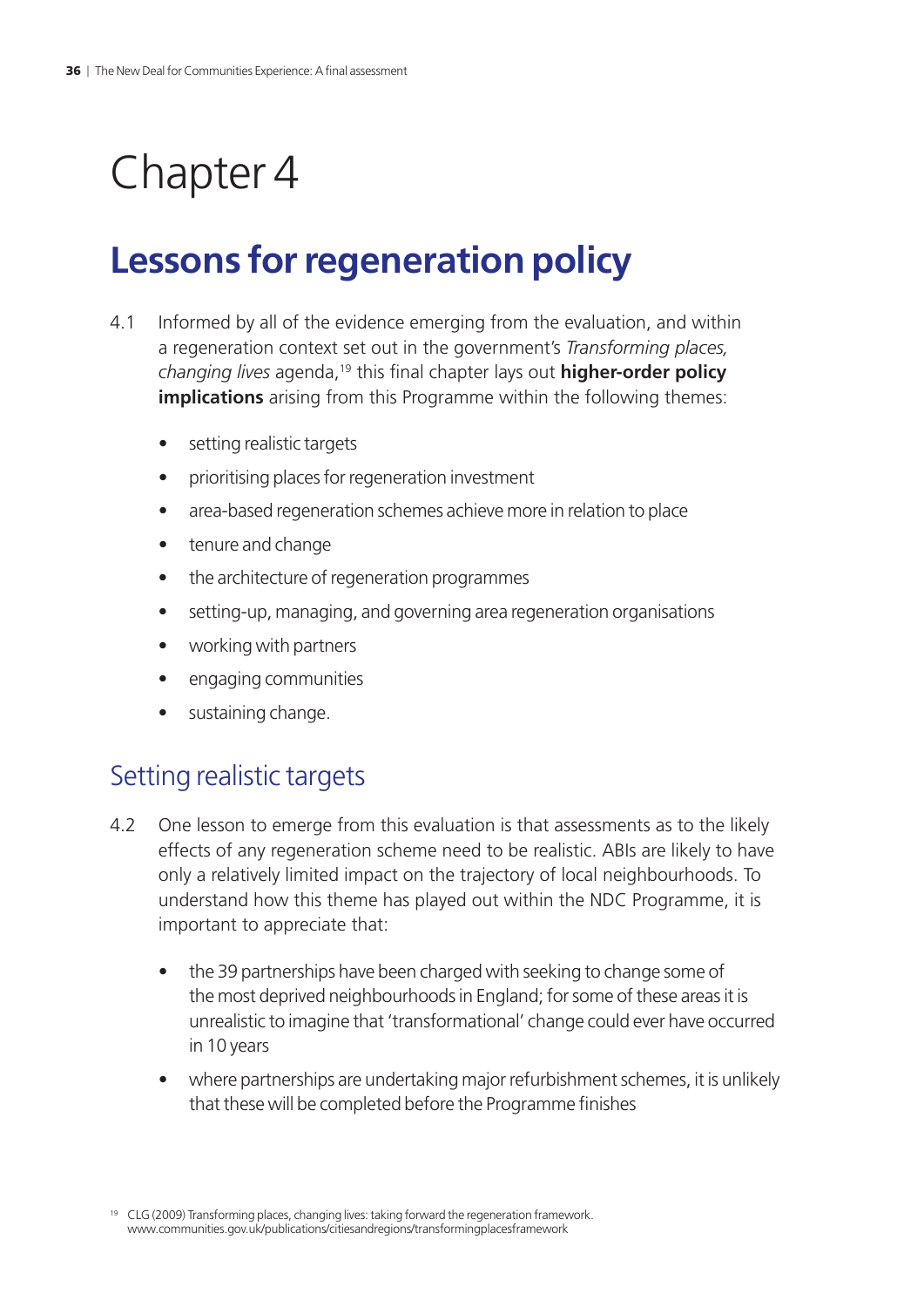- by historic standards, this is a generous ABI; but even in this privileged position total per capita funding between 1999-00 and 2007-08 amounts to less than £500 per annum; the Programme did not provide huge additional resources to these areas
- it is notoriously difficult to establish the scale of mainstream resources going into any small neighbourhood; however, when the national evaluation attempted this task in one area, evidence suggested NDC partnership resources amounted to probably less than 10 percent of spend which was anyway going into this neighbourhood through mainstream funding20
- as is discussed elsewhere, 'area effects', or where an individual lives, are of minor significance in explaining change when compared with their basic sociodemographic characteristics and how deprived they were in 2002 (see Volume 5, 3.42)
- neighbourhoods change for a whole raft of policy and market-related factors: trends over which regeneration bodies have little, if any, control (see Volume 5, chapter 2).
- 4.3 Government, local authorities, and the regeneration policy community in general, need to recognise inherent limitations which operate on all regeneration programmes.

## Prioritising places for regeneration investment

- 4.4 The 2009 regeneration framework laid down in *Transforming places, changing lives* emphasises the importance of targeting regeneration investment at the right places. However, spatial targeting is likely to involve the balancing of two, not entirely compatible, objectives: selecting more deprived areas, on the one hand, whilst, prioritising areas with opportunities for change, on the other. As the 2009 framework suggests, targeting involves, 'not trying to transform everywhere – but investing where it will have the most impact by supporting those communities where the most severe poverty and worklessness persists and where there is the opportunity to deliver long-term change'.<sup>21</sup>
- 4.5 However, experience from this Programme points to something of a dilemma in selecting appropriate priority areas. As is discussed in Volume 5 of this suite of reports (2.61), lower **rates of change** across the 39 NDC areas is especially evident in what can be described as stable, homogeneous, peripheral, 'White' estates on the edge of non-core cities. It seems to be that these types of

<sup>&</sup>lt;sup>20</sup> CLG (2010) Assessing neighbourhood level regeneration and public expenditure: Findings from the Bradford New Deal for Communities Area. [www.communities.gov.uk/publications/communities/assessingneighbourhoodlevel](http://www.communities.gov.uk/publications/communities/assessingneighbourhoodlevel)

<sup>&</sup>lt;sup>21</sup> CLG (2009) Transforming places, changing lives: taking forward the regeneration framework (para 18). [www.communities.gov.uk/publications/citiesandregions/transformingplacesframework](http://www.communities.gov.uk/publications/citiesandregions/transformingplacesframework)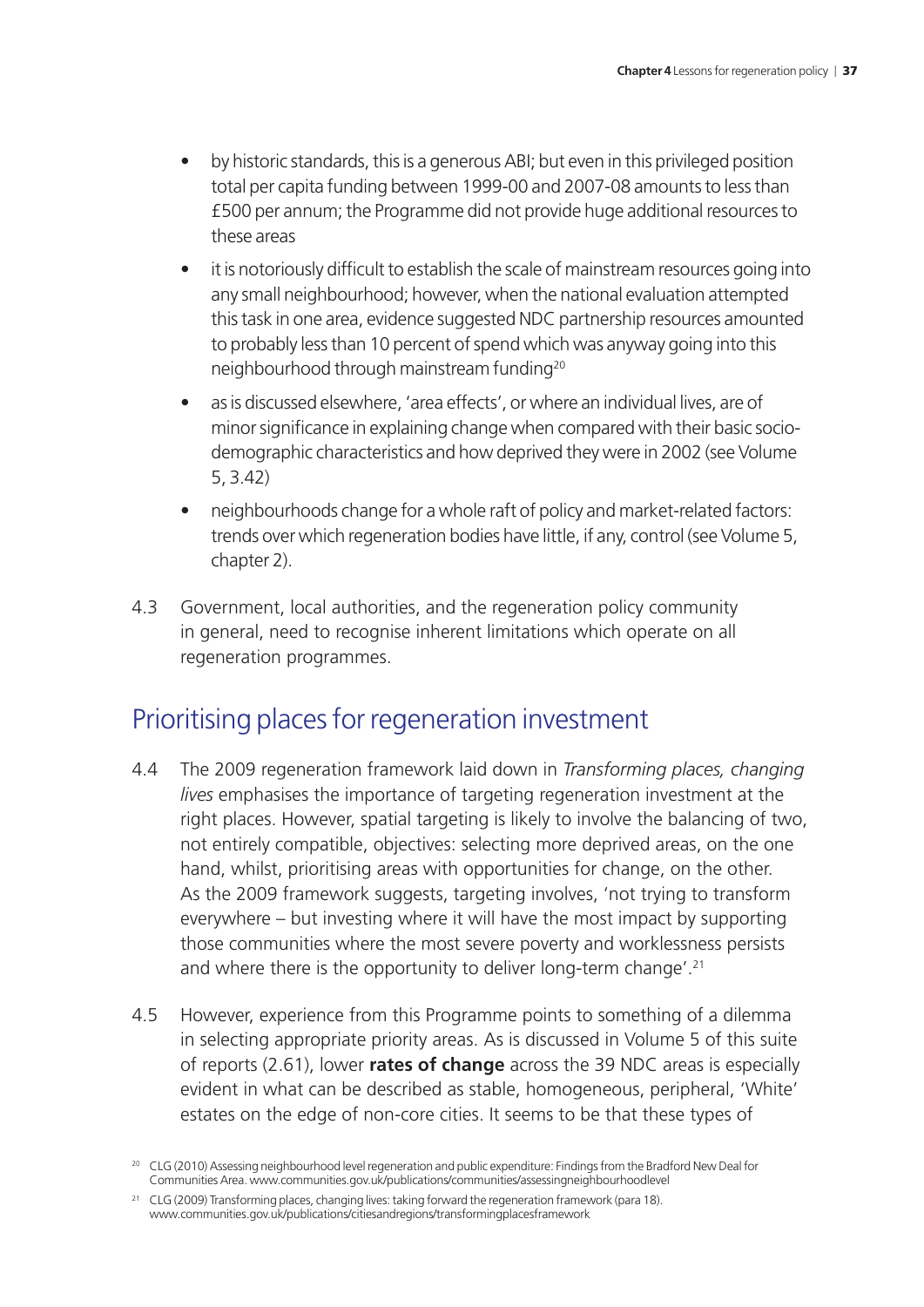neighbourhoods, often originally developed as single-tenure public sector schemes, are less well placed to achieve positive change, especially with regard to people-related outcomes, than are NDC areas located in more 'inner-city' locations. There may be fewer job opportunities locally, public services may be poor, mobility limited, and prevailing 'cultures' less welcoming of change. This finding is relevant to questions of targeting. Peripheral, ex-public sector estates can be seen as the types of areas regeneration policy might wish to prioritise. However, if the emphasis is to be placed on achieving outcomes such as economic development, enterprise and jobs, as laid out in 'Transforming places, changing lives',<sup>22</sup> these areas may be less likely to see positive change than other deprived localities. The types of NDC areas seeing least positive change may not be those where there are the greatest opportunities to deliver longerterm transformation.

### Do area-based regeneration schemes achieve more in relation to place?

- 4.6 Evidence from the national evaluation points to more net positive change occurring for place-related, rather than people-related outcomes during that six year period 2002 to 2008. This conclusion complements findings from previous evaluations of both essentially place-focused ABIs, such as the Neighbourhood Management Pathfinders,23 and Neighbourhood Wardens Schemes,<sup>24</sup> as well as programmes designed to achieve the holistic regeneration of deprived areas, including the SRB.25 There are a number of reasons why positive place-related change is **relatively** easier to achieve, which are discussed in brief in 3.9 above.
- 4.7 Ultimately the degree to which any ABI embraces both people-, as well as place-, related outcomes will be informed by political and policy priorities, scale of resources, anticipated time horizons, and spatial remit. Evidence from this evaluation does not point definitely and unambiguously towards one strategy. Nevertheless, despite the relatively limited nature of change with regard to people-related outcomes, there is an argument that ABIs should continue to support people-related interventions especially in worklessness and health because:

<sup>&</sup>lt;sup>22</sup> CLG (2009) Transforming places, changing lives; taking forward the regeneration framework. [www.communities.gov.uk/publications/citiesandregions/transformingplacesframework](http://www.communities.gov.uk/publications/citiesandregions/transformingplacesframework)

<sup>&</sup>lt;sup>23</sup> CLG (2008) Neighbourhood Management Pathfinders: Final Evaluation Report People, Places, Public Services: Making the Connections.

<sup>&</sup>lt;sup>24</sup> ODPM/NRU (2004) Neighbourhood Wardens Scheme Evaluation Research Report 8.

<sup>&</sup>lt;sup>25</sup> CLG (2007) The Single Regeneration Budget Urban Research Summary Number 25.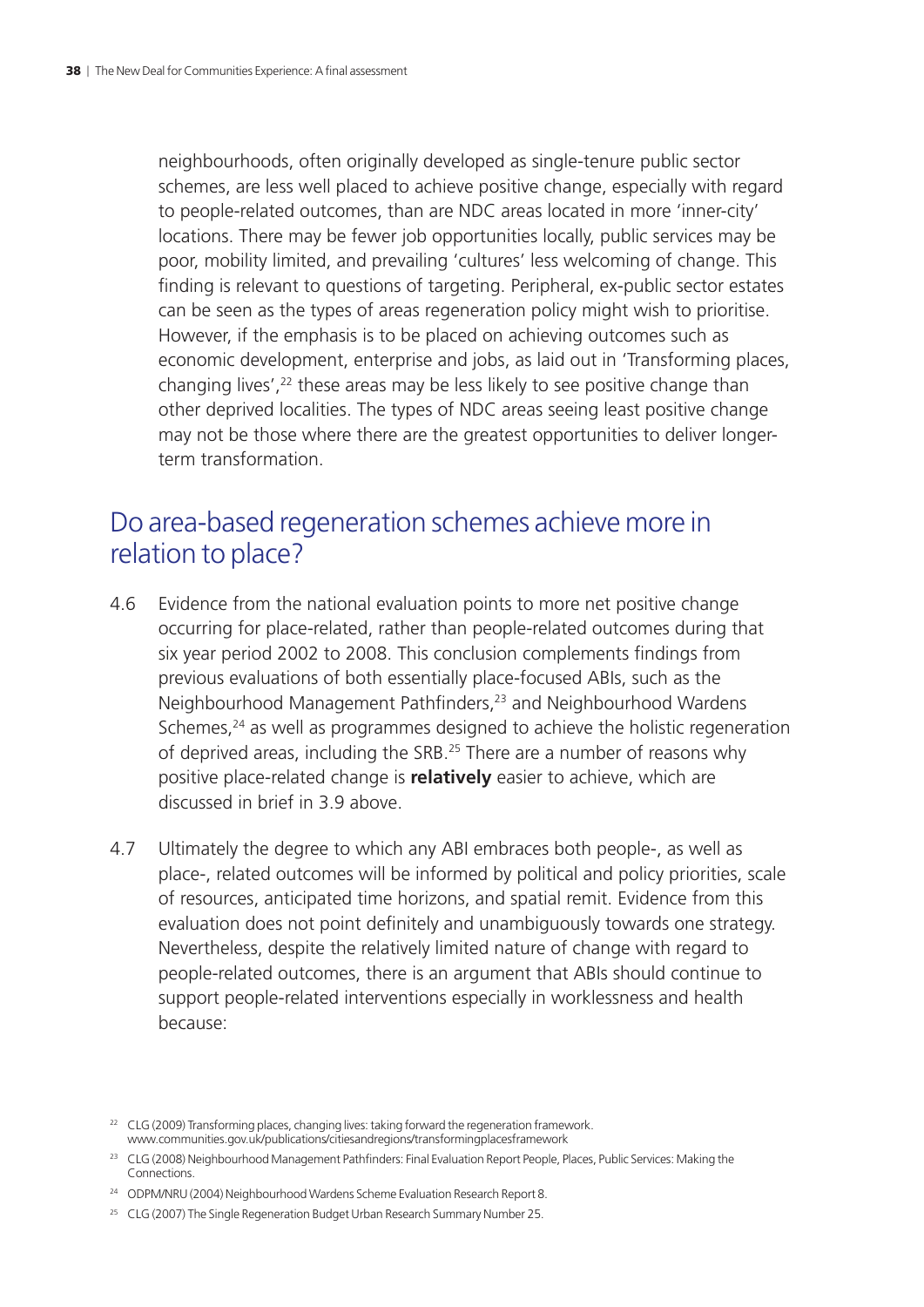- these issues are central to the lives of those living in disadvantaged areas
- interventions designed to address worklessness have the potential to lift individuals and households out of deprivation
- even if the root causes of problems can be traced to processes operating at wider spatial scales, there is still a case for instigating neighbourhood-level projects to improve the delivery of services to those in disadvantaged areas
- project-level analyses point to benefits accruing to individual participants from all kinds of projects, including those focussing on people (see Volume 5, 3.29); because of small absolute numbers of such beneficiaries, it is difficult for 'topdown' household surveys to identify measurable change at the NDC area level; but these improvements are real enough for individual beneficiaries.26
- 4.8 In the NDC narrative surrounding people, education has been the one outcome where, not only has it been difficult for NDC partnerships to make an impact, but there are also, albeit weak, negative associations between higher rates of spend and change. If education is to be incorporated into future neighbourhood-focused ABIs, more emphasis should be given to determining what works at the neighbourhood level. There may for example be more mileage in assisting pupils and their families, rather than prioritising work with schools<sup>27</sup>
- 4.9 If people-related outcomes are adopted by ABIs, then:
	- more attention needs to be given to the **sequencing** of place-,and people-, related interventions; perhaps the key lesson is here is not to press ahead on all fronts from the outset, but rather adopt a more measured and evidence-based approach designed to achieve plausible outcomes in time horizons involved
	- a **common template of interventions to be used in all areas is unlikely to be appropriate**: the dynamics of localities matter
	- neighbourhood level interventions need to be **informed by wider policy and market contexts**, an especially important consideration in relation to worklessness, where neighbourhood regeneration schemes need to be firmly embedded in LAAs, and increasingly, sub-regional strategies
	- it should be understood that improvements in relation to place with these 39 areas may not **affect their relative ranking on the IMD**; the Index is largely driven by people indicators relating to income, worklessness, education, and health; substantial improvements in relation to place will not culminate in a proportionate change in IMD ranking.

<sup>&</sup>lt;sup>26</sup> CLG (2009) Four years of change? Understanding the experiences of the 2002-2006 New Deal for Communities Panel; Evidence from the New Deal for Communities Programme (Chapter 8). [www.communities.gov.uk/publications/communities/fouryearschangendcp](http://www.communities.gov.uk/publications/communities/fouryearschangendcp)

<sup>&</sup>lt;sup>27</sup> CLG (2010) Improving attainment? Interventions in education by the New Deal for Communities Programme.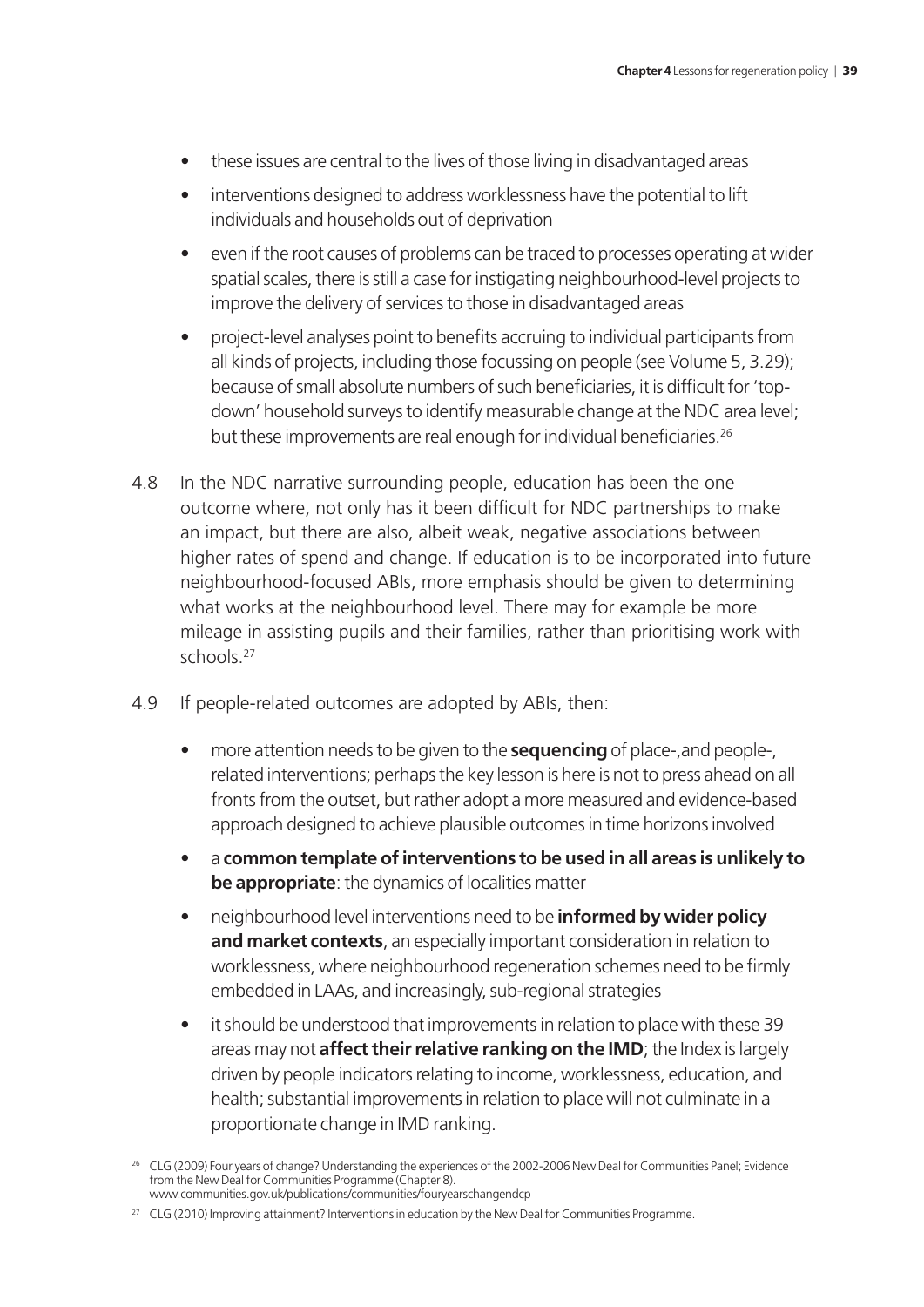## Tenure and change

4.10 As housing redevelopment and refurbishment schemes are completed in NDC areas, so it can be anticipated that resident populations will change through time. Much new or refurbished housing will culminate in changes in tenure patterns with, in particular, a rise on owner-occupation. As is explored in Volume 5 of these final reports (2.33), evidence points to associations between area-level change and, either a decline in social housing, and/or an increase in the proportion of households in owner-occupation. It is not hard to see why this should be so. Households in owner-occupation are more likely to help neighbourhoods achieve people-related outcomes than are those in social housing: they are more likely to be employed, be healthier, and be better qualified.28 The policy implications arising from this is one with which many ABIs have had to grapple. Changing the tenure composition of regeneration areas is likely to bring benefits in its wake. A proportionate increase in owneroccupied accommodation is likely to help achieve positive absolute change in relation to people-based outcomes. In addition, there are likely to be relative improvements too, because an increase in owner-occupation will tend to dilute the scale of problems more likely to be apparent in households living in rented accommodation. At the same time, many existing residents living in rented housing will be unable to afford new accommodation within the area. New owner-occupied development may thus potentially lead to a displacement of those living in regeneration areas, as they seek out social-, or private-, rented accommodation, or cheaper owner-occupied housing elsewhere. It is not always possible to improve places to the benefit of all existing residents.

### The architecture of regeneration programmes

- 4.11 Experience from this Programme has implications for two issues central to the architecture of regeneration schemes: time horizons, and spatial remit. **Time frames** should be driven by the nature of proposed regeneration, a theme explored in greater detail in Volume 1 of these reports (chapter 2):
	- strategies seeking to stabilise areas by majoring on local environmental problems and issues surrounding crime may need an initial injection of additional funds for perhaps three to four years; change across this Programme in relation to many place-related indicators showed considerable movement in the first two years, with a slowing down in the rate of change thereafter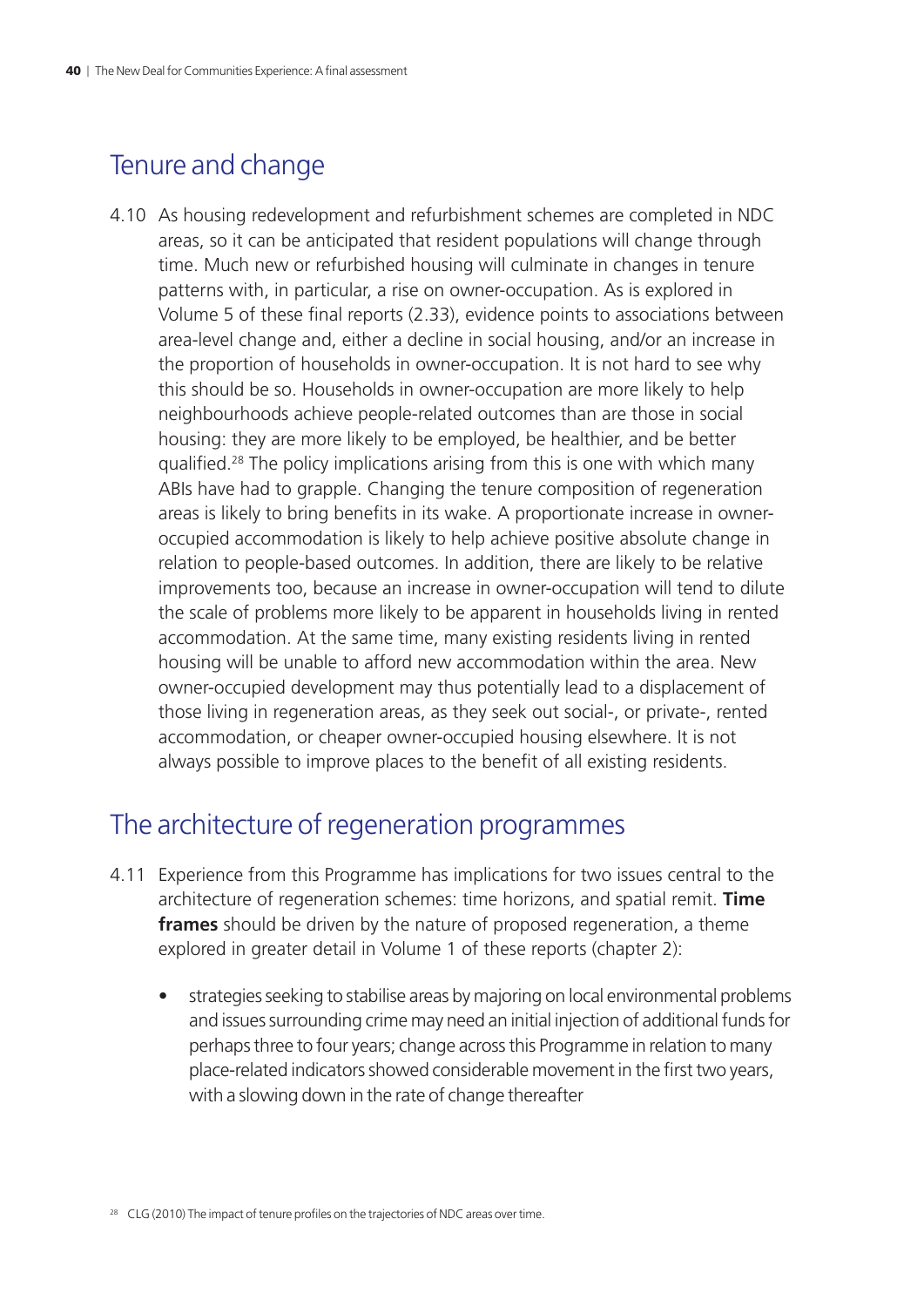- holistic strategies designed to improve both the area, but also people-related outcomes such as education, health and jobs, may need longer time frames of perhaps five or six years in order to establish and sustain working arrangements with a wide range of delivery agencies; even then it is unlikely that these interventions will be associated with identifiable positive outcome change over this kind of time period: people-related interventions may still be helping individuals achieve outcome change many years after regeneration funding ceases
- schemes based on the major physical redevelopment of regeneration areas may require at least 10 years, because of their inherent complexities and costs, not least the critical importance of creating and sustaining positive relationships with land owners, developers, local authorities and other interested parties.
- 4.12 Equally so, the **spatial remit** of regeneration schemes needs to reflect key objectives, an issue developed in Volume 1 of these final reports (4.13 onwards). There are mixed views as to whether the NDC Programme model based on about 10,000 people is right. Few local observers argue for smaller areas, and most consider the existing spatial remit to be sensible. However, a few argue for larger areas which would more naturally fit boundaries of key delivery agencies, and which are also more likely to complement boundaries adopted by the kinds of 'neighbourhood forums' which many local authorities have established.<sup>29</sup> Interestingly, there are statistically significant associations between NDC areas accommodating larger populations and positive change (Volume 5, 2.34). But whatever scale is ultimately adopted, there is a consistent view that the boundaries of regeneration areas should, as far as possible, reflect those of existing delivery agencies.

## Setting-up, managing and governing area regeneration organisations

- 4.13 Because this evaluation was commissioned at a relatively early stage in the evolution of the Programme, it is possible to reflect on lessons learnt as a result of establishing, administering, and governing complex regeneration agencies. In relation to **setting-up** regeneration agencies:
	- there is a case for at a 'year zero' focussing solely on tasks such as employing the right people, selecting effective management systems, and establishing processes for community involvement
	- it is important to introduce appropriate appraisal and evaluation systems at the outset: these will help select the best interventions, identify successes and failures, and add to the existing evidence base.
- <sup>29</sup> CLG (2010) What works in neighbourhood-level regeneration? The views of key stakeholders in the New Deal for Communities Programme (Chapter 6).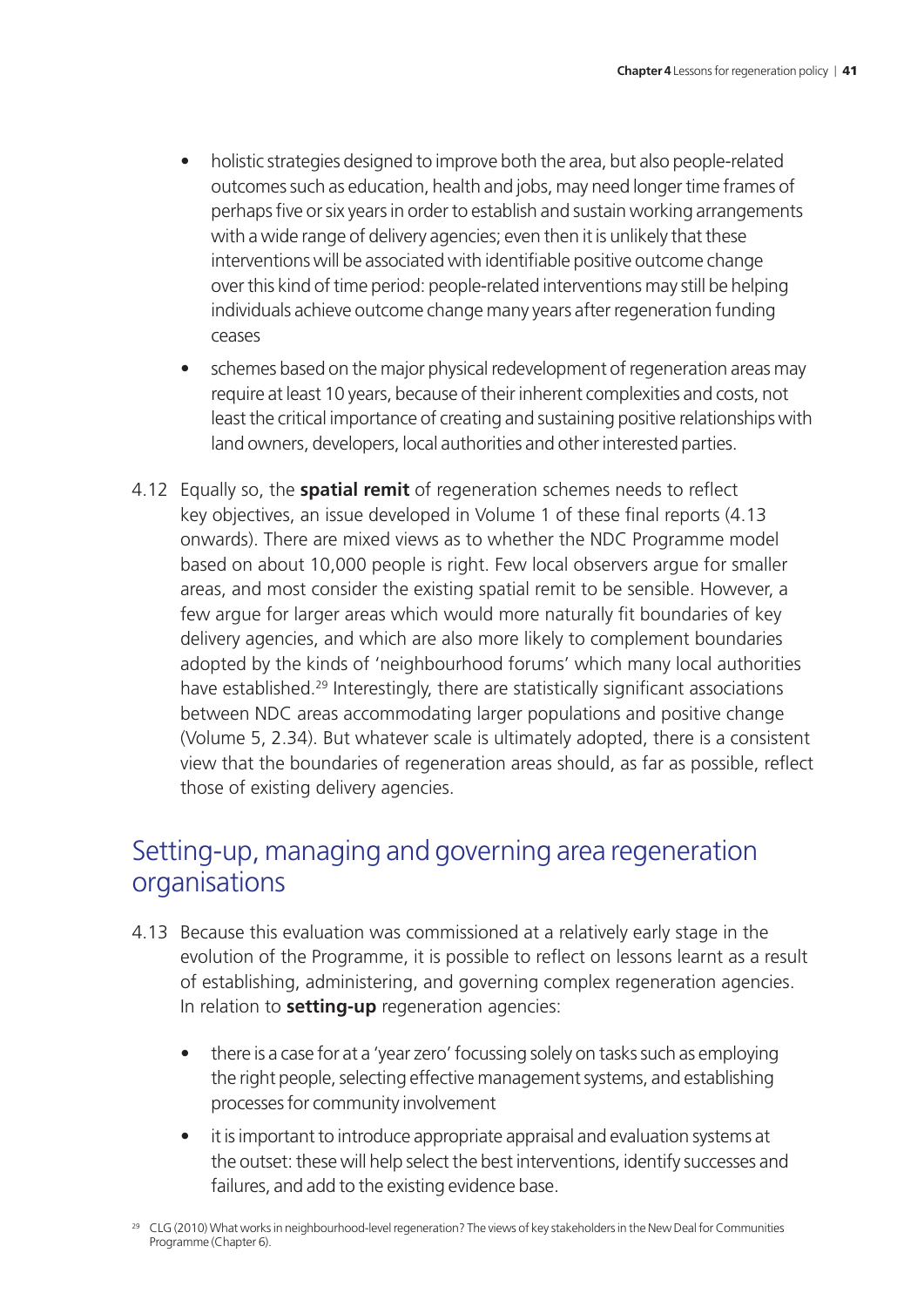- 4.14 With regard to creating an effective **complement of staff**, lessons include:
	- the importance of developing teams with appropriate formal, but also good inter-personal, 'informal', skills
	- successful NDC partnerships have not been reluctant to commission specialist external legal, financial and technical expertise where in-house skills are not available
	- benefits arise from keeping a stable staff base and employing people with a direct interest in, indeed often living within, regeneration areas.
- 4.15 Successful regeneration schemes require **effective leadership skills** which tend to manifest themselves as:
	- an ability to work with partners to formulate a collective longer-term vision, as well as having the practical nous to get there
	- being visible: stakeholders often point out how effective leaders 'are just there'
	- staying around: chief executives/directors of many partnerships whose areas have seen greatest change have been in post for many years; there are statistically significant negative relationships between losing senior staff and change in relation to HPE
	- having inter-personal skills to deal with residents, local politicians, partner agencies, key players in the local authority, and so on
	- familiarity with how local government operates: in the end the single most important partner will be the council.
- 4.16 Partnership boards consisting of partner agency representatives and local residents have been central to the **governance** of this Programme. Lessons to emerge from this experience include:
	- the critical role of the chair; having an 'independent' chair can help drive forward progress and dampen down conflict
	- making boards focus on strategic, not operational, issues: effective appraisal systems can reduce the time boards have to spend on assessing specific interventions
	- if boards run into what appear insurmountable problems, the best option may be to start again
	- wherever possible, securing consistency and seniority with regard to partner agency representatives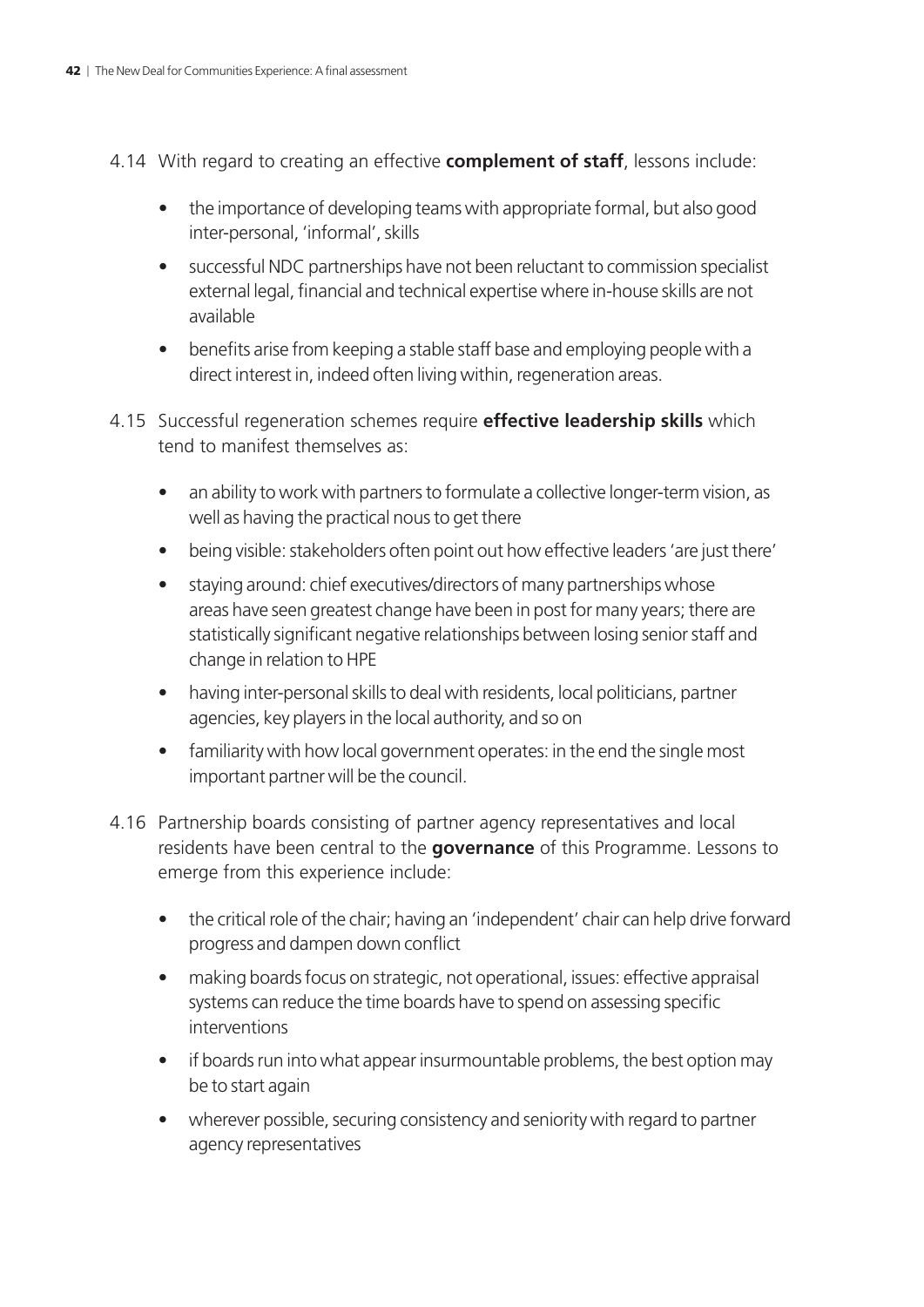- making informed decisions as to whether electing community representatives to boards is the best way forward; elections provide an important mechanism through which to legitimise resident representation; however, in some cases appointing representatives from existing organisations, or theme groups, might make more sense in getting 'the right people in the right place'
- being aware of implications arising from an electoral system based on 'patch representation': it has worked well in some places; but especially where there are marked geographical sub-divisions rooted in, say, race, this approach can encourage intra-community strife.

## Working with partners

- **4.17 Partnership working** is central to this Programme and is likely to underpin future area regeneration initiatives. Much has been learnt about working with partners:
	- agencies with a more clearly defined 'spatial' remit, notably the police, are more natural 'allies' than are those whose constituency is based on individuals, households, or firms
	- not all agencies will see a great deal of mileage in helping regeneration bodies operating in small, 'unorthodox' areas, for relatively short periods of time
	- many delivery agencies are charged with meeting national targets, not those determined locally by regeneration bodies
	- regeneration bodies need to be 'instrumental' in gaining agency support; sometimes relatively small amounts of regeneration funding used flexibly can lever in much larger sums of money from other delivery organisations
	- it is hard to overemphasise the importance individuals play in effective partnership working; regeneration agencies need to court, and keep, key supportive players; the more such individuals have executive authority within their own organisations, the more useful they will be
	- those involved in area regeneration need to be cautious about where partnership working is going: partner delivery agencies may be very useful in informing the way regeneration bodies should spend their money, but be less inclined to bend their own resources into defined regeneration areas.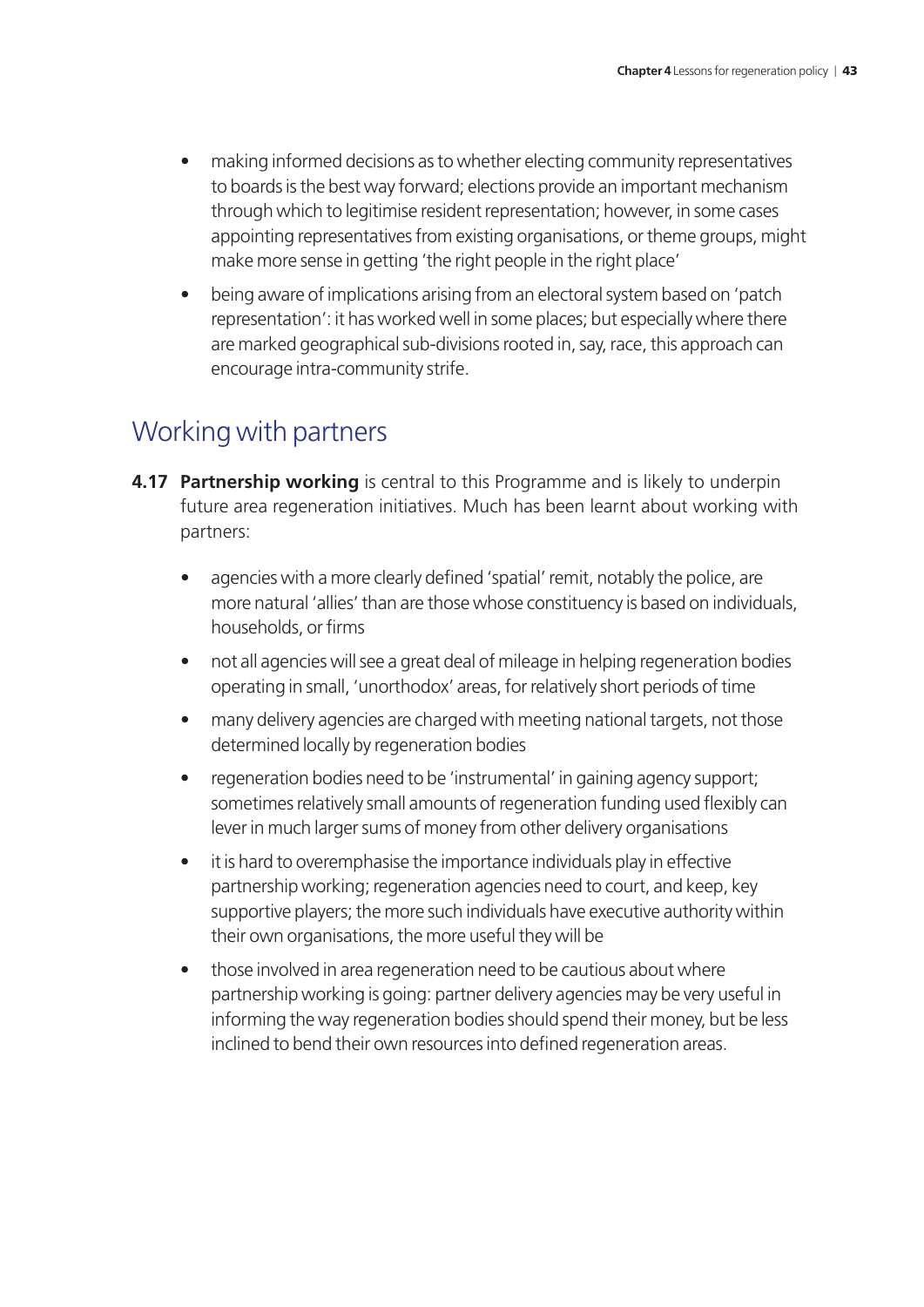## Engaging communities

- 4.18 The **community dimension** has been central to this Programme and, on balance, most observers think it has brought real benefits in its wake. This assessment mirrors the 2009 *Transforming places, changing lives* agenda which identifies a continuing need for communities and businesses to have strong voices in shaping interventions, plans and strategies. However, the NDC Programme points to lessons in relation to how best to engage local communities. These are outlined in greater detail in Volume 2 of these final reports and include:
	- from the outset regeneration schemes need to establish what the community dimension actually means and to set appropriate objectives: consultation, involvement, engagement, empowerment, or delivery?
	- it is vital to manage expectations; local residents can have inflated views in relation to the speed with which projects can be delivered, and the degree to which benefits from regeneration projects will be distributed across all of those living in the area
	- it is essential to create effective, reliable, robust and informative mechanisms through which to communicate with local residents
	- this Programme, in line with others, has encountered problems in engaging groups which have traditionally tended to play only a marginal role in regeneration, such as businesses and younger people; one approach through which progress has been made is using members of such groups to contact their peers
	- community representatives may need skill enhancement and personal development programmes, if community capacity is to be sustained after regeneration funding ceases
	- communities can play an especially strong role in defining needs and validating the additionality of new proposals emerging from mainstream delivery agencies; they tend to be less interested in, and may often anyway lack the skills for, delivering projects.

## Sustaining change

- 4.19 Finally, this Programme provides useful insights into **sustaining the benefits of regeneration** after funding ceases:
	- it is never too early to address issues of sustainability; to give one example, the scale and nature of any longer-term support from mainstream agencies should be written into project appraisals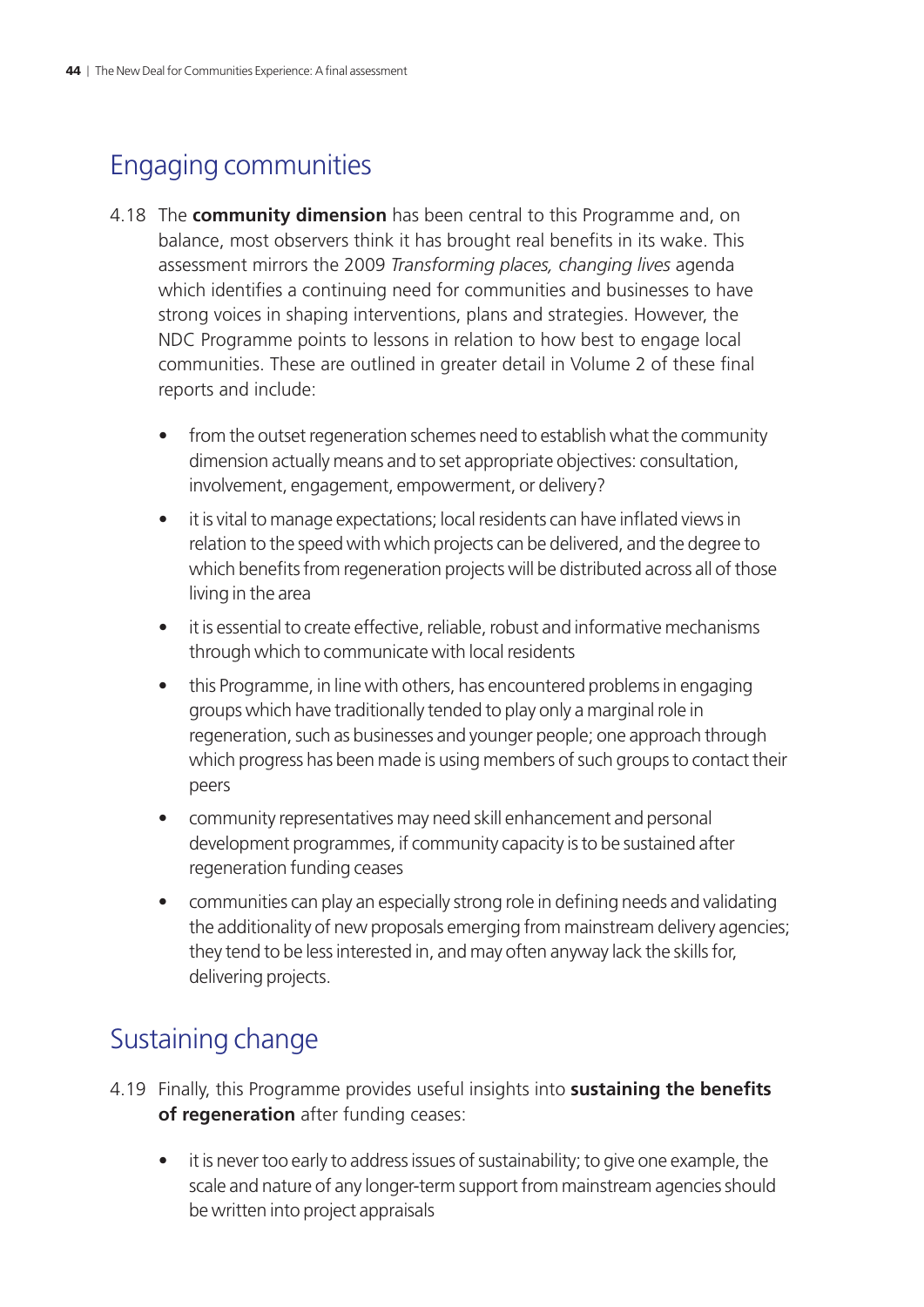- regeneration programmes need to provide guidance in relation to legacy and succession at an early stage; the whole arena is fraught with financial and technical problems
- new, neighbourhood-level, physical developments, especially those which accommodate both private-, and public-, sector tenants, can provide rental income after regeneration funding ceases; but the management costs of such projects can be underestimated, it may be difficult to maintain full occupancy rates, and rental income will not be sufficient to maintain the same scale of activity.
- 4.20 As explored in this report (and the other six final report volumes), the NDC Programme provides a richness of experience which substantially enhances the regeneration evidence base. It is important that policy makers and practitioners learn from the evidence base from this most innovative, intensive and well evidenced of neighbourhood regeneration initiatives.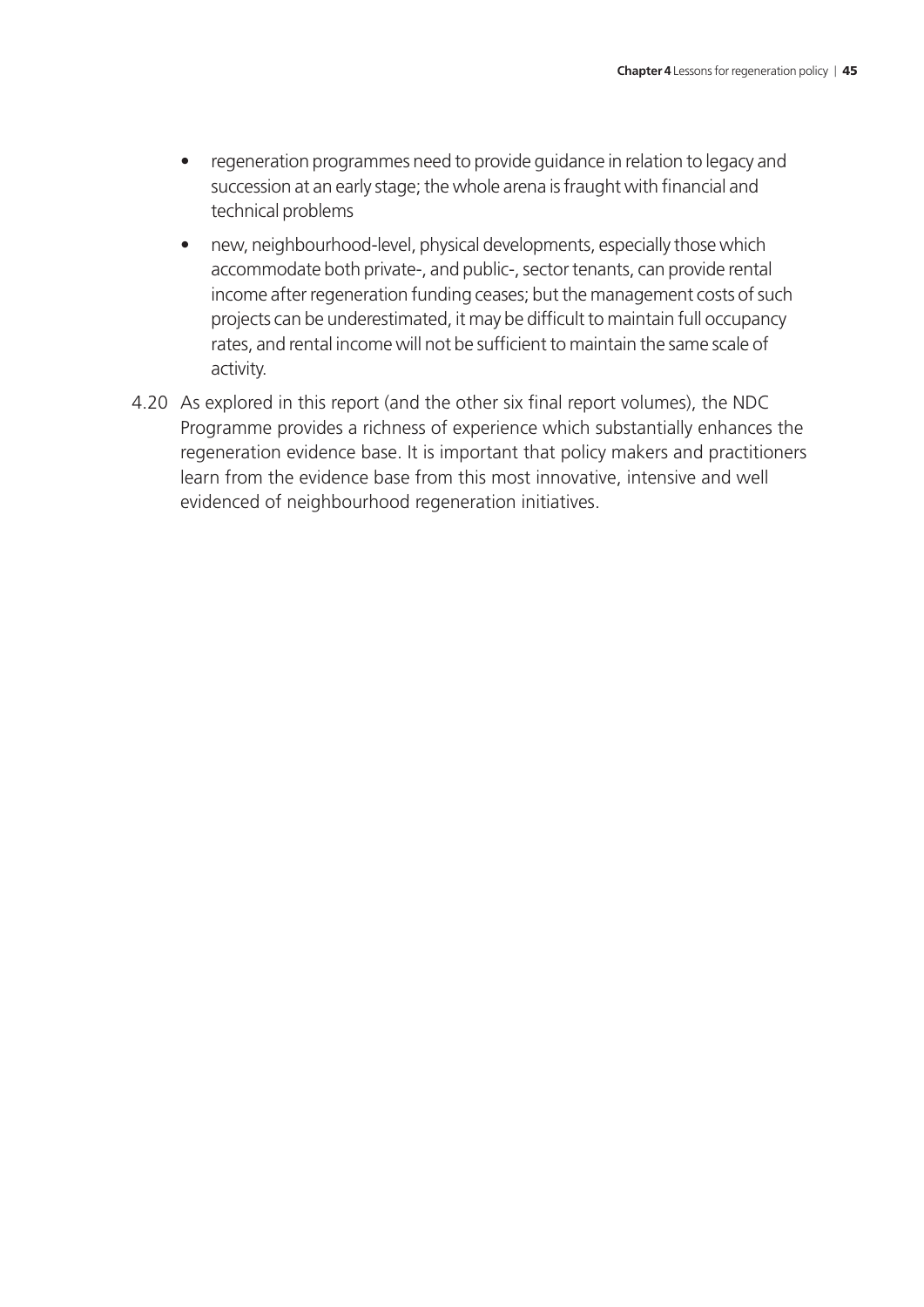

**£20.00 ISBN: 978-1-4098-2254-7**